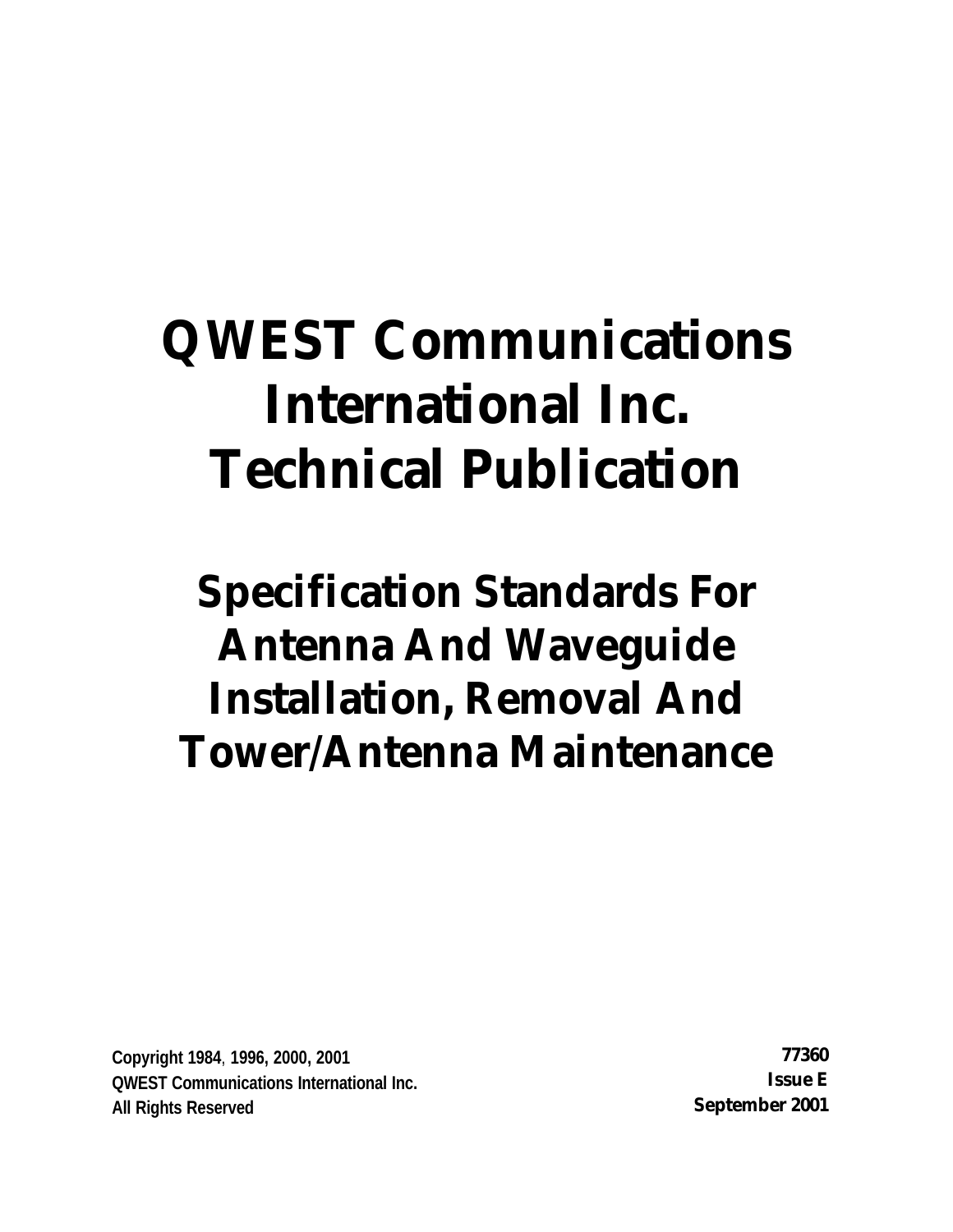### NOTICE

This Technical Publication is intended to outline performance standards for Service Suppliers performing installation, maintenance, rearrangement or removal work at QWEST radio locations. It establishes guidelines for installation and removal of antennas, transmission lines and for testing and pressurization of same. Guidelines for conducting work operations at QWEST sites, including provisions for safety, continuity of service and compliance with Federal Communications Commission (FCC) and FAA OSHA requirements are also outlined. This Technical Publication applies to any Service Supplier or Subcontractor performing such work either on behalf of QWEST or a tenant organization at QWEST radio tower locations. As used in the publication, the term "Supplier" shall mean "Service Supplier".

QWEST reserves the right to revise this document for any reason, including but not limited to, conformity with standards promulgated by various governmental or regulatory agencies; utilization of advances in the state of the technical arts; or to reflect changes in the design of equipment, techniques, or procedures described or referred to herein.

Liability to anyone arising out of use or reliance upon any information set forth herein is expressly disclaimed, and no representation or warranties, expressed or implied, are made with respect to the accuracy or utility of any information set forth herein.

This document is not to be construed as a suggestion to any manufacturer to modify or change any of its products, nor does this publication represent any commitment by QWEST to purchase any specific products. Further, conformance to this publication does not constitute a guarantee of a given supplier's equipment and/or its associated documentation.

Ordering information for QWEST Publications can be obtained from the Reference Section of this document.

If further information is required, please contact:

QWEST Communications International Inc. Manager – New Services Planning 700 W. Mineral Ave. MN-F15.15 Littleton, CO 80120 (303) 707-7107 (303) 707-9497 Fax # E-mail: jhsmit2@qwest.com

Throughout this publication, the term QWEST signifies QWEST Communications International Inc.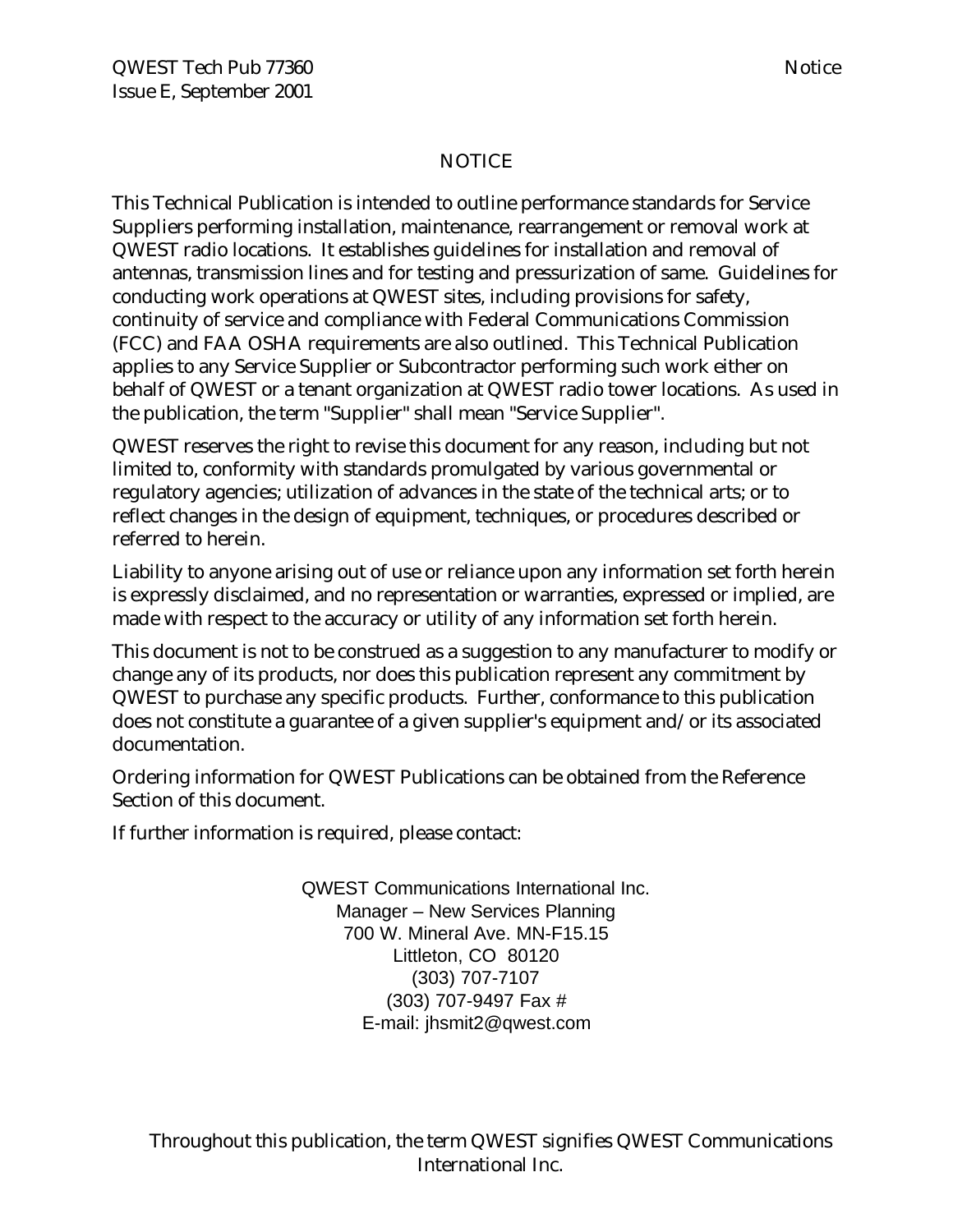#### COMMENTS on PUB 77360

#### PLEASE TEAR OUT AND SEND YOUR COMMENTS/SUGGESTIONS TO:

QWEST Corporation Manager – New Services Planning 700 W. Mineral Ave. MN-F15.15 Littleton, CO 80120 (303) 707-7107 (303) 707-9497 Fax # E-mail: jhsmit2@qwest.com

Information from you helps us to improve our Publications. Please take a few moments to answer the following questions and return to the above address.

| Was this Publication valuable to you in understanding  |        |        |
|--------------------------------------------------------|--------|--------|
| The technical parameters of our service?               | YES NO |        |
| Was the information accurate and up-to-date?           | YES    | NO     |
| Was the information easily understood?                 |        | YES NO |
| Were the contents logically sequenced?                 |        | YES NO |
| Were the tables and figures understandable and helpful |        | YES NO |
| Were the pages legible?                                | YES    | NO.    |

If you answered NO to any of the questions and/or if you have any other comments or suggestions, please explain:

|                         | (Attach additional sheet, if necessary) |
|-------------------------|-----------------------------------------|
|                         |                                         |
| Company                 |                                         |
|                         |                                         |
| <b>Telephone Number</b> |                                         |
|                         |                                         |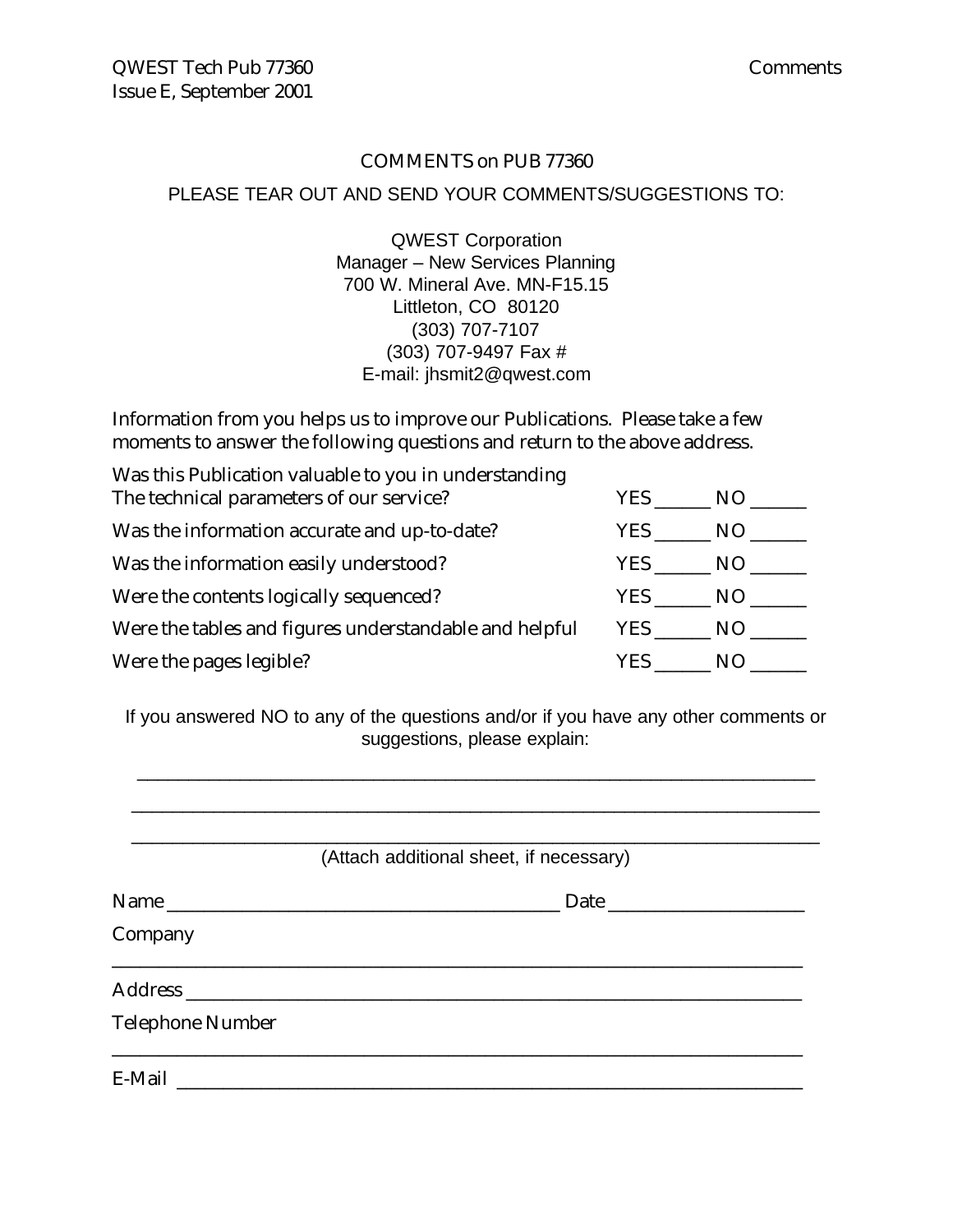### **CONTENTS**

## **Chapter and Section**

| 1. |      |                                                       | $1 - 1$ |
|----|------|-------------------------------------------------------|---------|
|    | 1.1  |                                                       | $1 - 1$ |
|    | 1.2  |                                                       | $1 - 1$ |
| 2. |      |                                                       | $2 - 1$ |
|    | 2.1  |                                                       | $2 - 1$ |
|    | 2.2  |                                                       | $2 - 1$ |
|    | 2.3  |                                                       | $2 - 1$ |
|    | 2.4  |                                                       | $2 - 1$ |
|    | 2.5  |                                                       | $2 - 2$ |
|    | 2.6  |                                                       | $2 - 2$ |
|    | 2.7  |                                                       | $2 - 3$ |
|    | 2.8  |                                                       | $2 - 3$ |
|    | 2.9  |                                                       | $2 - 3$ |
|    | 2.10 |                                                       | $2 - 3$ |
|    | 2.11 |                                                       | $2 - 4$ |
|    | 2.12 |                                                       | $2 - 4$ |
|    | 2.13 |                                                       | $2 - 4$ |
|    | 2.14 |                                                       | $2 - 4$ |
|    | 2.15 |                                                       | $2 - 4$ |
|    | 2.16 |                                                       | $2 - 5$ |
|    | 2.17 |                                                       | $2 - 5$ |
|    | 2.18 |                                                       | $2 - 5$ |
|    | 2.19 |                                                       | $2 - 5$ |
|    | 2.20 |                                                       | $2 - 5$ |
|    | 2.21 |                                                       | $2 - 5$ |
| 3. |      |                                                       | $3 - 1$ |
|    | 3.1  |                                                       | $3-1$   |
|    | 3.2  | Antenna Installation (Horn, Parabolic, And Yagi/Whip) | $3 - 2$ |
|    | 3.3  |                                                       | $3-4$   |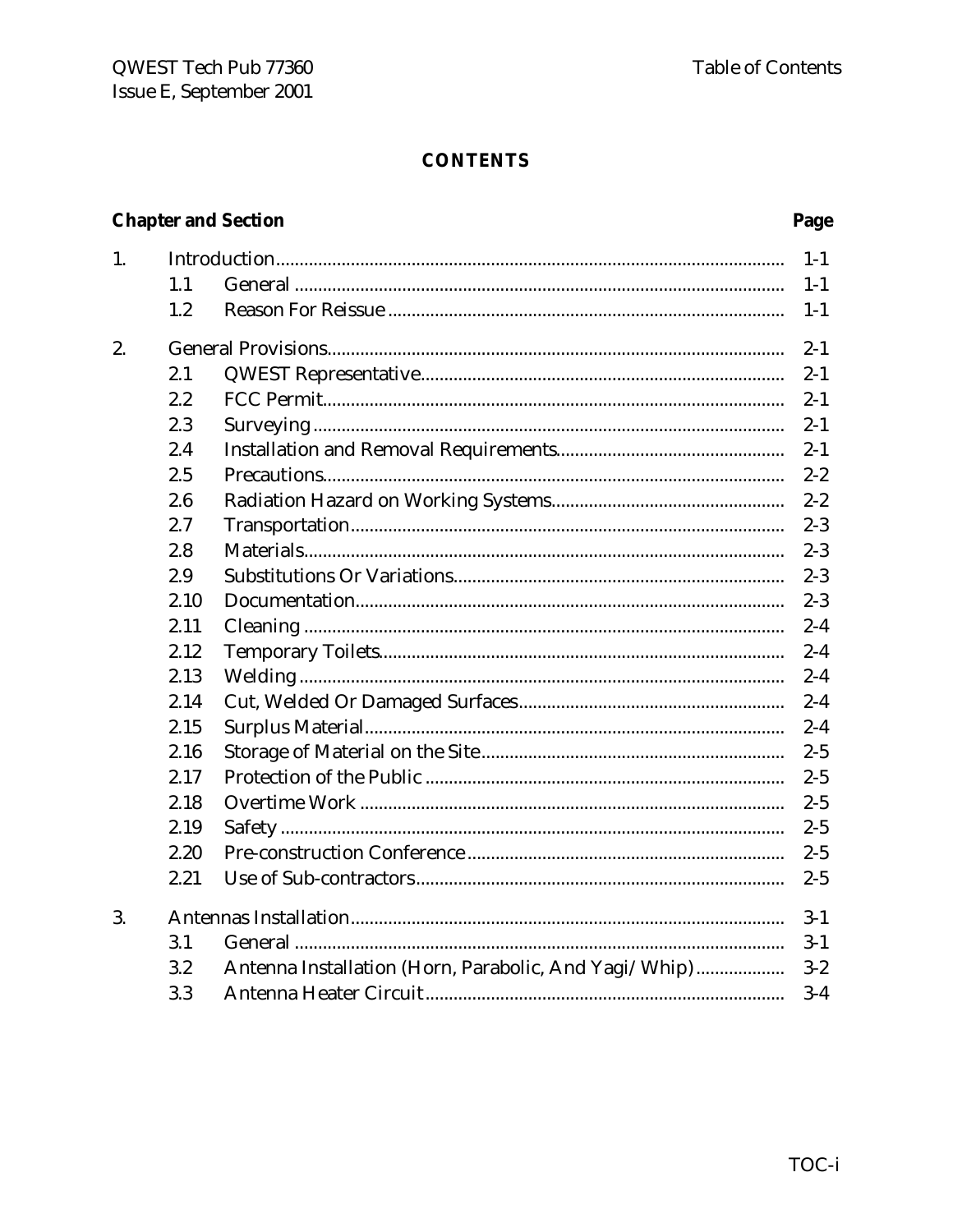### **CONTENTS (Continued)**

### **Chapter and Section**

| 4. |     |                                                            | $4-1$   |
|----|-----|------------------------------------------------------------|---------|
|    | 4.1 |                                                            | $4 - 2$ |
|    | 4.2 |                                                            | $4 - 2$ |
|    |     | 4.2.1                                                      | $4 - 2$ |
|    |     | 4.2.2                                                      | $4 - 2$ |
|    |     | 4.2.3                                                      | $4 - 2$ |
|    |     | 4.2.4                                                      | $4 - 2$ |
|    |     | 4.2.5                                                      | $4 - 2$ |
|    | 4.3 |                                                            | $4 - 3$ |
|    | 4.4 |                                                            | $4 - 3$ |
|    | 4.5 | Elliptical Waveguide and Coaxial Cable Installation        | $4 - 5$ |
|    |     | 4.5.1                                                      | $4 - 5$ |
|    |     | 4.5.2                                                      | $4 - 7$ |
|    | 4.6 |                                                            | $4 - 7$ |
|    | 4.7 |                                                            | $4 - 8$ |
|    | 4.8 |                                                            | $4 - 8$ |
|    | 4.9 |                                                            | $4-9$   |
| 5. |     |                                                            | $5 - 1$ |
|    | 5.1 |                                                            | $5 - 1$ |
|    | 5.2 |                                                            | $5 - 1$ |
|    | 5.3 |                                                            | $5 - 3$ |
|    | 5.4 |                                                            | $5 - 4$ |
|    | 5.5 |                                                            | $5 - 5$ |
|    | 5.6 | Use of the Antenna/Waveguide/Pressurization Checklist      | $5-6$   |
| 6. |     |                                                            | $6-1$   |
|    | 6.1 |                                                            | $6-1$   |
|    | 6.2 |                                                            | $6-1$   |
|    | 6.3 |                                                            | $6-1$   |
|    | 6.4 |                                                            | $6 - 2$ |
|    | 6.5 | Antenna, Antenna Mounts, Support Rings, and Ice Protection | $6-2$   |
|    |     |                                                            |         |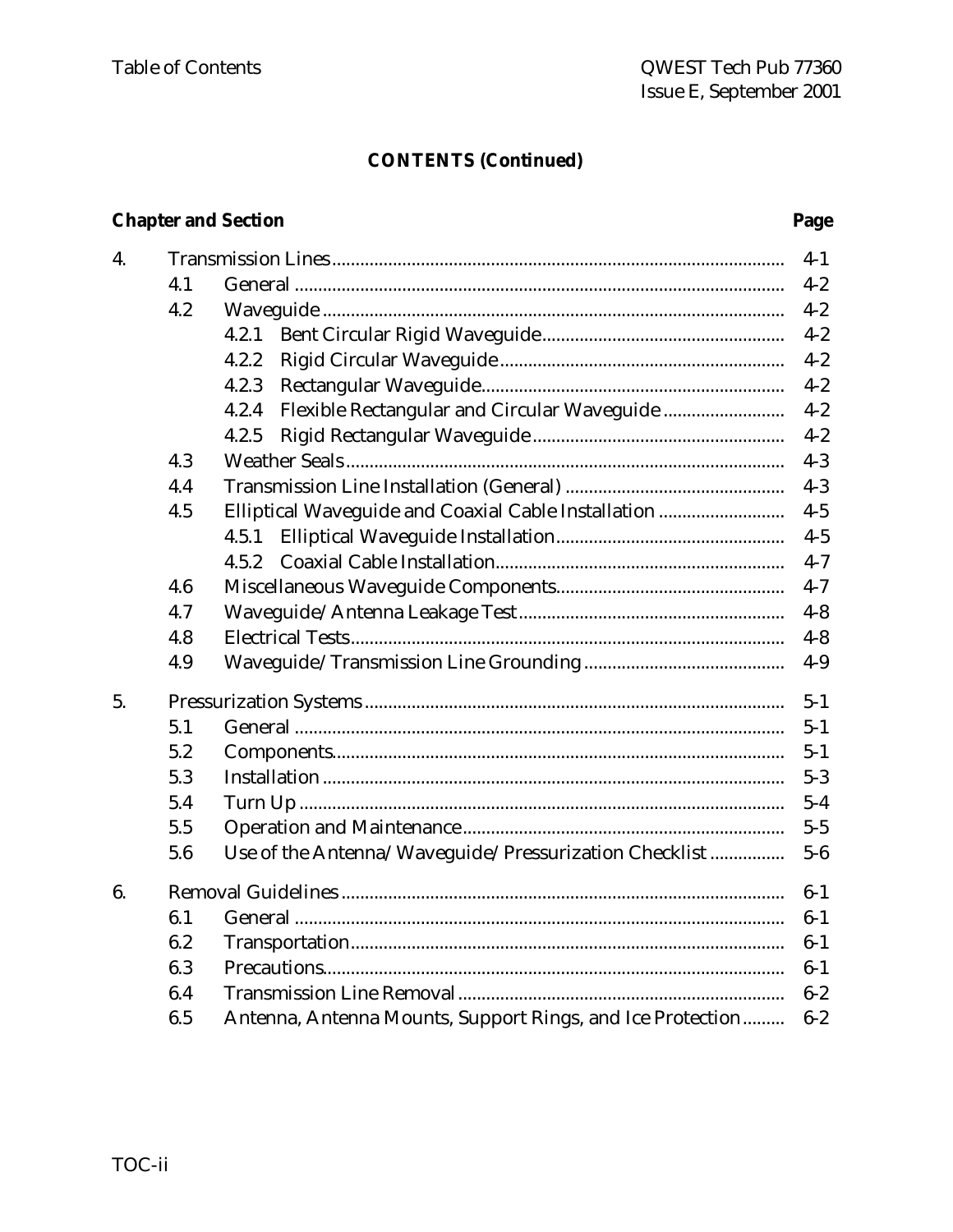### **CONTENTS (Continued)**

### **Chapter and Section**

| 7. |     |                                                 | $7 - 1$ |
|----|-----|-------------------------------------------------|---------|
|    | 7.1 |                                                 | $7 - 2$ |
|    | 7.2 |                                                 | $7 - 4$ |
|    | 7.3 |                                                 | $7 - 5$ |
|    | 7.4 |                                                 | $7 - 5$ |
|    | 7.5 |                                                 | $7-6$   |
|    | 7.6 |                                                 | $7-6$   |
|    | 7.7 |                                                 | $7 - 7$ |
|    | 7.8 |                                                 | $7 - 8$ |
| 8. |     |                                                 | $8 - 1$ |
|    | 8.1 |                                                 | $8 - 1$ |
|    | 8.2 |                                                 | $8 - 1$ |
| 9. |     |                                                 | $9 - 1$ |
|    | 9.1 | American National Standards Institute Documents | $9 - 1$ |
|    | 9.2 |                                                 | $9 - 1$ |
|    | 9.3 |                                                 | $9 - 1$ |
|    | 9.4 |                                                 | $9 - 2$ |
|    |     |                                                 |         |

## **Figures**

### **Tables**

|--|--|--|--|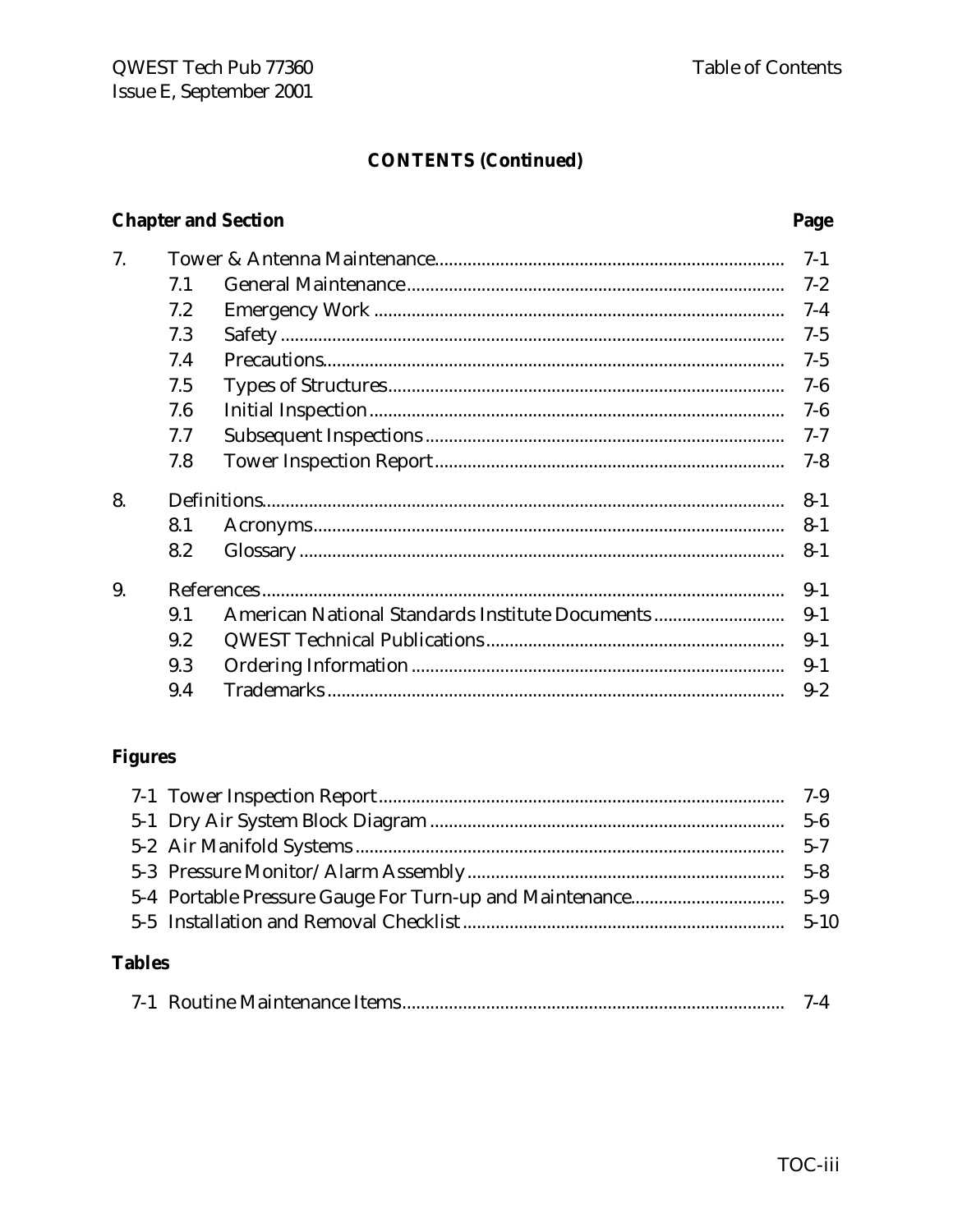### **CONTENTS**

## **Chapter and Section Page**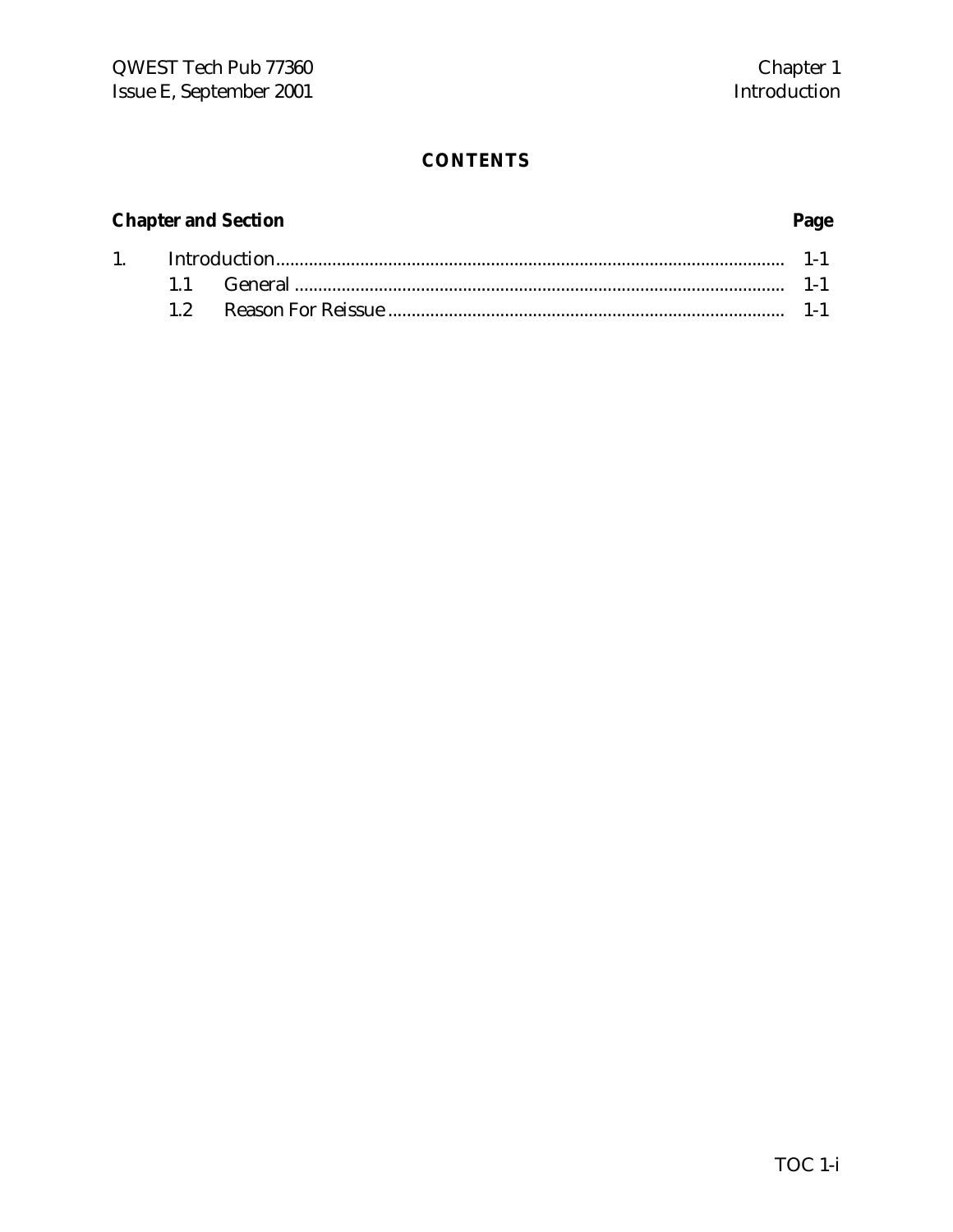### **1. Introduction**

### **1.1 General**

This Technical Publication outlines performance standards for Suppliers performing installation, rearrangement or removal work, and tower/antenna maintenance at QWEST radiolocations. This Technical Publication applies to any Supplier or subcontractor performing such work either on behalf of QWEST or a tenant organization at QWEST radio tower locations.

### **1.2 Reason For Reissue**

This reissue improves organization of the document, adds paragraph numbering for reference purposes, and updates the references to Service Suppliers doing work for QWEST.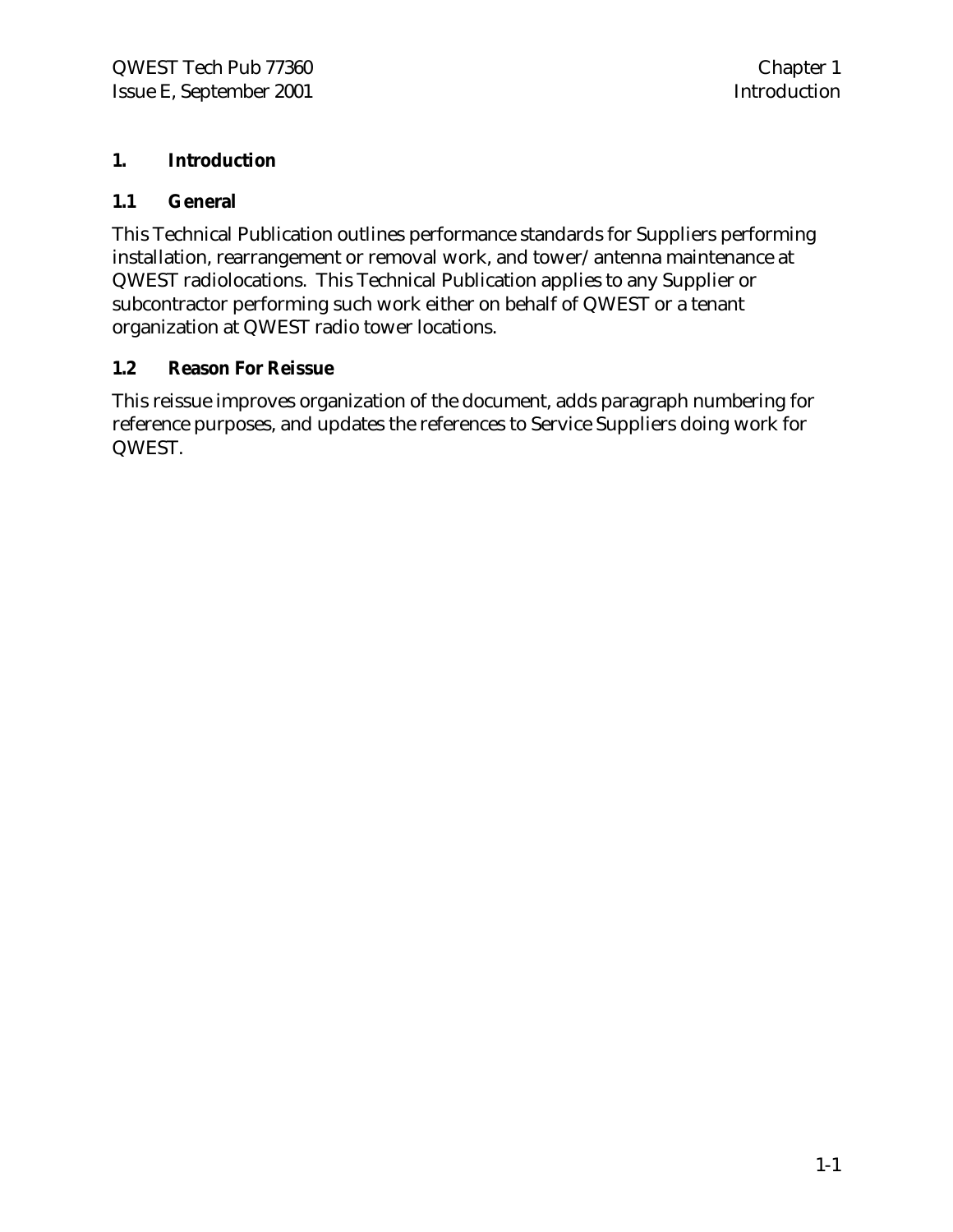### **CONTENTS**

## **Chapter and Section**

| 2. |      |         |
|----|------|---------|
|    |      | $2 - 1$ |
|    | 2.1  | $2 - 1$ |
|    | 2.2  | $2 - 1$ |
|    | 2.3  | $2 - 1$ |
|    | 2.4  | $2 - 1$ |
|    | 2.5  | $2 - 2$ |
|    | 2.6  | $2 - 2$ |
|    | 2.7  | $2 - 3$ |
|    | 2.8  | $2 - 3$ |
|    | 2.9  | $2 - 3$ |
|    | 2.10 | $2 - 3$ |
|    | 2.11 | $2 - 4$ |
|    | 2.12 | $2 - 4$ |
|    | 2.13 | $2 - 4$ |
|    | 2.14 | $2 - 4$ |
|    | 2.15 | $2 - 1$ |
|    | 2.16 | $2 - 5$ |
|    | 2.17 | $2 - 5$ |
|    | 2.18 | $2 - 5$ |
|    | 2.19 | $2 - 5$ |
|    | 2.20 | $2 - 5$ |
|    | 2.21 | $2 - 5$ |
|    |      |         |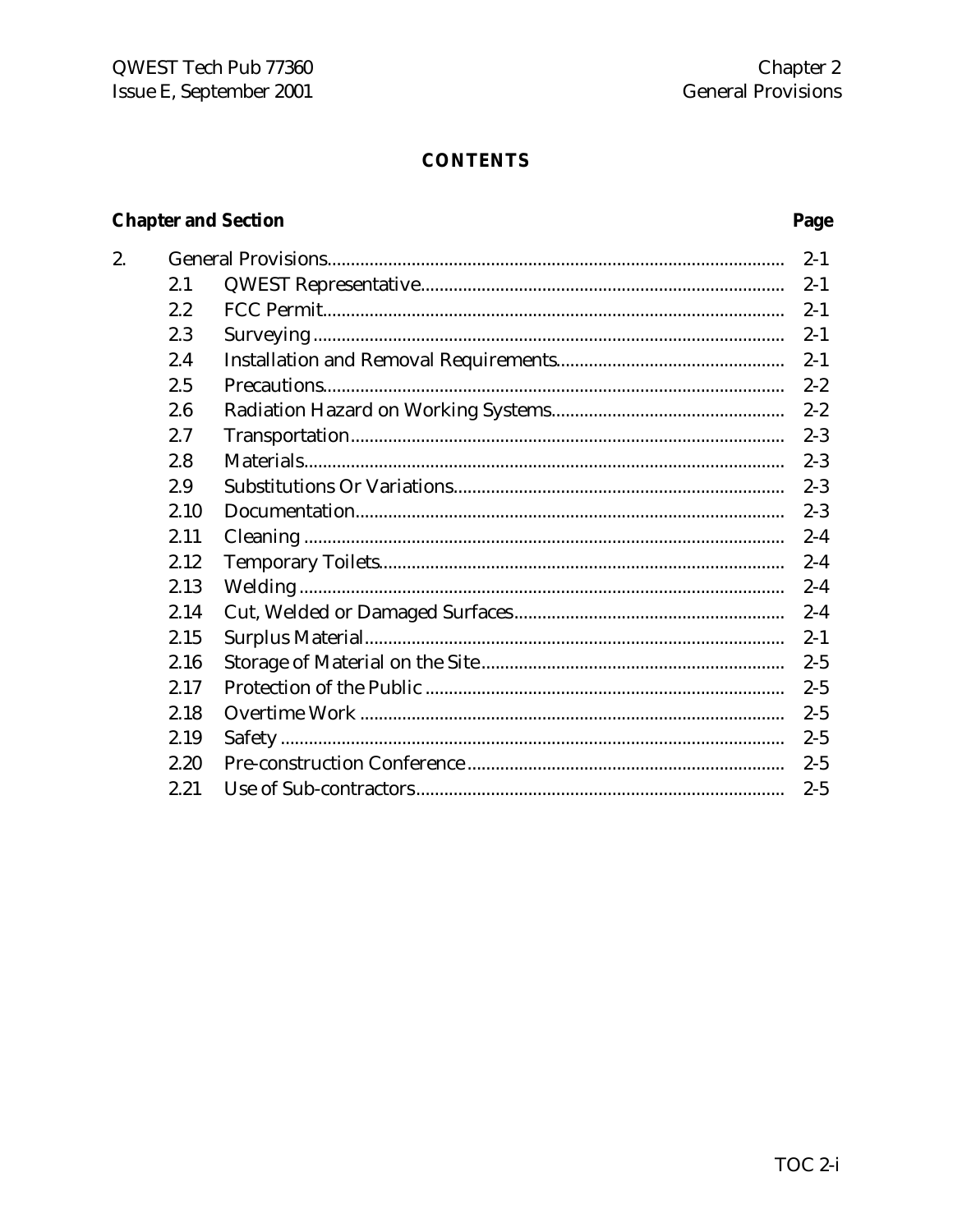### **2. General Provisions**

This document establishes guidelines for the installation and removal of antennas, transmission lines and for testing and pressurization of same. Guidelines are also included for Tower & Antenna Maintenance. Guidelines for conducting work operations at QWEST sites, including provisions for safety, continuity of service and compliance with Federal Communications Commission (FCC), Federal Aviation Administration (FAA) and Occupational Safety & Health Act (OSHA) requirements are also outlined.

### **2.1 QWEST Representative**

A QWEST representative will accompany the Supplier during several phases of construction or removal and will inspect all work during and after its completion, as noted in this document. The representative may be a maintenance or equipment engineer, or any person so specified by QWEST.

### **2.2 FCC Permit**

No work shall be started on the radio site until the FCC permit is posted by the QWEST representative in an easily accessible location on site that is protected from the weather.

### **2.3 Surveying**

The Supplier is responsible for all construction surveying or any other surveying that may be required to complete work in the best manner possible.

### 2.3.1

The site shall be located according to the construction permit within the tolerances allowed by the Code of Federal Regulations Title 47 - Telecommunications (CFR47).

### **2.4 Installation and Removal Requirements**

The Contractor shall complete all installation, removal, and maintenance work in accordance with this Technical Publication and the provisions of QWEST Technical Publication 77350 *Telecommunications Equipment Installation Guidelines (TEIG)*.

### 2.4.1

The Supplier shall complete all work indicated in specifications and drawings including all work that is reasonably inferable from the specifications and drawings.

### 2.4.2

Unless otherwise instructed, the Supplier shall provide, furnish, pay and assume responsibility for all transportation, labor materials, tools, and other facilities required for the execution and completion of the work in a quality manner.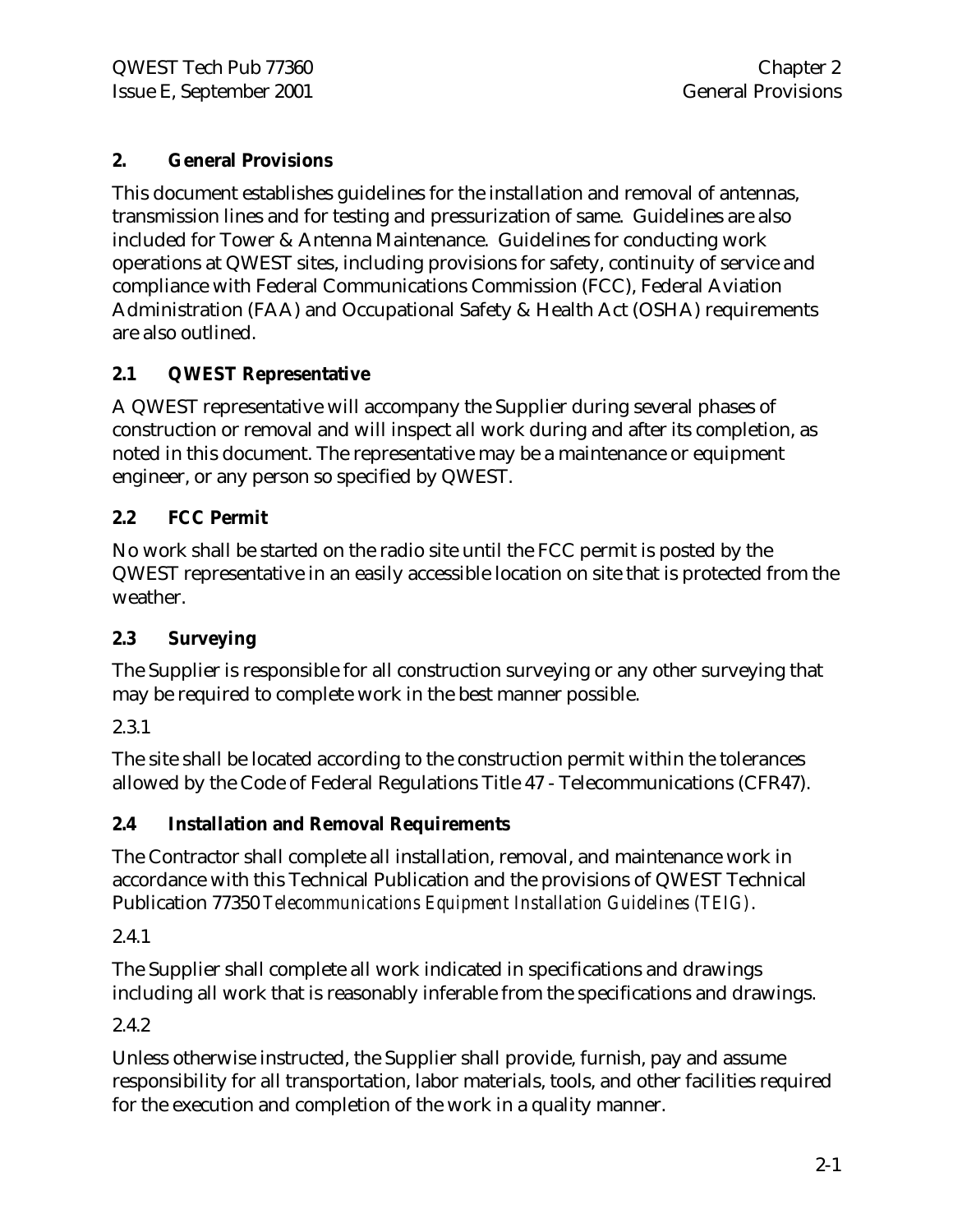2.4.3 All Suppliers performing Installation or Maintenance work on antenna, waveguide and pressurization equipment and (or) systems will complete an Antenna/Waveguide/Pressurization checklist as noted in detail in Chapter 5 (Figure 5-5).

2.4.4 Only personnel knowledgeable in the installation and maintenance of antenna supporting structures, antenna systems, and radio transmission lines will perform work operations.

### **2.5 Precautions**

When antenna or waveguide work is performed at an existing station, working equipment may be affected. Every precaution shall be taken to ensure that working equipment is protected from physical damage, misalignment, movement or interruption.

2.5.1 Special care shall be taken when hoisting materials to ensure that material is not raised in front of working antennas. The QWEST representative shall be advised prior to the start of any work at an existing station and again advised at the completion of each days work and at the completion of the job. An "all-clear" shall be obtained from the QWEST representative before leaving the station in each case.

2.5.2 Extreme care shall be taken during transporting, unpacking, and installation of the waveguide to prevent damage to the new waveguide components. Even minor dents and other deformations in either rigid or flexible waveguide, and the flanges thereof, as well as in the walls and flanges of the transducers or combining networks will seriously impair transmission and require replacement.

2.5.3 The following activities have historically caused damage to existing systems with resulting degradation of transmission:

- Painters pulling up paint containers on hand lines that rub against waveguide.
- Steel Contractor's pulling on waveguide networks while drilling in or around networks.
- Opening and closing cages. These cages are often so difficult to close that often the entire network mounting assembly is moved while trying to get them closed. Such difficulty should be referred to the tower Contractor for correction.

### **2.6 Radiation Hazard on Working Systems**

Before beginning any work on a working antenna, waveguide system or structure supporting such a system, the Supplier shall review with the appropriate QWEST representative all proposed methods and safety precautions that the Supplier shall take.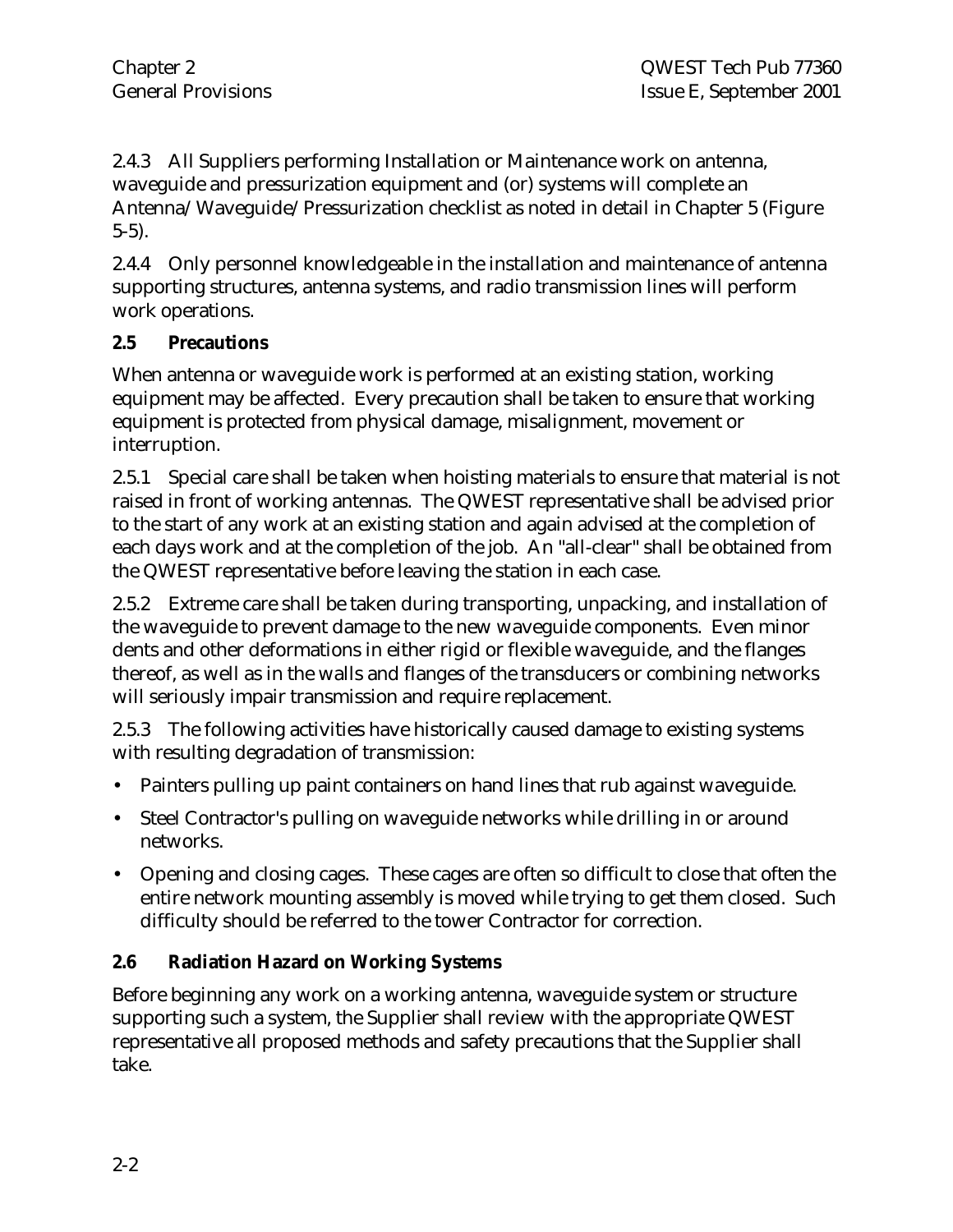2.6.1 The QWEST Manager shall make available to the Supplier all system power and radiation data along with various practices which outline precautions and protection for working personnel involved. These requirements are necessary because all working microwave systems may present a health hazard from Radio Frequency (RF) radiation. Final responsibility for the working safety of personnel from these hazards shall rest with the Supplier's designated safety officer.

### **2.7 Transportation**

Approximately two weeks prior to the scheduled construction start date, a QWEST representative will determine how much of the material order has been received.

If the QWEST representative determines that there is sufficient material to start the project and continue it while the rest of the material is expedited, the representative will notify the Supplier to start on the scheduled date.

Before work has been started on the site, the Supplier shall check all material that is ordered for the work being performed. A written list of missing material shall be given to the QWEST representative. The Service Supplier shall transport all material from the specified warehouse to the site and shall be responsible for this material from the time it is received until the completed work is accepted by QWEST.

### **2.8 Materials**

Unless otherwise specified, all materials furnished by the Supplier shall be new, of high quality and free from defects. Tower structure additions or modifications shall be performed in accordance with the latest issue of Tower Design Standard, EIA RS222D. Steel shall be galvanized per ASTM A123 and Hardware per ASTM A153.

### **2.9 Substitutions Or Variations**

No deviations from the specifications and drawings shall be made without prior written approval from the QWEST representative. Failure to comply with this provision shall render the Supplier liable for correction costs. The Supplier shall furnish the exact materials specified by the specifications and drawings unless changed by written approval. Where two or more materials are named, the Supplier shall have the choice of which one to use. The QWEST representative shall determine the course of action when there are differences between job drawings and the specifications.

### **2.10 Documentation**

The Supplier shall keep all manufacturers' installation/operation information, sweep documents, Antenna/Waveguide/Pressurization checklist and other documentation as required in the QWEST Technical Publication 77350 in an orderly manner and shall turn this information over to QWEST after inspection of the completed work.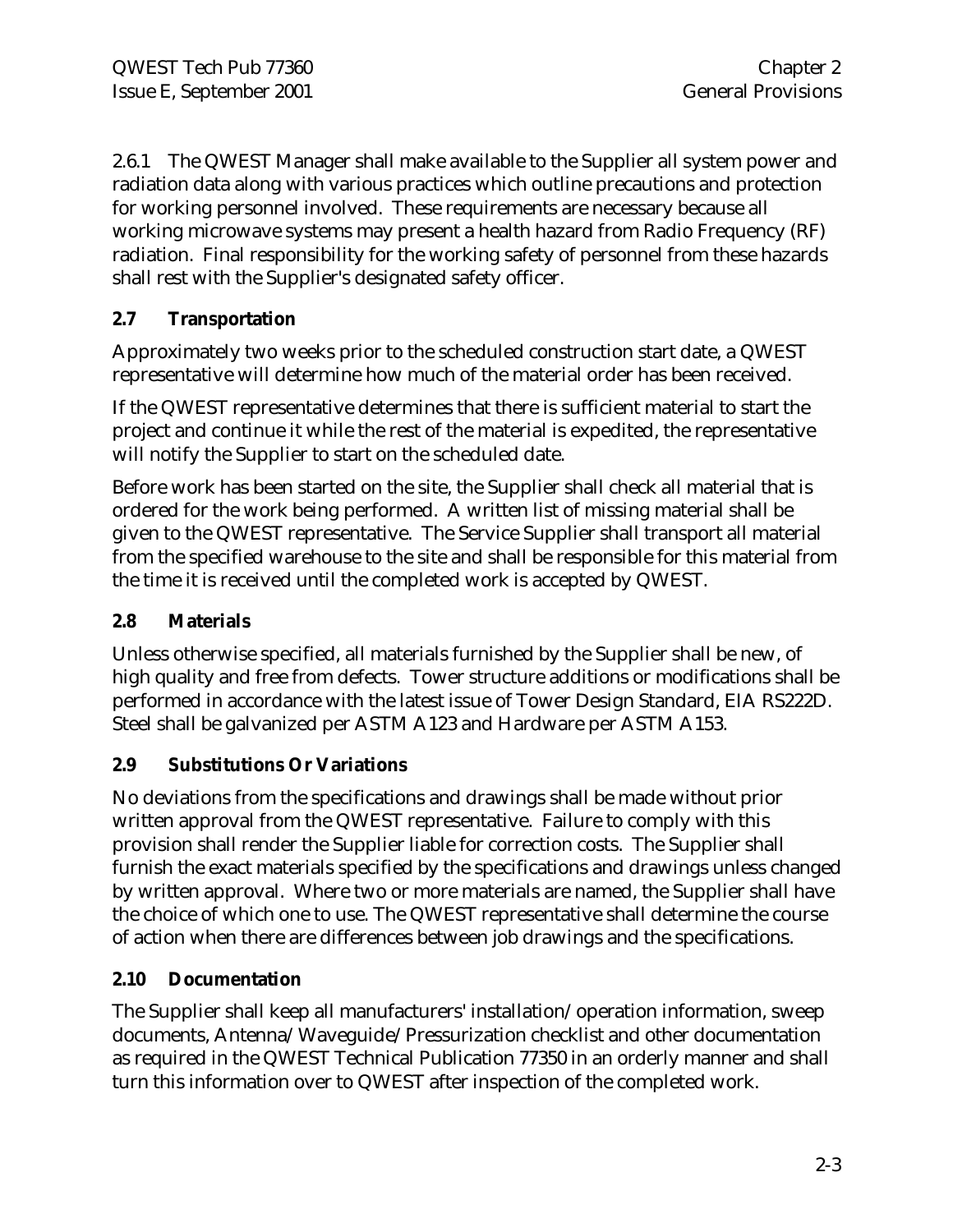### **2.11 Cleaning**

The Supplier shall, at all times, keep the premises free from accumulations of waste material and rubbish caused by their employees or workers as outlined in QWEST Technical Publication 77350.

2.11.1 At the completion of work, the Supplier shall remove all their rubbish from the site. In case of dispute, the QWEST representative may have the rubbish removed at the Supplier's expense. If material or rubbish is not placed on grounds specifically designated for dumping, written permission to dump shall be obtained from the property owner and the document shall be turned over to the QWEST representative.

2.11.2 No on-site burning will be tolerated unless the QWEST representative and appropriate local authorities grant specific written authorization. A burning permit may be required. Toxic substances, if any, should be disposed of in accordance with current federal, state and local regulations.

### **2.12 Temporary Toilets**

If required, the Supplier will provide portable chemical type temporary toilets. These facilities shall be approved by the QWEST representative and shall agree with local building code requirements. The toilets shall be maintained in a neat and sanitary condition at all times. Temporary toilets and any litter shall be removed upon completion of the Supplier's work.

### **2.13 Welding**

Where welding is required or permitted, it shall conform to all local codes and the requirements of the American Welding Society. Unless documented in the specifications and drawings, written permission for welding must be obtained from the QWEST representative.

### **2.14 Cut, Welded or Damaged Surfaces**

Freshly cut surfaces or any surface where galvanizing has been damaged, such as by welding, shall be painted immediately with a zinc-rich touch-up paint. Any surface that is damp, coated with mud, greasy, etc., will be cleaned and dried before painting.

### **2.15 Surplus Material**

The Supplier shall report, in writing, surplus suppliers' factory furnished material to the QWEST representative. Upon receipt of shipping instructions from the QWEST representative, the Supplier shall package and ship the surplus material as directed. The Supplier shall be responsible for transporting the surplus material to the original warehouse or to another location of equal or less distance, as determined by the QWEST representative.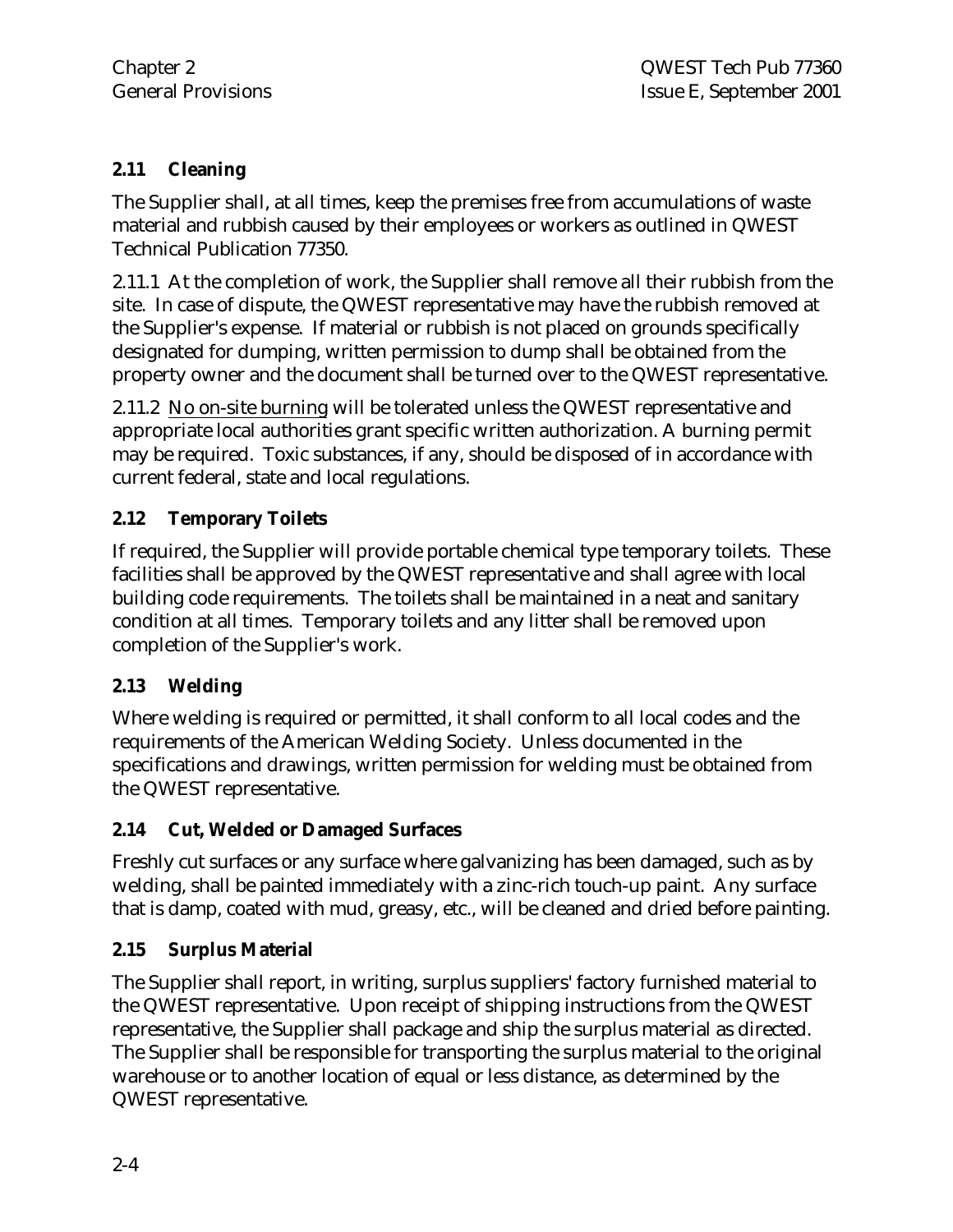### **2.16 Storage of Material on the Site**

The Supplier shall unload and store material in a careful, systematic manner to prevent damage from rust or other causes and to prevent loss of small pieces. Proper precautions, such as the use of skids, shall be taken to prevent material from resting on the ground or in water.

### **2.17 Protection of the Public**

The Supplier should take the necessary precautions, as directed by the QWEST representative; to protect the public from injury during and after the Supplier's working hours. For example, before the permanent fencing is erected, temporary fencing shall be placed around the tower at the Supplier's expense to discourage unauthorized climbing (i.e. eliminate an attractive nuisance).

### **2.18 Overtime Work**

All work on Sunday, or at anytime that would require overtime by a QWEST employee, is prohibited unless authorized in advance by the QWEST representative.

### **2.19 Safety**

Safety on the job is an important consideration for QWEST. Responsibility rests on the Supplier to be sure that the job is done safely, but QWEST maintains an interest in protecting telephone personnel and equipment. The Supplier shall comply with any applicable requirements as set forth by the U. S. Department of Labor, Occupational Safety and Health Administration (OSHA). The Supplier should designate a responsible employee (generally the job foreman) as "Safety Officer" and should maintain a first aid kit on job. The contents of the safety kit should include all items required by appropriate OSHA specifications.

Work aloft or on the ground by QWEST personnel shall be performed in accordance with QWEST Communications International Inc. Safety And Loss Prevention Plan (SLLP), and all appropriate Local, City, County, Federal, State, and OSHA regulations.

### **2.20 Pre-construction Conference**

After the contract has been awarded, the Supplier, together with sub-contractors and their supervisors, will meet with the QWEST representative to review the plans and specifications and determine a satisfactory schedule and resolve any questions. At this meeting, the QWEST representative will also cover "conduct of work", "sequence of work", "safety" and "overtime".

### **2.21 Use of Sub-contractors**

The Supplier shall notify the QWEST representative of their intention to use subcontractors and provide a list of all sub-contractors for approval. The Supplier shall retain all responsibility for work performed by and the licensing of sub-contractors.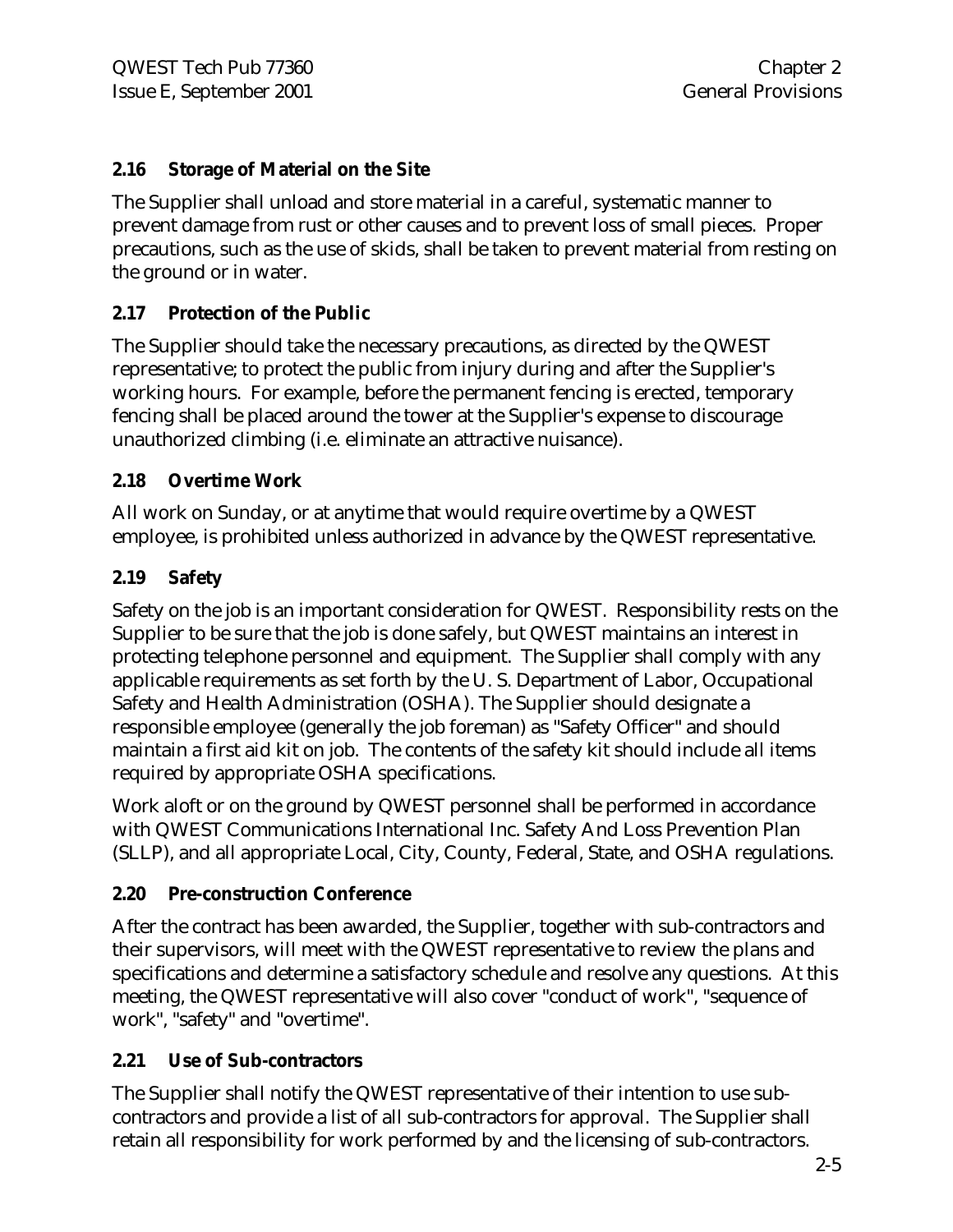### **CONTENTS**

## **Chapter and Section Page**

|  | 3.2 Antenna Installation (Horn, Parabolic, And Yagi/Whip)3-2 |  |
|--|--------------------------------------------------------------|--|
|  |                                                              |  |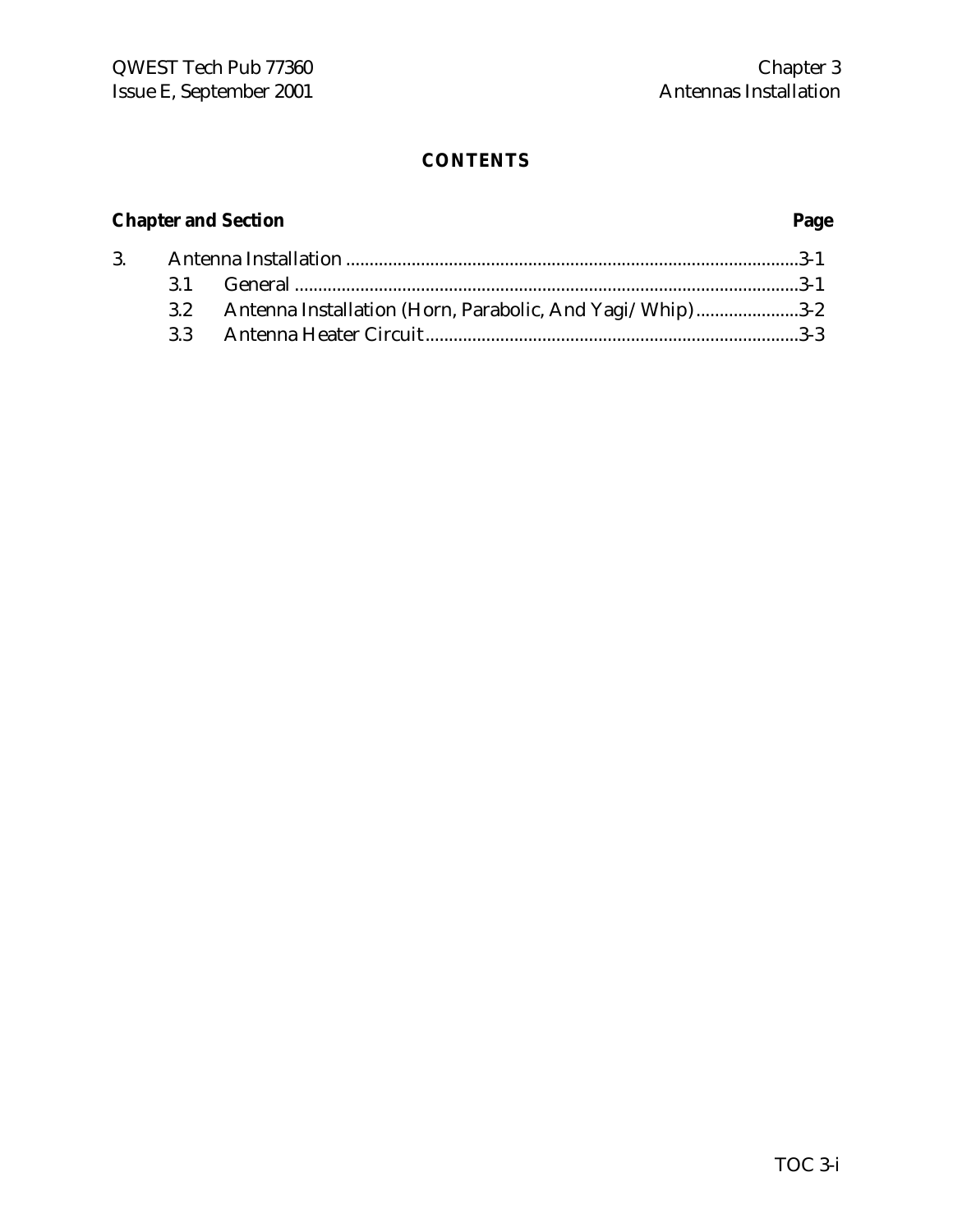### **3. Antenna Installation**

### **3.1 General**

Several different types of antennas are in use throughout QWEST. All antennas shall be inspected inside and outside for correct assembly and any possible damage immediately upon uncrating and before any further work is performed. Any damage or shortages should be reported to the QWEST representative. The color of the antenna and antenna radome cover received should be verified against the engineering document ordering the antenna.

3.1.1 Care shall be taken at all times to avoid denting or otherwise deforming any parts, as this will impair the operations of the antenna.

3.1.2 All metal antenna surfaces and metal shrouds should be free from scratches and impressions. If scratches are minor in nature, they should be touched-up according to manufacturer's instructions.

3.1.3 All tools and materials required for the installation of the antennas shall be as specified in the individual installation instructions or equivalent.

3.1.4 If mounts and antennas are being added to an existing guyed tower, the Supplier shall record vertical tower alignment using a transit prior to installing mounts and antennas, record findings, and double check alignment at the completion of the installation. The Supplier shall forward these readings to the QWEST representative. A copy shall be kept on site in the job package.

3.1.5 Antennas should be delivered to the site only far enough in advance of there planned installation to allow adequate assembly time. To avoid possible damage they shall not be stored at the site, either assembled or disassembled, for an extended period of time

3.1.6 The Supplier shall provide a skid or platform to form a sound working area for the assembly of parabolic and yagi antennas. Flat or gently slopping terrain near the antenna structure may also be used if precautions are taken to ensure dirt, debris, or moisture does not accumulate in or on the antenna.

3.1.7 The skid on which the horn antenna was shipped and all associated parts should be unloaded in an area where the terrain is relatively smooth and level, and as close to the base of the supporting structure as is practicable. Consideration should be given to hazards from objects that may fall or be dropped from the tower, possible interference with construction operations, etc. In no case will the horn antenna assembly be allowed directly on the ground

3.1.8 Before starting the antenna installation, inspect the interior of the antenna for the presence of water or, in cold weather, ice or frost. If moisture in any form is present, it must be removed before the antenna is installed.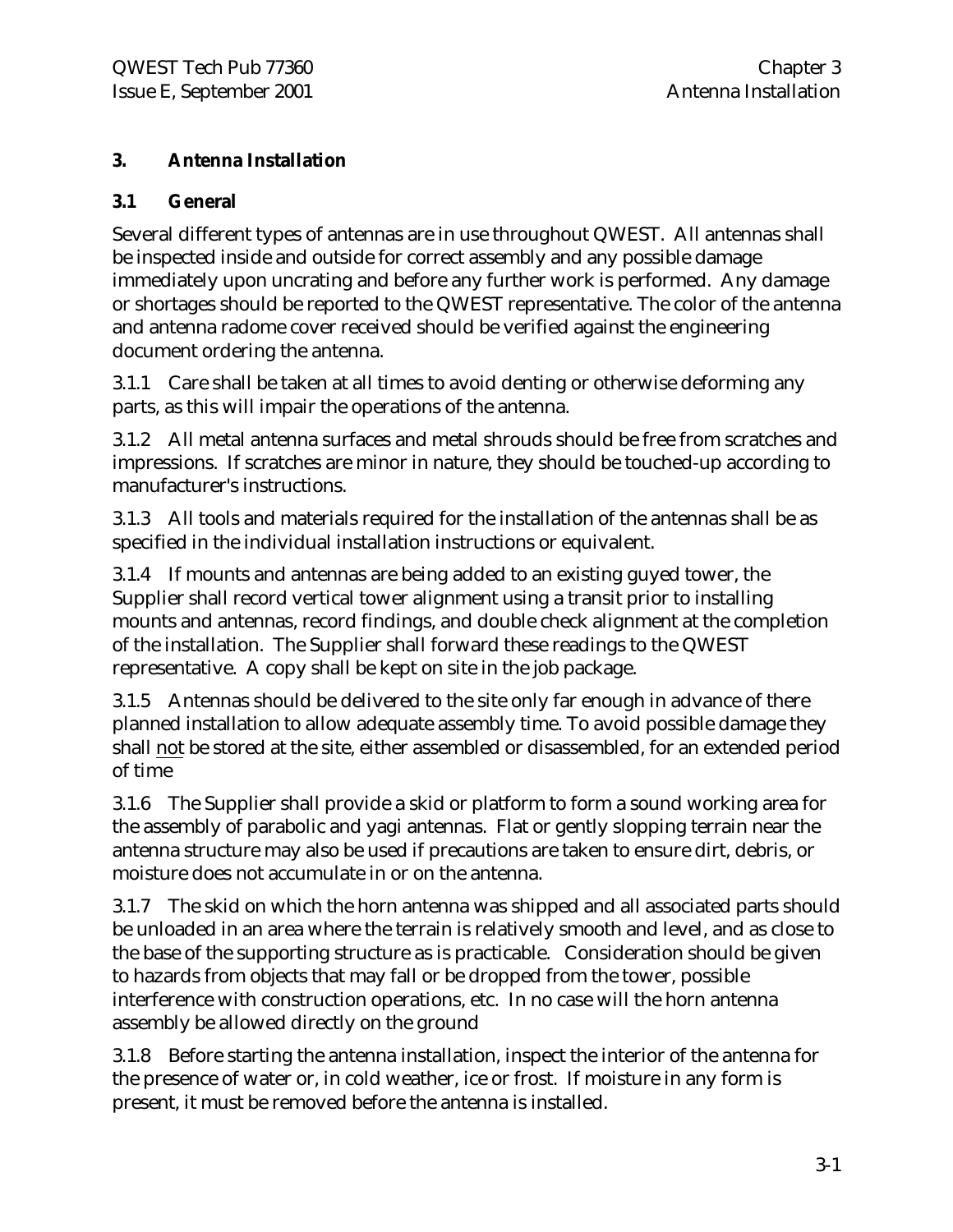3.1.9 All antenna surfaces should be free from scratches and impressions. If damages are minor in nature, use touch up paint provided by the manufacturer. If major in nature, the part(s) should be repaired or replaced at the direction of the QWEST representative.

3.1.10 The antenna, the antenna feed horn, and the antenna feed shall be assembled according to the antenna manufacturer's instructions and recommendations. Inspect the inside of the antenna for foreign material and remove before attaching the feed horn. Appropriate care should be exercised to avoid any damage to the antenna during assembly.

3.1.11 Do not shorten the factory cabling harness on Yagi antennas. The engineer will supply element positions for directional antennas.

### **3.2 Antenna Installation (Horn, Parabolic, And Yagi/Whip)**

3.2.1 The manufacturer's specifications shall be used to determine the correct rigging for hoisting the antenna. The hoisting procedures shall be reviewed with the QWEST representative to ensure adequate precautions are taken to protect working service and the antenna is rigged and hoisted safely. Lines used for hoisting the antenna shall be in good repair and of sufficient size to adequately support the load with a reasonable safety margin.

### **\*\*\*CAUTION\*\*\***

Deploy personnel on the ground to handle the tag lines in the manner best suited to minimize erratic motion and prevent collision with the tower, other antennas, or other obstacles. Exercise extreme care to avoid contact with the guy wires when installing antennas on guyed towers.

Wind loading on the antenna can make control while hoisting the antenna difficult, especially when winds are gusting. Installation of an antenna should not be attempted unless wind velocities are calm and weather conditions are expected to remain stable.

3.2.2 Ensure that the antenna is installed at the correct transmission center line, azimuth or polarity as requested by the QWEST representative and/or FCC documentation. The Supplier shall follow manufacturer's instructions for orienting the antenna and shall have necessary tools available for that purpose.

#### **\*\*\*CAUTION\*\*\***

Do not leave the antenna elevation held solely by either the tubular shipping support or the tilt adjustment tool. Neither of these is designed to withstand the force created by even moderate winds blowing against the antenna. The antenna elevation must be locked in place as specified by the manufacturer for overnight or longer periods.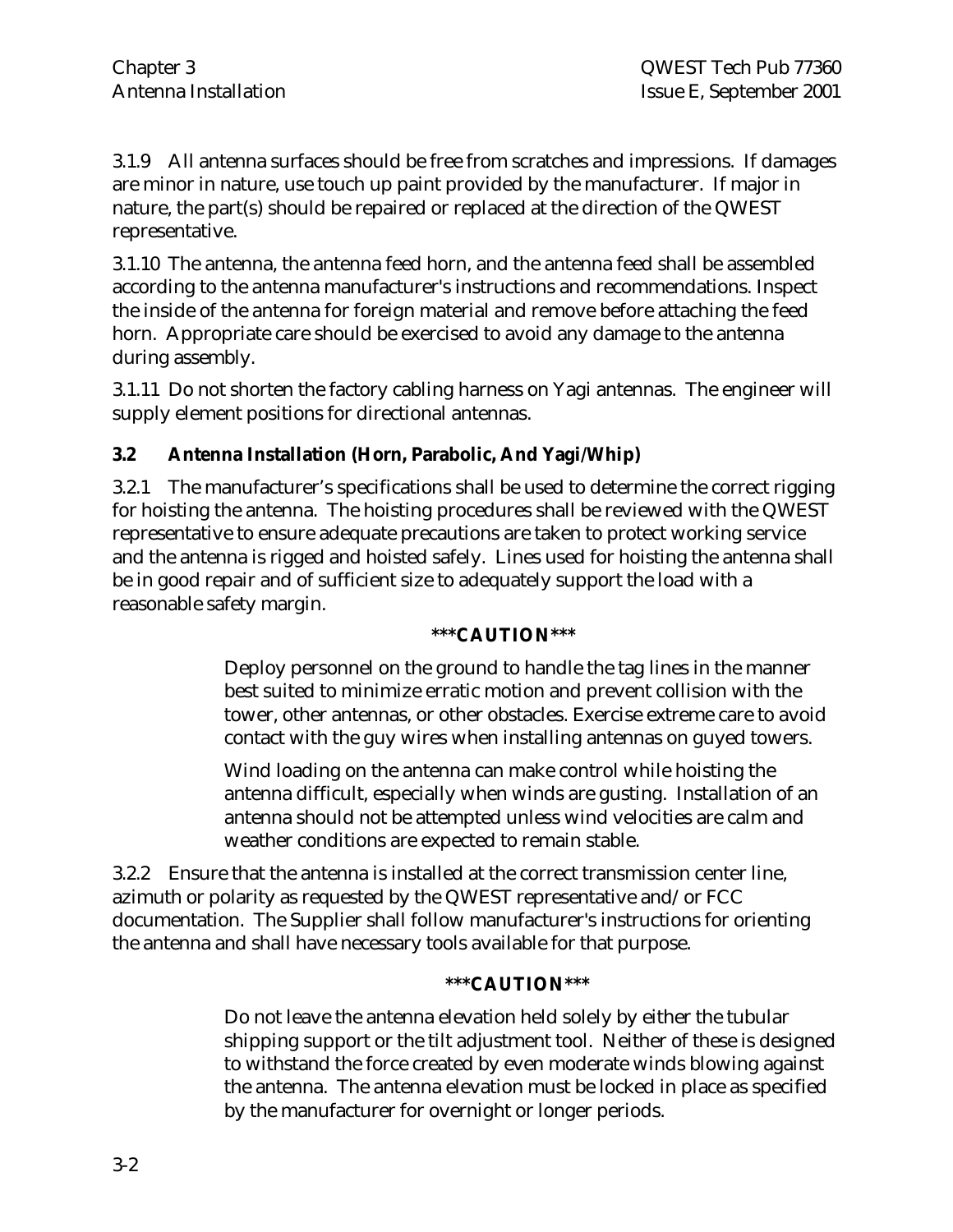3.2.3 Before starting the antenna installation, inspect the interior of the antenna feed for the presence of water or, in cold weather, ice or frost. If moisture in any form is present, it must be removed before the antenna is installed.

3.2.4 Ensure that anti-seize or locking compound is applied to threads of bolts per the manufacturer's specifications.

3.2.5 The manufacturer's specifications shall be used to determine the correct rigging for hoisting the antenna. The hoisting procedures shall be reviewed with the QWEST representative to ensure adequate precautions are taken to protect working service and the antenna is rigged and hoisted safely. Lines used for hoisting the antenna shall be in good repair and of sufficient size to adequately support the load with a reasonable safety margin.

3.2.6 If antennas are to be reused, ensure that the covers and cover hardware, shroud, feed, and all support hardware are available and in "like new" condition.

3.2.7 If the antenna has been in-service at another location and uses stainless steel cover hardware, new cover hardware should be used when the cover is installed (stainless steel hardware threads will bind and gall, preventing the nuts from being loosened or tightened correctly).

3.2.8 Antenna covers should be installed according to the manufacturer's specifications.

3.2.9 Parabolic antenna covers (radomes) shall be of polymer-coated material if they are available for the type of antenna being installed.

3.2.10 Use manufacturer approved mounting hardware kits, as supplied by QWEST. Align Yagi's under the direction of QWEST.

3.2.11 Connect transmission lines per Chapter 4.

3.2.12 Perform pressurization tests per Chapter 5

### **3.3 Antenna Heater Circuit**

Conduit for antenna heater circuits shall be installed in accordance with the most current issue of the National Electric Code (NEC) and local electrical codes.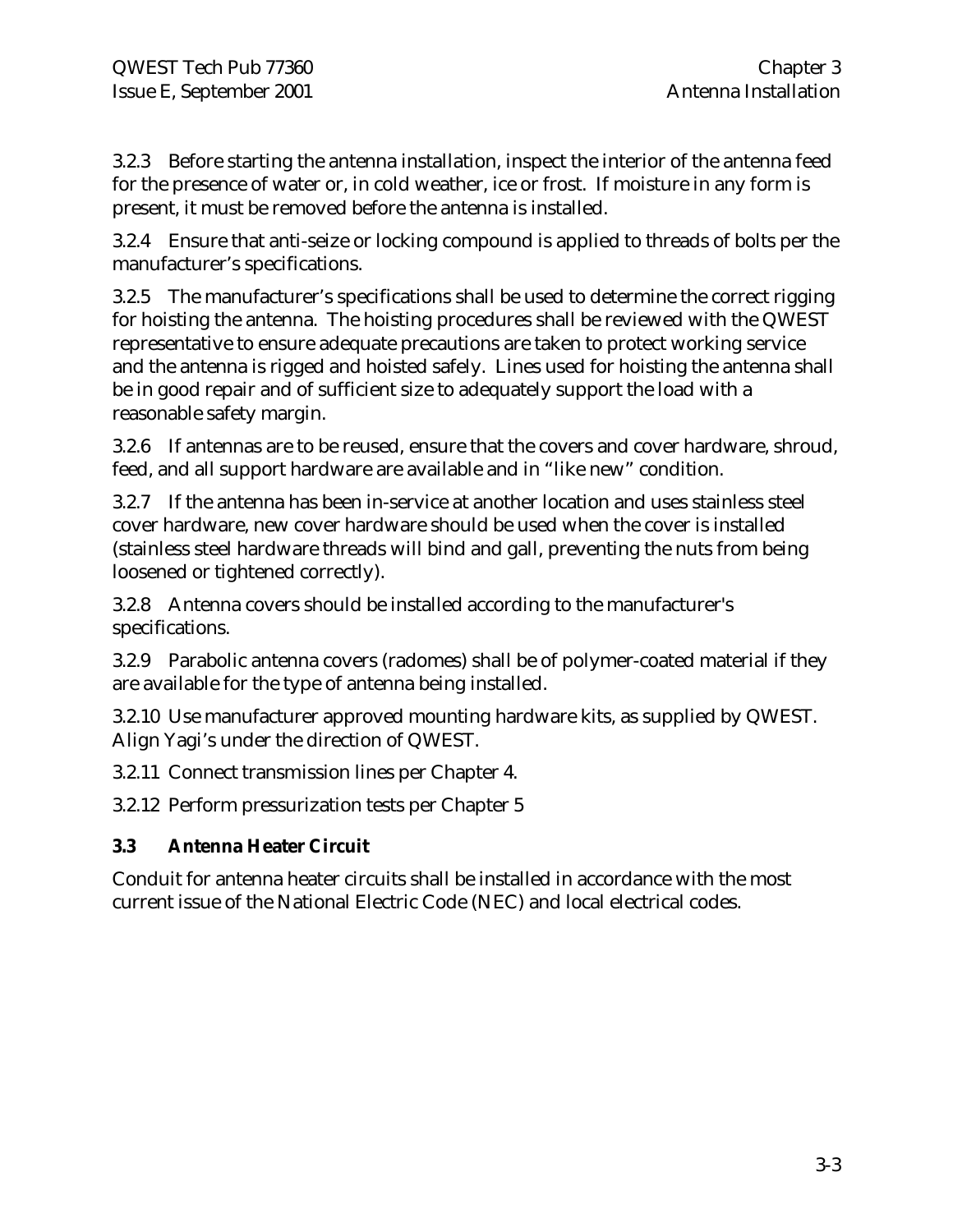### **CONTENTS**

### **Chapter and Section**

4.

| 4.1 |                                                       |  |
|-----|-------------------------------------------------------|--|
| 4.2 |                                                       |  |
| 4.3 |                                                       |  |
|     | 4.3.1                                                 |  |
|     | 4.3.2                                                 |  |
|     | 4.3.3                                                 |  |
| 4.4 |                                                       |  |
|     | 4.4.1                                                 |  |
|     | Flexible Rectangular & Circular Waveguide4-4<br>4.4.2 |  |
|     | 4.4.3                                                 |  |
|     | 4.4.4                                                 |  |
|     | 4.4.5                                                 |  |
| 4.5 |                                                       |  |
|     | 4.5.1                                                 |  |
|     | 4.5.2                                                 |  |
|     |                                                       |  |
| 4.6 |                                                       |  |
| 4.7 |                                                       |  |
| 4.8 |                                                       |  |
| 4.9 |                                                       |  |
|     |                                                       |  |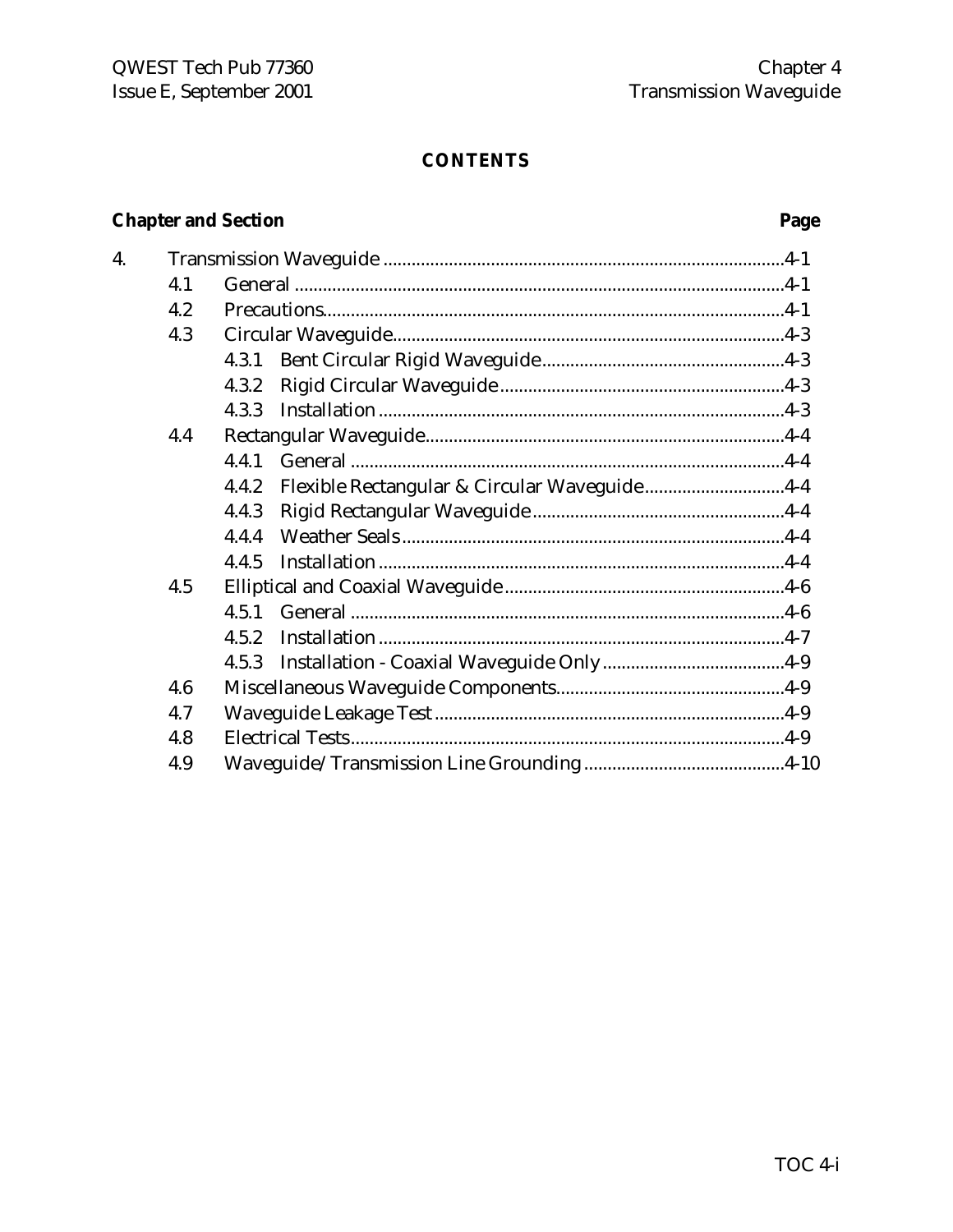### **4. Transmission Waveguide**

### **4.1 General**

The types of Transmission Lines found in QWEST Communications International Inc. include, but are not limited to; Elliptical, Coaxial, Rigid, or SemiRigid. These transmission lines can be either pressurized or non-pressurized. The transmission line connects the antenna to the radio transmitter/receiver, is supported at correct intervals, and may have additional protection from ice or falling objects. Working transmission lines should not be moved or opened without approval of the QWEST Antenna or Operations Manager. A through knowledge of the radio system, type of transmission line, and manufacturer specifications is required before performing any work on transmission lines.

Circular, rectangular, elliptical and coaxial waveguides are available for connecting the antenna to the radio equipment. The circular waveguide is capable of carrying horizontally and vertically polarized signals. Rectangular and elliptical waveguides carry only one polarization of a frequency band and a different size guide is required for each frequency band.

In order to make the transition from circular to rectangular or elliptical guides, and when required to separate the frequency bands and polarization with the frequency band, a combination of networks and/or transducers is installed.

4.1.1 Waveguide should be delivered to the site only far enough in advance of their planned installation to allow adequate assembly time. They shall not be stored at the site for any extended period of time. The Supplier shall provide a storage area, which will protect the waveguide from the weather. In no case will the waveguide be allowed to be stored directly on the ground, or in areas where standing water is present.

4.1.2 Ensure the transmission line or waveguide is of the type and quantity ordered. Waveguide labels should be removed and given to the QWEST representative at the completion of the installation.

4.1.3 Rigid and elliptical waveguide between the antenna and pressure window shall be installed without "drip loops".

### **4.2 Precautions**

All Suppliers shall take precautions to protect workers from hazards posed by Radio Frequency (RF) radiation. See Chapter 2.5

4.2.1 When antenna or waveguide work is performed at an existing station, working equipment may be affected. Every precaution shall be taken to ensure that working equipment is protected from physical damage, misalignment, movement or interruption.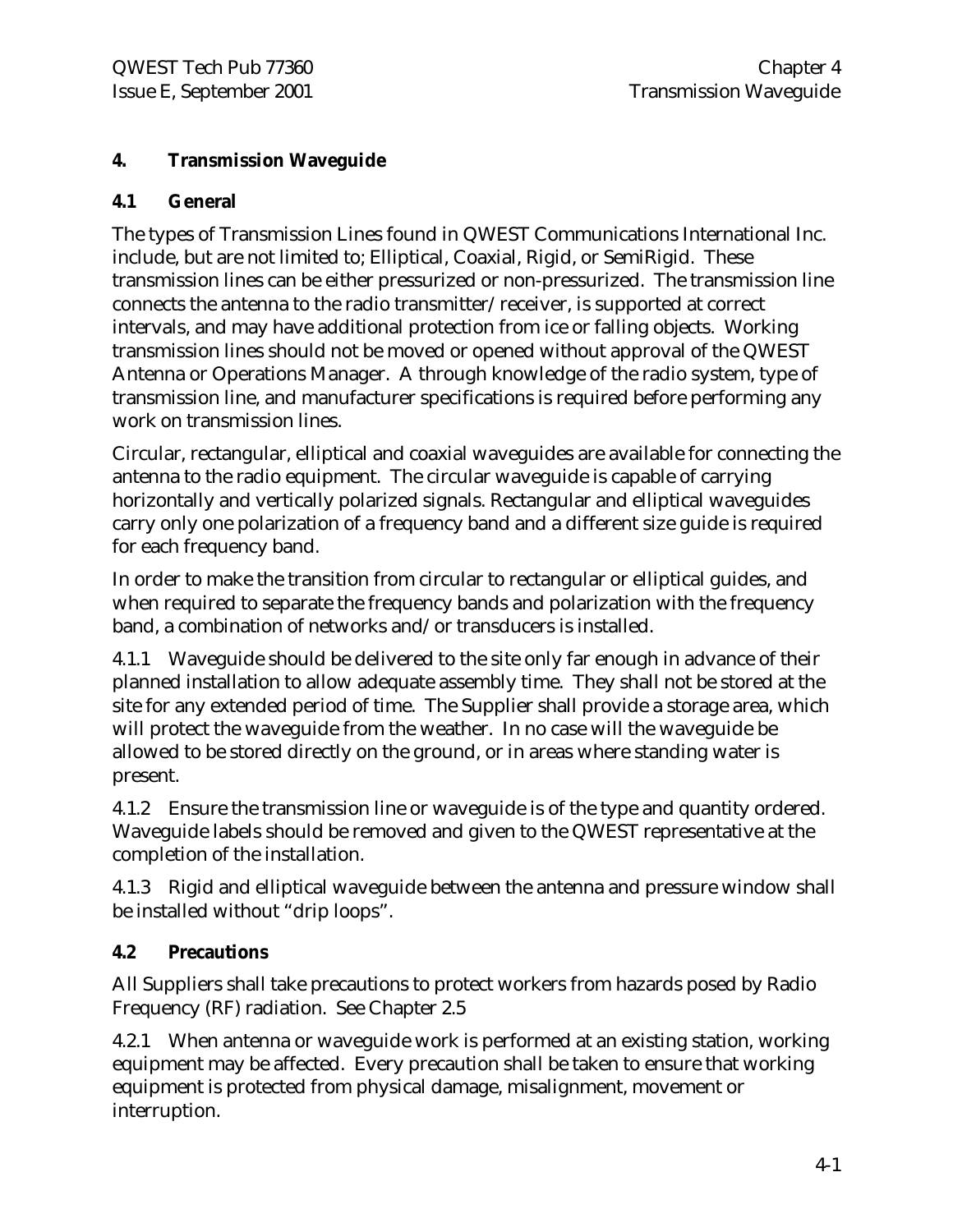4.2.2 Special care shall be taken, when hoisting materials, to ensure that material is not raised in front of working antennas. The QWEST representative shall be advised prior to the start of any work at an existing station and again advised at the completion of each days work and at the completion of the job. An "all-clear" shall be obtained from the QWEST representative before leaving the station in each case.

4.2.3 Extreme care shall be taken during transporting, unpacking, and installation of the waveguide to prevent damage to the new waveguide components. Even minor dents and other deformations of both rigid and flexible waveguide, and the flanges thereof, as well as in the walls and flanges of the transducers or combining networks will seriously impair transmission and require replacement.

4.2.4 Suppliers shall ensure that all coaxial or waveguide connections meet manufacturer specifications and that all hardware, including gaskets, are installed correctly.

4.2.5 Suppliers shall ensure that no foreign material is introduced into, or remains inside the waveguide system when the installation is complete. Serious impedance discontinuity may result if this condition is not scrupulously observed. This includes nuts, bolts, putty, metallic filings, solder runs or water.

4.2.6 If required, the equipment shall be cleaned with solvent applied with cloth, drawn through the waveguide with a string or chain, being careful not to scratch the inner surface.

The following activities have historically caused damage to existing systems with resulting degradation of transmission:

- Painters pulling up paint containers on hand lines and rubbing against waveguide.
- Steel Contractor's pulling on waveguide networks while drilling in or around networks.
- Opening and closing cages. These cages are often so difficult to close that often the entire network mounting assembly is moved while trying to get them closed. Such difficulty should be referred to the tower Contractor for correction.
- Removing and replacing circular flexible waveguide. Circular flexible waveguide should not be left in place as part of a final installation, but should only be used for alignment. If a system is encountered that still uses flexible circular waveguide, the QWEST representative should contact the responsible engineer for replacement. If any work is done on the flexible circular waveguide, a measurement of the crosspolarization discrimination must be made afterward.
- Removing and replacing the antenna feed horn. The cross-polarization discrimination should be measured after any work on the feed horn, or after antenna alignment.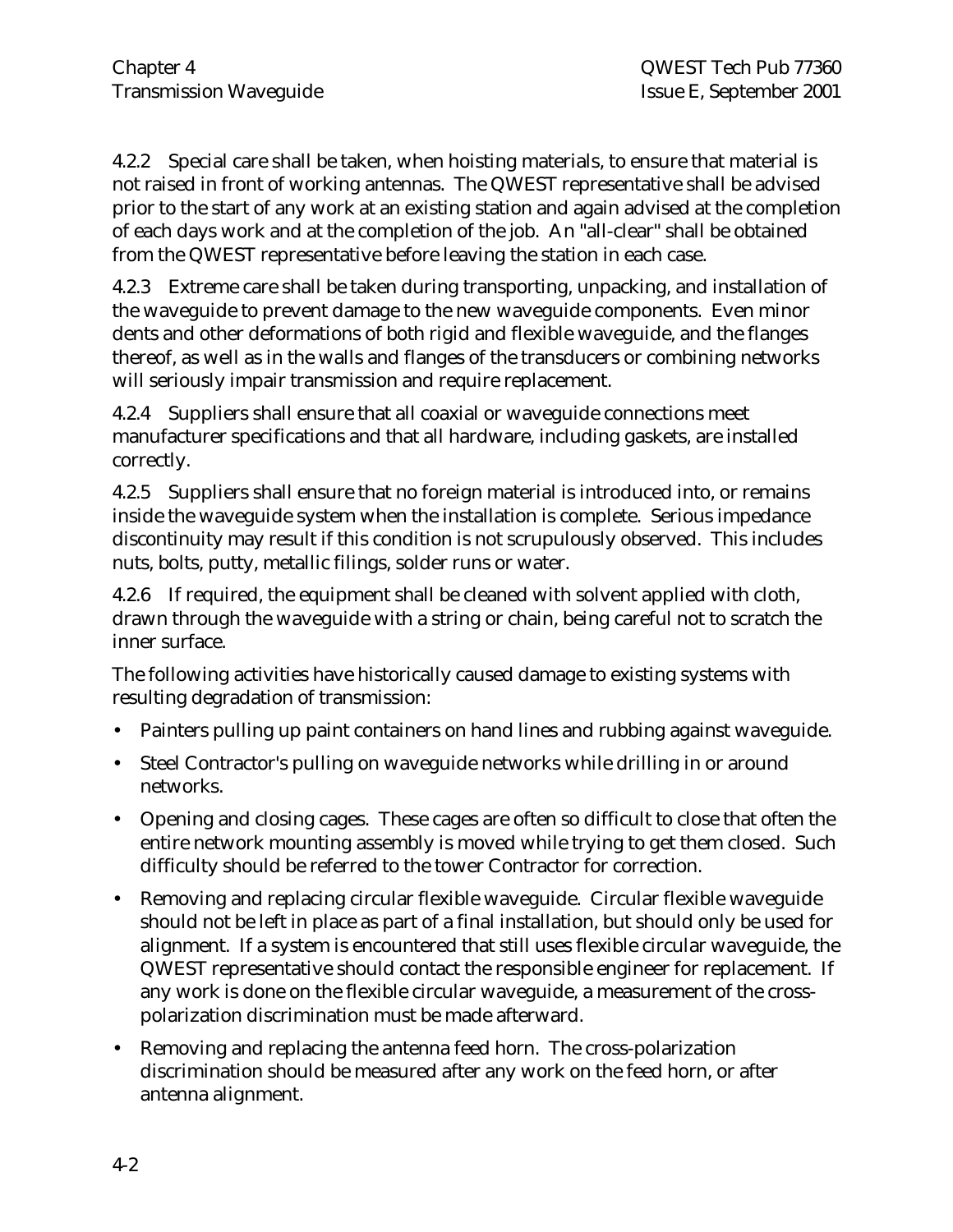• Loose bolts in circular waveguide flange. All flanges must be tight to maintain adequate discrimination, return loss and pressure.

### **4.3 Circular Waveguide**

### **4.3.1 Bent Circular Rigid Waveguide**

This waveguide has the same physical characteristics as the rigid circular waveguide, except that one flange is fixed and one flange rotates. The waveguide will be precision bent as required on site by the QWEST representative or Contractor. The Contractor will install the waveguide, hanger plate and support rods per this document.

### **4.3.2 Rigid Circular Waveguide**

The circular waveguide assemblies have flanges on each end of the tubing. The circular flange has an O-Ring groove for a gasket, thereby ensuring a pressure-tight waveguide run. This waveguide is installed between the bent rigid waveguide at the top of the tower and the system combining networks at the bottom of the tower.

### **4.3.3 Installation**

The installation of the circular waveguide shall be performed per manufacturer's specifications.

Unpack and arrange in sequence of installation all rigid circular waveguide sections. Inspect all sections for damage and cleanliness and clean if necessary.

The following steps shall be used to assemble waveguide sections:

- Install adjoining waveguide sections in the normal manner, inserting all bolts. Tighten nuts slightly. Circular rigid waveguide flange bolts should be installed with the nuts up.
- Follow manufacturer's instructions to ensure that the flanges from the adjoining sections are fully aligned.
- All waveguide bolts should be tightened to the torque listed in the manufacturer's specifications.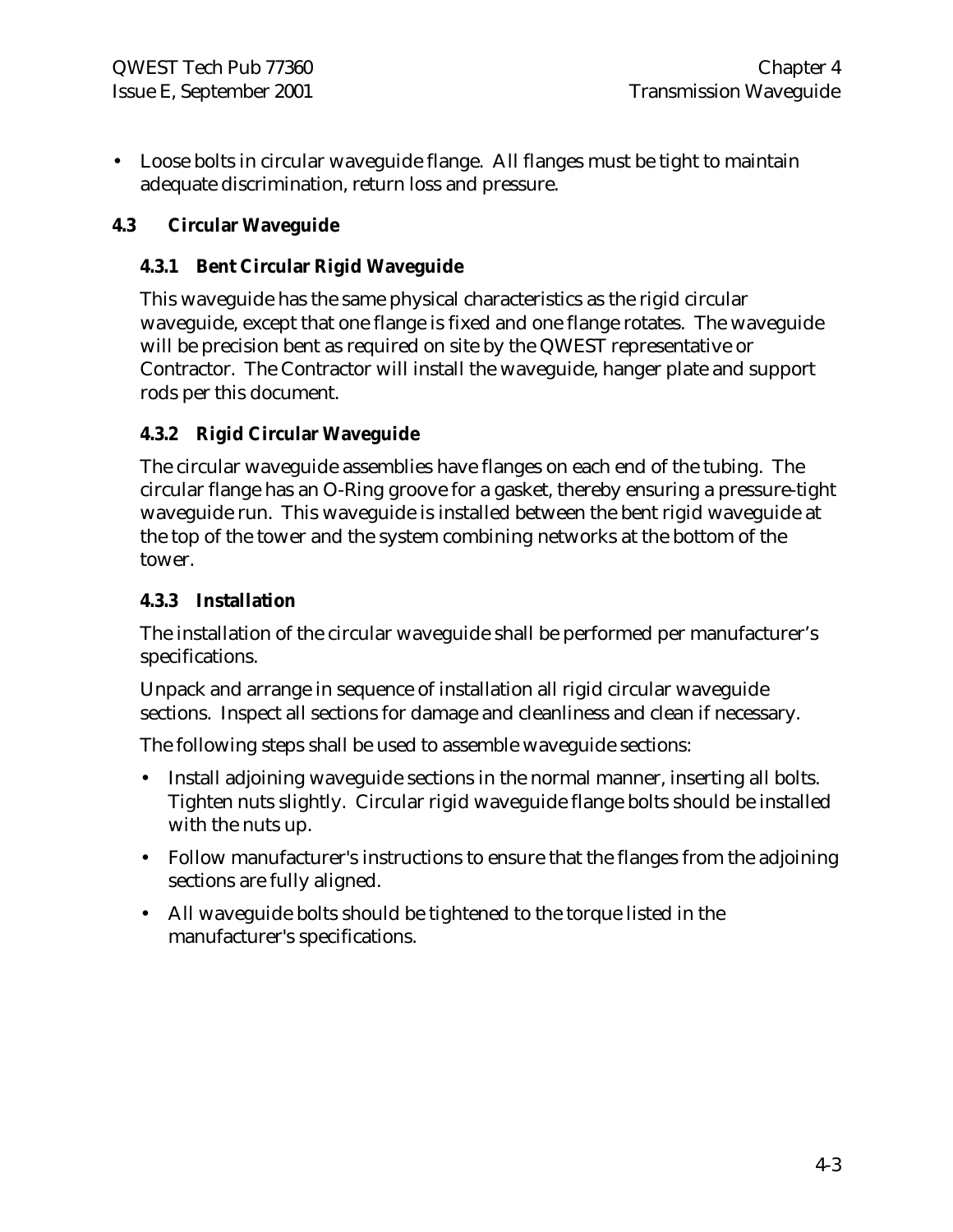### **4.4 Rectangular Waveguide**

### **4.4.1 General**

Rectangular waveguide is used between either a parabolic antenna or system combining network and the radio equipment inside the building. Since rectangular waveguide is capable of carrying only one polarization of a frequency band, a different size guide is required for each frequency band and a separate guide is required for each polarization.

### **4.4.2 Flexible Rectangular & Circular Waveguide**

This assembly consists of convoluted interlocking flexible metal hose of essentially rectangular cross-section covered with a rubber protective jacket. This assembly mates mechanically with the gasket equipped flanges attached to the rigid waveguide. Where circular waveguide is found in a working radio system, it should be referred to the QWEST Radio Design Engineer.

4.2.2.1 The flexible waveguide must be handled carefully, as dents or other deformations may greatly impair transmission. The specified bending radius shall not be exceeded.

### **4.4.3 Rigid Rectangular Waveguide**

The rigid rectangular waveguide assemblies are made in cross-sectional sizes as noted above. They are made of copper rectangular tubing with brass flanges soldered onto each end of the tubing.

### **4.4.4 Weather Seals**

A weather seal arrangement is required for waveguide or transmission line entering a building through the roof or a sidewall. Where waveguide or coaxial transmission line enters through the roof, a galvanized steel hatch cover plate is used to seal the roof opening.

4.4.4.1 Where waveguide or coaxial transmission line enters the building through a side wall, either galvanized steel, plastic PVC pipe or aluminum panel will be used to seal the wall opening.

4.4.4.2 Waveguide hatches or entries should be grounded in accordance with the grounding provisions described in QWEST PUB 77355, *Grounding-Central Office and Remote Equipment Environment.*

### **4.4.5 Installation**

Extreme care should be taken in handling and installing of waveguide. Each piece should be examined closely for dents or other deformations on both the waveguide and the flanges.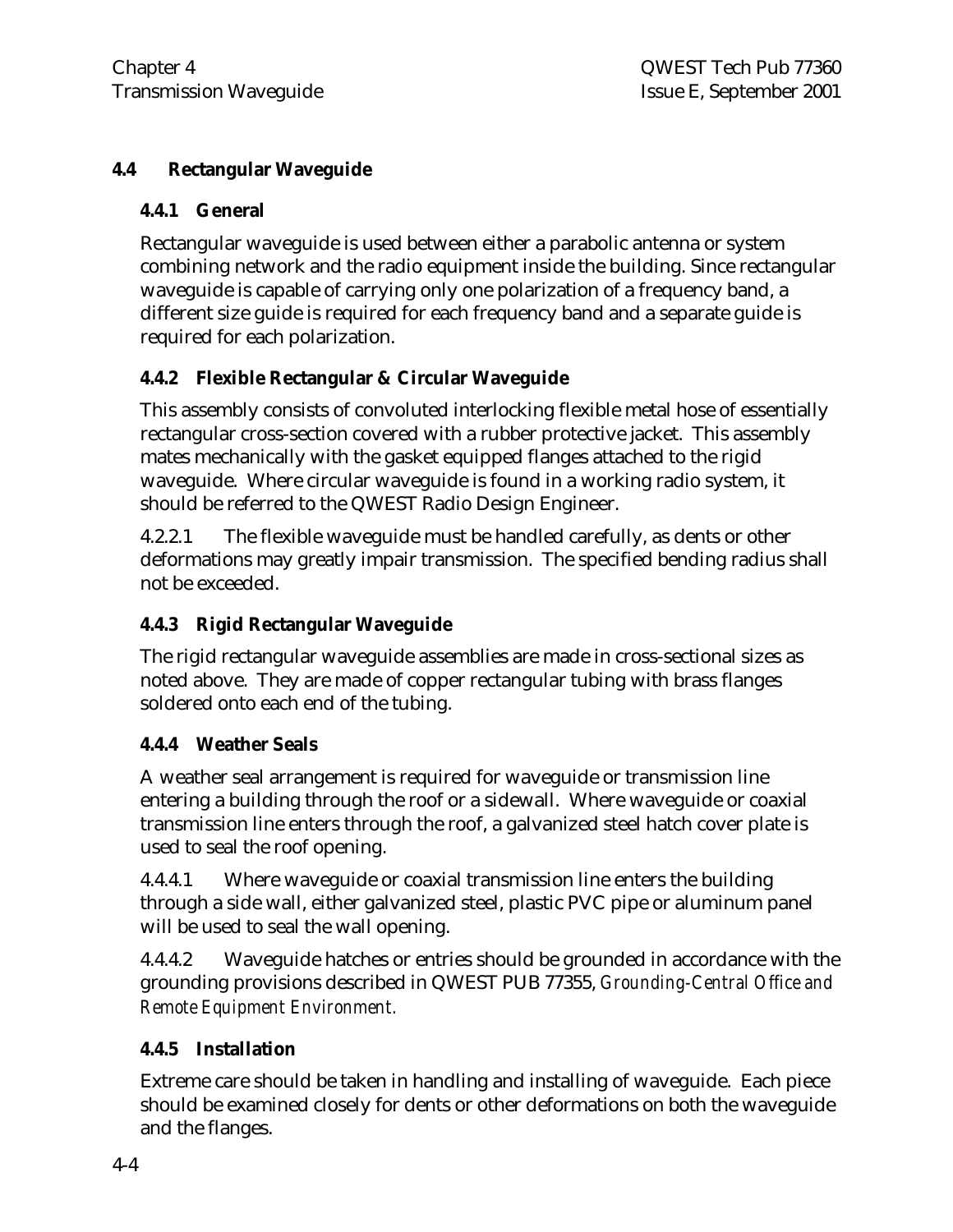4.4.5.1 Any piece that has been damaged, regardless of how minor, should not be used in a system, since it may degrade the quality of transmission. Under no circumstance should waveguide ever be walked on, stood on, sat on or used as a support, such as for a ladder.

4.4.5.2 Care should also be taken to ensure that no foreign material is introduced into, or remains inside the waveguide system when the installation is completed. Serious impedance discontinuity may result if this precaution is not observed scrupulously.

4.4.5.3 Reference should be made to all associated drawings for specific mounting arrangements and instructions. Deviations from the site drawings should not be made without prior approval of the QWEST representative.

4.4.5.4 Protective covers should be kept on the waveguide flanges until that particular flange is to be assembled to an adjoining flange. The hardware furnished with the protective covers shall be used in the waveguide installation, unless otherwise specified. Tools, hardware, etc., should never be allowed to enter the waveguide.

4.4.5.5 All cap screws and nuts shall be tightened securely, with the lock washers adjacent to the nuts, in such a manner as to be drawn up evenly. Care should be taken to ensure that there is no undue stress or strain placed upon the waveguide flange joint. In vertical runs of waveguide, all bolts should be installed in the nut-up position.

4.4.5.6 Waveguide should be properly aligned and never "Forced" to make flanges meet, as the flange faces may not be parallel, resulting in distortion or damage to the waveguide.

4.4.5.7 In the pressurized runs, gaskets are furnished for each connection. Follow the manufacturer's instructions for installation. The flange face must be free of any foreign matter both internally and externally, at all times.

4.4.5.8 Flexible waveguide must never be positioned in such a manner as to violate the manufacturer's bend and twist requirements of each individual section of waveguide.

4.4.5.9 A waveguide run must never be pulled to gain an extra inch. Stretching the flexible waveguide may cause serious damage both internally to the metal tubing and at the junction of the tubing and the flanges.

4.4.4.10 When an entire installation cannot be completed, care must be taken to ensure that there are no waveguide flanges without protective covers. Protective covers must be assembled on the open flanges in the run and on the piece of waveguide removed from the run.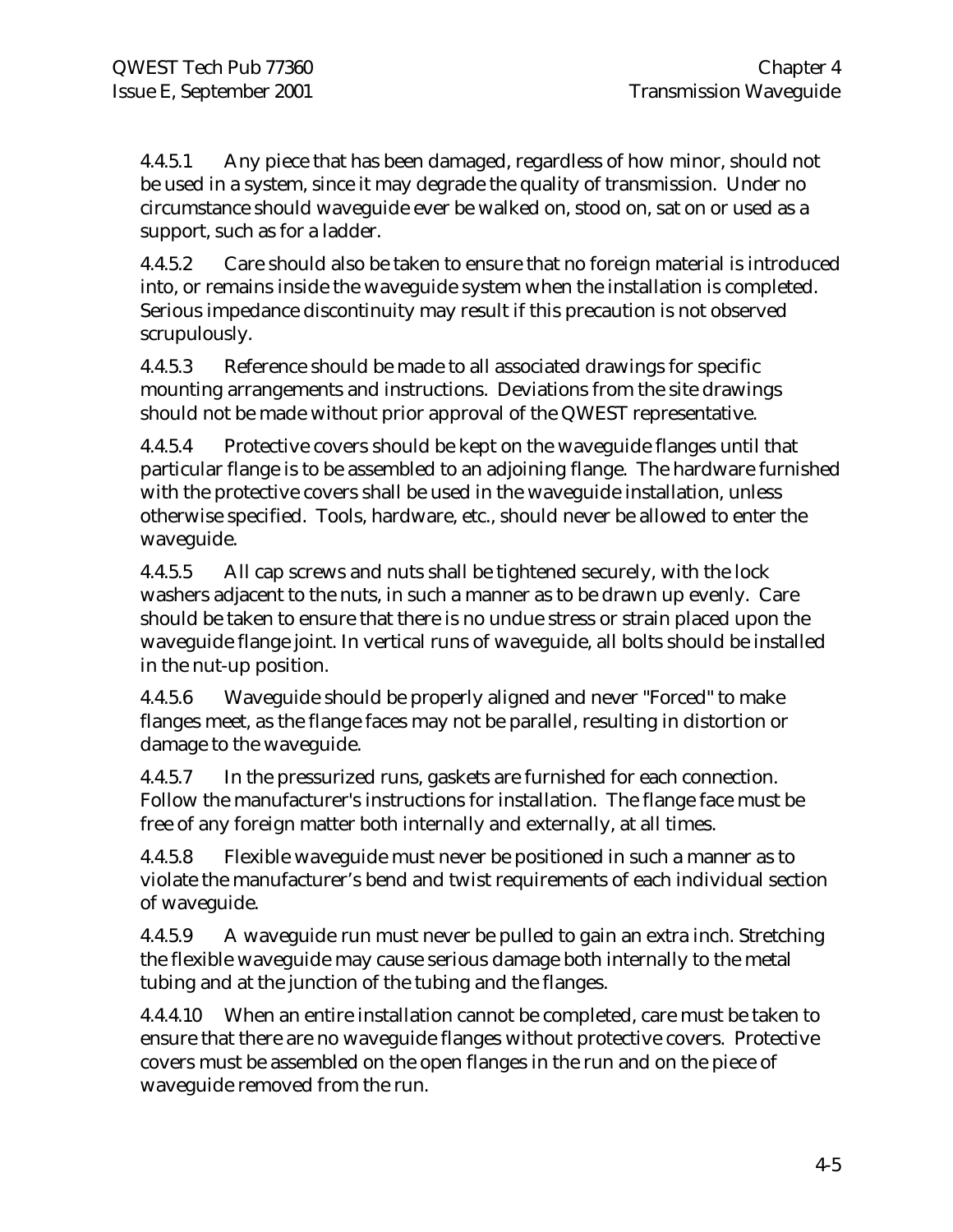4.4.4.11 Kits are available for field flanging of rectangular waveguide. Tests of the waveguide should be performed. If any field flanges are found to be below standards, the waveguide section should be replaced. A field-applied flange in a vertical run shall be installed at the lowest point in the run. A modification should not be made without the prior approval of the QWEST representative.

4.4.4.12 When installing waveguide on towers, follow the manufacturer's guidelines to ensure proper alignment and mating of the waveguide sections and to avoid damage to the waveguide sections. Long sections of horizontal waveguide should be adequately supported or restrained. The flanges should not be expected to carry a "Twist" load.

4.4.4.13 Adequate protection should be provided to avert damage that could occur due to falling ice or other debris, particularly where the waveguide is run in a horizontal path.

4.4.4.14 When flexible waveguide is used, it should be run in a smooth bend, avoiding low spots where condensation could collect. Grounding across outdoor flexible waveguide sections should be maintained in accordance with the guidelines in QWEST Technical Publication 77355 *Grounding-Central Office and Remote Equipment Environment.*

4.4.4.15 The Supplier shall pressure test each waveguide run for leakage by applying a dry gas under pressure to each run. If leaking is encountered, check each flange by using a soap solution. The pressure shall not exceed the manufacturer's specifications nor the QWEST pressurization specifications listed in chapter 5 of this publication.

4.4.4.16 When installing the building entrance, the Supplier shall apply caulking or other means to ensure a watertight fit.

### **4.5 Elliptical and Coaxial Waveguide**

### **4.5.1 General**

Elliptical waveguide is similar to rectangular waveguide in that it is made in different sizes for each frequency band, and each waveguide can transmit and receive only one polarization of a frequency band.

A major advantage of elliptical waveguide is that it can be installed in one continuous length from the antenna to the radio equipment. Elliptical waveguide is usually shipped on a reel. The waveguide may be shipped with or without factory-installed connectors.

Coaxial cable is recommended for microwave systems operating in the 2 GHz and lower bands. A major advantage of coaxial cable is that it can be installed in one continuous length from the antenna to the radio equipment. Coaxial cable is shipped on a reel or in a box.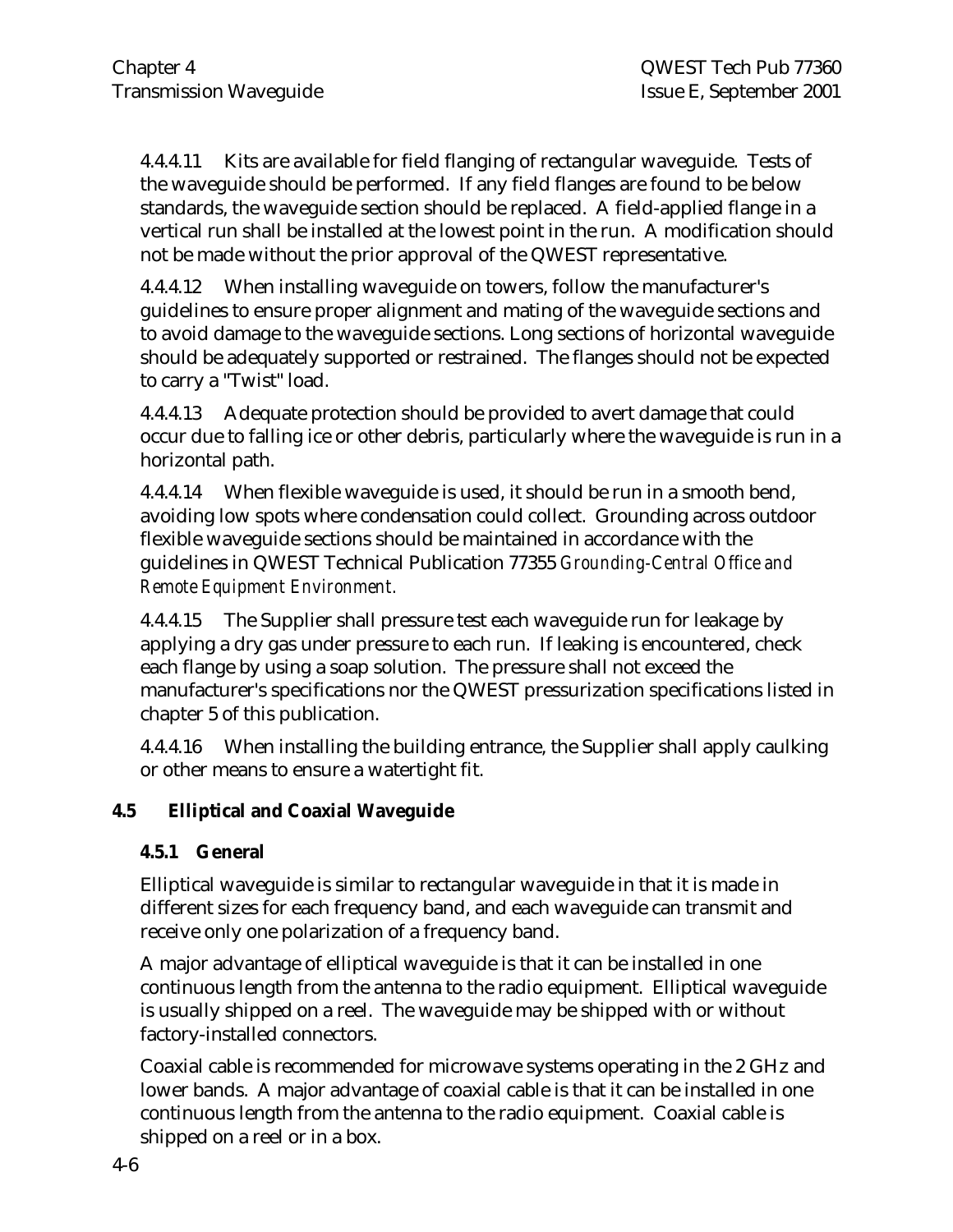### **4.5.2 Installation**

4.5.2.1 The transmitting equipment and antenna should be installed prior to the waveguide. Inspect the waveguide for possible shipping damage and pressure loss. If the waveguide has a pressure loss, check all joints for possible leaks.

4.5.2.2 Factory attached connectors are shipped with a blank flange attached to maintain pressure during shipment. Do not remove the blank flange until after the waveguide is installed, as it also affords protection to the connector face and prevents accidental entry of foreign matter.

4.5.2.3 When bulk waveguide is used, field attachment of the connector at the antenna end must be completed before hoisting. Remove the pressurizing cap just prior to use. Attach the connector to the end of the bulk waveguide in accordance with the connector instructions received. Be very careful to keep all connector parts perfectly clean. Pressure test the assembly.

4.5.2.4 Provide a strong pulley high enough on the tower to allow the waveguide to be raised sufficiently to make a proper antenna connection. The pulley should be positioned on the tower where the weight being hoisted will not damage, bend or deform the tower horizontal or diagonal cross members. Most lengths can be hoisted manually; however, a winch is recommended for lifting several hundred feet of the larger waveguides. Additional tying is done above and below the cable grips to keep the weight on the hoist line and to avoid unnecessary stresses on the waveguide.

4.5.2.5 Make certain to allow slack in the waveguide when tying, and that slack is maintained during hoisting. Tying is accomplished with a strong, fiberreinforced tape or similar material applied generously at 15 or 20 foot intervals as the waveguide is raised. Follow the manufacturer's instructions to ensure that the waveguide is not damaged as it is pulled from the reel.

4.5.2.6 Hoist the waveguide slowly. To prevent kinking, rotation of the reel must be retarded to control payout of the waveguide as required.

4.5.2.7 During installation of the waveguide, no bend of the waveguide should exceed that recommended by the manufacturer. It is recommended that the waveguide be bent with bending tools obtained from the manufacturer.

4.5.2.8 After the waveguide has been raised to the correct height, use the cable grip as a temporary anchor to support the waveguide until the connector has been properly mated with the antenna input. Provide sufficient slack to permit an easy flange alignment. Remove the protective covering and blank flange from the connector and connect the waveguide to the antenna. Maintain hoist line tension until anchoring is completed. Waveguide grips, used to hoist elliptical waveguide, should be left in place on the waveguide and secured to the tower structure.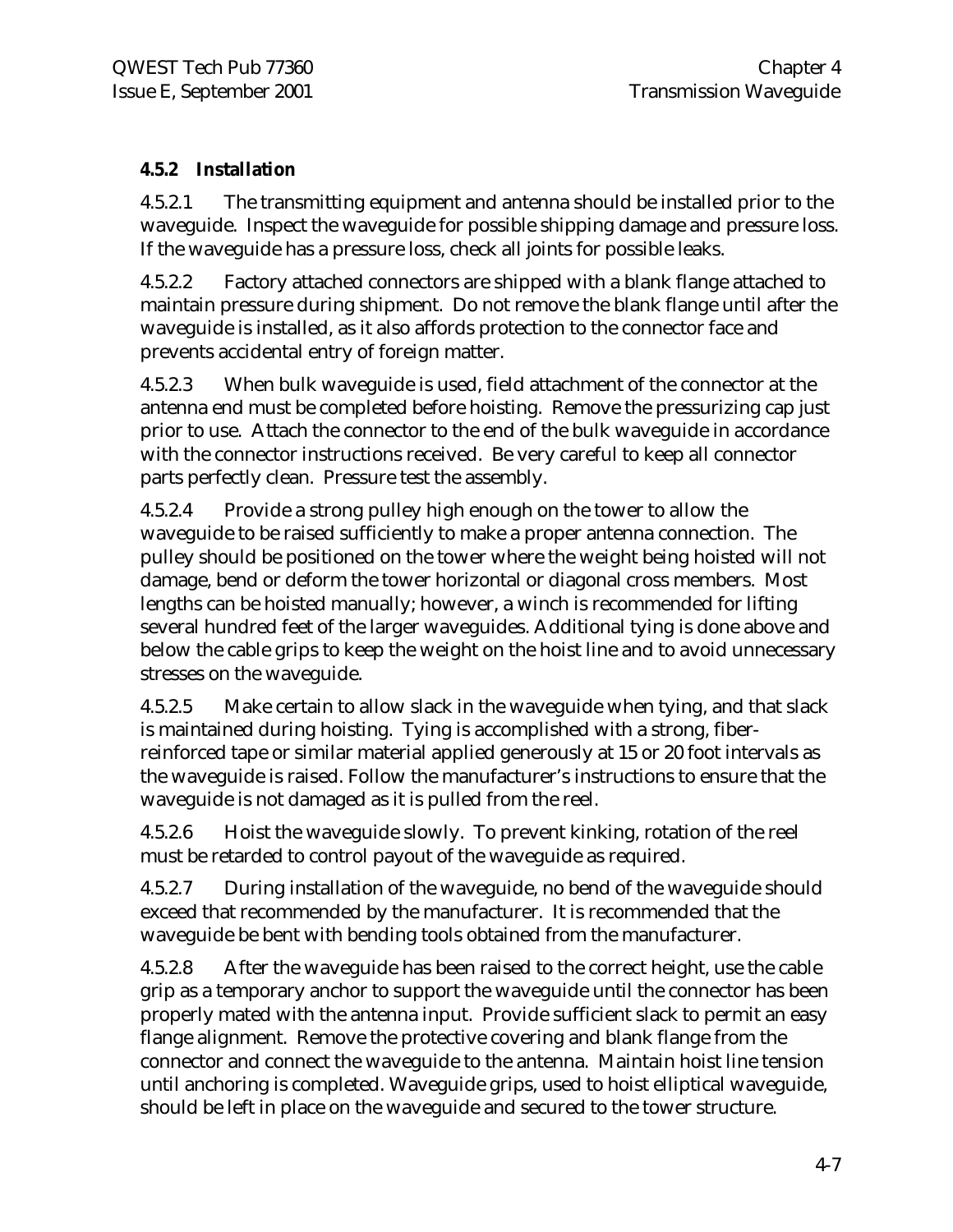4.5.2.9 All waveguide is subject to vibration from wind and shall not be left unsupported.

4.5.2.10 Hot dipped galvanized square support rails or leg clamps are approved for elliptical or coaxial line support and should be attached uniformly at five-foot intervals to the vertical angle iron runs or diagonal cross members. A minimum of three attachments in a 20 foot section of square support rail is allowed only where the square support rail is being attached to diagonal cross members and the five foot spacing cannot be maintained. Galvanized square support rail that is cut shall be coated per Chapter 2, Paragraph 2.14.

4.5.2.11 Waveguide and coaxial line supports should be installed per the manufacturer's instructions unless local conditions dictate more stringent requirements. Position the hangers to hold the waveguide away from tower members. Rubbing against edges could cause damage later. If adding or changing waveguide clamps, the QWEST representative should specify the type of clamps to be used. In most cases, the new clamps should match those being used on existing waveguide runs.

4.5.2.12 Be very careful not to tighten the hangers excessively to avoid deforming the waveguide.

4.5.2.13 Dents or deformations can cause degradation in the electrical performance. Follow the hanger instructions included with the hangers. As the hangers are attached, the entire length of waveguide should be inspected for possible damage.

4.5.2.14 The top (within 3 feet of the antenna) and bottom (of the vertical run) of the waveguide should be grounded to the tower by using approved grounding kits which have low impedance conductors. Grounding kits should not be placed in a bend of waveguide. In addition, the waveguide should be grounded at a point where it enters the building, using approved grounding kits, 2-hole #2 American Wire Gauge (AWG) crimp connectors and bolting directly to the hatch, or ground buss at the hatch, using stainless steel bolts and nuts, per the requirements in QWEST Technical Publication 77355, *Grounding-Central Office and Remote Equipment Environment.*

4.5.2.15 Attach all ground wire connections on coaxial and elliptical waveguide to a horizontal support member using the same type hangers and intervals as in the vertical run.

4.5.2.16 Exposed horizontal runs must be protected from the weight of accumulated ice and damage from falling ice or other objects.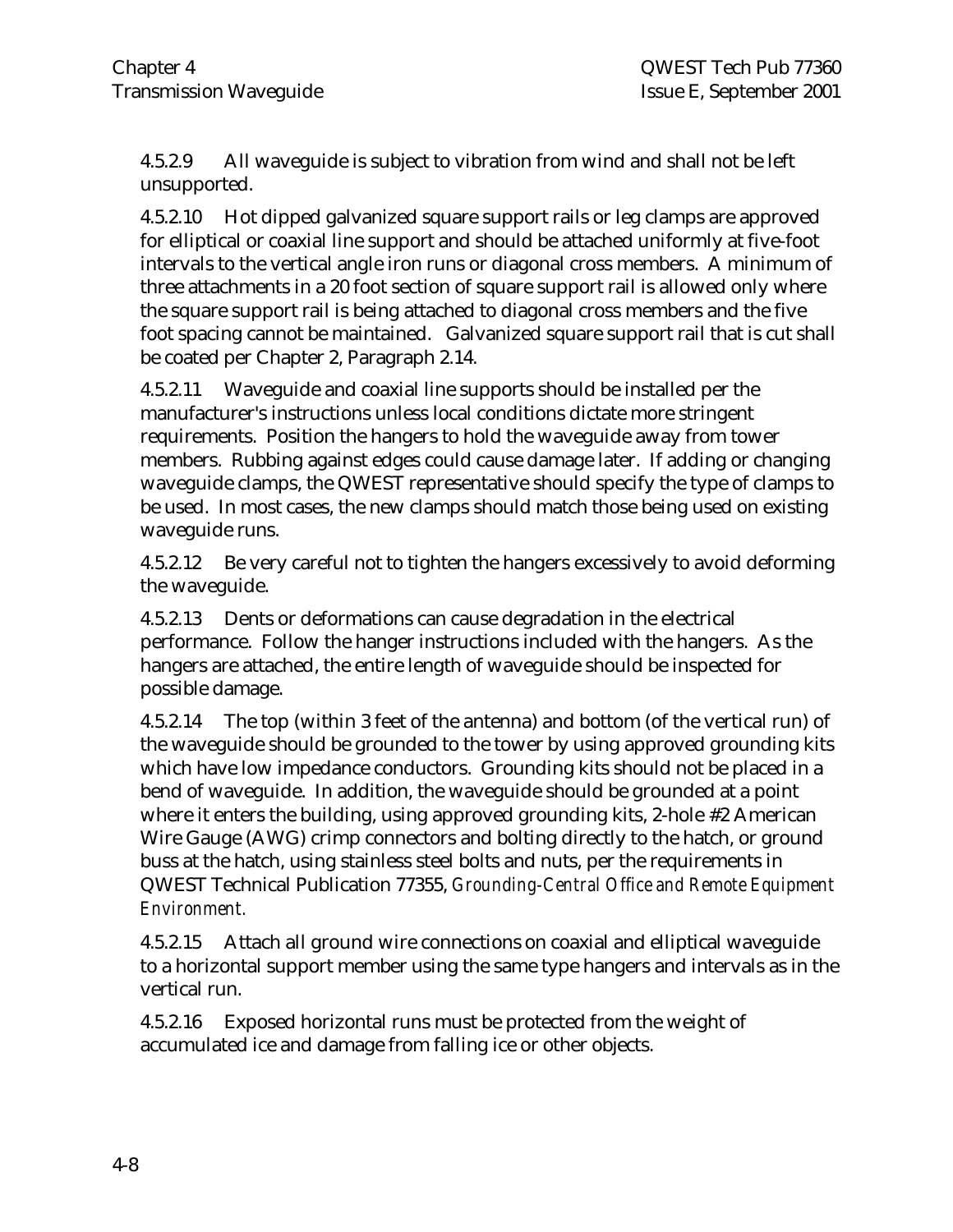### **4.5.3 Installation - Coaxial Waveguide Only**

4.5.3.1 Coaxial cables may be supported on cable ladders, buried, or suspended from the messenger support cable from the tower to the transmitter building. Jacketed coaxial cables can be buried if approved by the manufacturer. The minimum bending radius of the coaxial cable shall never be exceeded.

4.5.3.2 Do not trim off any cable (even if it looks extra) from an antenna or array feed harness.

4.5.3.3 When installing mobile radio antennas, the cable harness must be assembled according to the manufacturer's specifications, with radiating elements in proper phase.

4.5.3.4 Coaxial cables should be grounded as outlined in QWEST Technical Publication 77355, *Grounding-Central Office and Remote Equipment Environment. Lightning Arrestors may also be used and should be installed to agree with the Grounding Technical Publication mentioned above.*

### **4.6 Miscellaneous Waveguide Components**

Various networks and components have been developed so that radio relay systems can be used with the horn reflector antenna and its associated circular waveguide. The networks are attached to the circular waveguide to separate the frequency bands and the polarization's within the frequency bands.

4.6.1 Installation of miscellaneous waveguide components shall be in accordance with the manufacturers' instructions.

4.6.2 The Supplier shall make final tests to ensure that the polarization's comply with the construction permit and that the isolation between polarization's meets the manufacturer's specifications.

### **4.7 Waveguide Leakage Test**

Overall leakage tests shall be performed to ensure the integrity of the complete antenna system, including the antenna, waveguide and connectors. These tests shall be made in accordance with the manufacturers' specifications and shall be made from the pressure window. The test results should be recorded on the Antenna/Waveguide/Pressurization Checklist (see Chapter 5).

### **4.8 Electrical Tests**

Elliptical or coaxial transmission line shall be transmission tested to meet the performance specified in the Radio Transmission Design document or as specified in the QWEST Equipment Order. These tests shall be performed: (1) While the waveguide is still on the reel (before hoisting into place), and (2) after the waveguide or transmission line is hoisted and secured into its final position.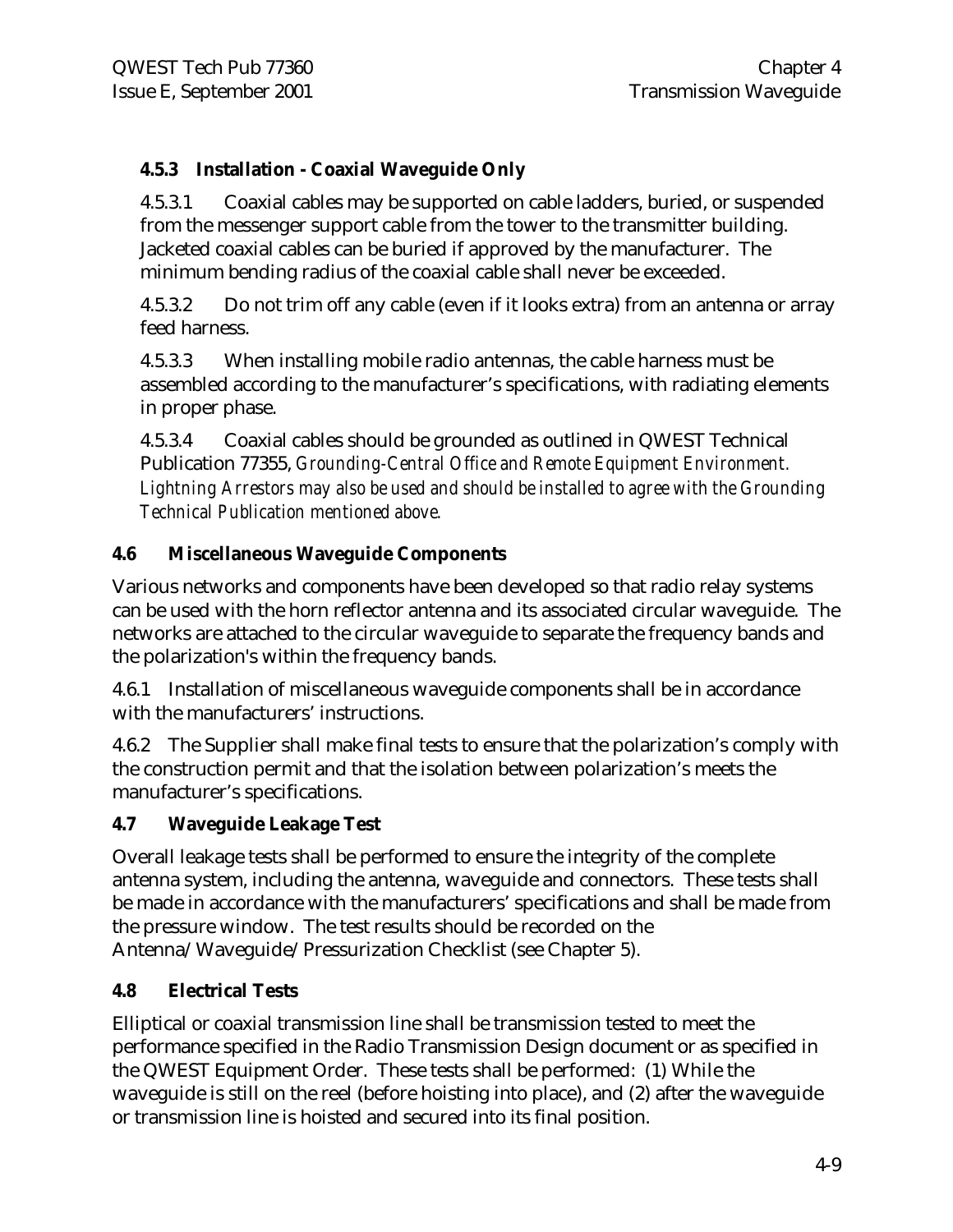4.8.1 All antenna and transmission line systems are to be tested for loss, return loss, and cross-polarization discrimination (where appropriate) from the radio bay to the antenna. The antenna should be included in the measurement of return loss. The specific objective values for each parameter will be specified by the design engineer. A printed copy of these tests should be forwarded to the QWEST Design Engineer and a copy left in the Job Package at the completion of the job.

### **4.9 Waveguide/Transmission Line Grounding**

Outdoor waveguides and/or transmission lines are subject to being struck by lightning and must be well grounded due to the large currents which are setup during a lightning strike. These currents are rendered relatively innocuous through the paralleling of multiple paths. This is especially important where links in the conductive path, such as the flex waveguide, have smaller current carrying capacity and higher impedance than other portions of the path, such as the rigid waveguide. All outside waveguide, transmission line, and associated support structures shall be bonded and grounded in accordance with requirements specified in QWEST Technical Publication 77355, *Grounding-Central Office and Remote Equipment Environment.*

4.9.1 The top (within 3 feet of the antenna) and bottom (of the vertical run) of the waveguide or transmission line should be grounded to the tower by using approved grounding kits which have low impedance conductors. Grounding kits should not be placed in a bend of waveguide or transmission line. In addition, the waveguide and transmission line will be grounded using approved grounding kits per the requirements in QWEST Technical Publication 77355, *Grounding-Central Office and Remote Equipment Environment.*

4.9.2 Attach all ground wire connections on elliptical waveguide and coaxial transmission lines to horizontal support members using the same type ground kits, specifications, and intervals as in the vertical run.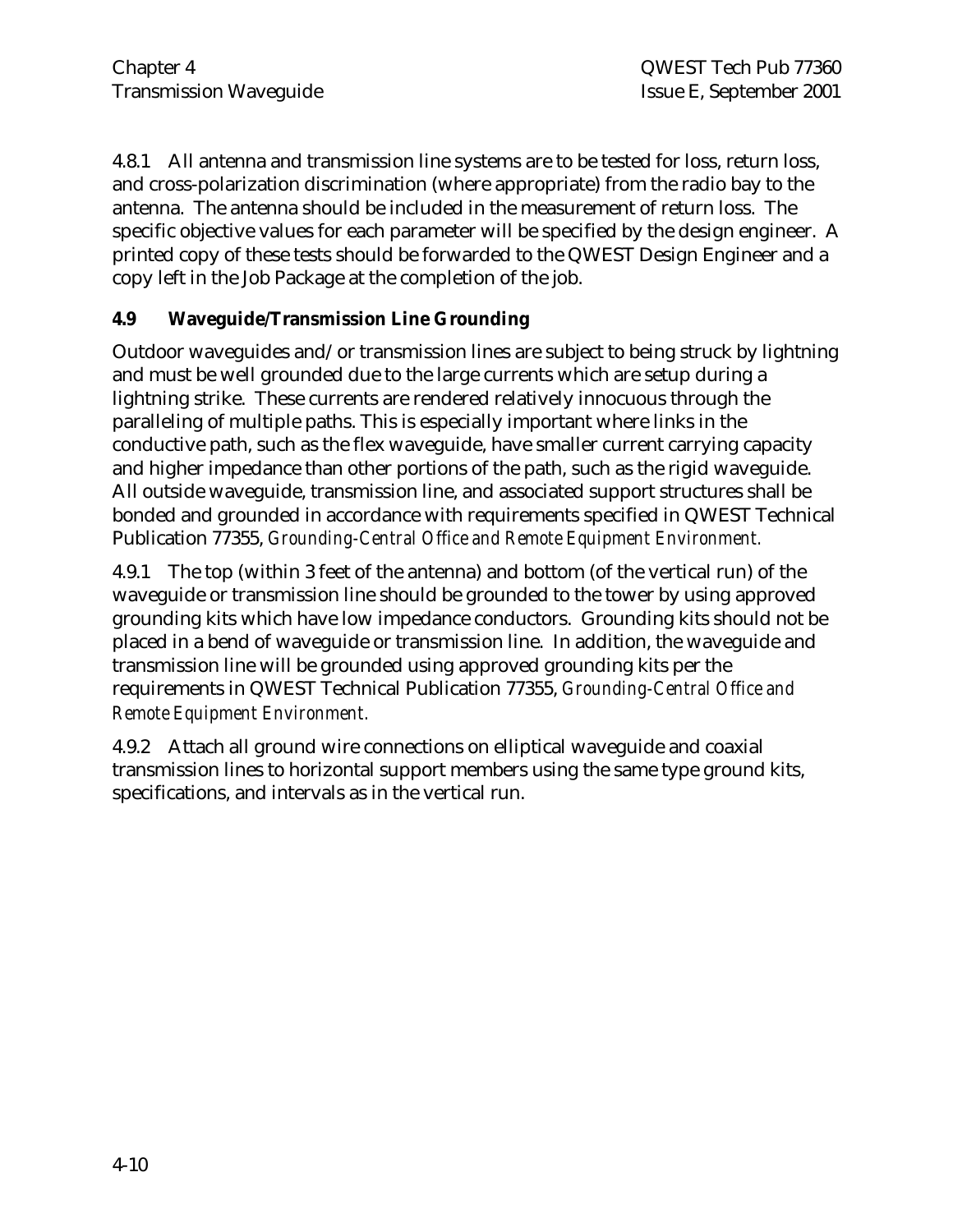### **CONTENTS**

### **Chapter and Section Page**

| 5. |     |                                                           |  |
|----|-----|-----------------------------------------------------------|--|
|    |     |                                                           |  |
|    |     |                                                           |  |
|    |     |                                                           |  |
|    |     |                                                           |  |
|    | 5.5 |                                                           |  |
|    | 5.6 | Use of the Antenna/Waveguide/Pressurization Checklist 5-5 |  |

### **Figures**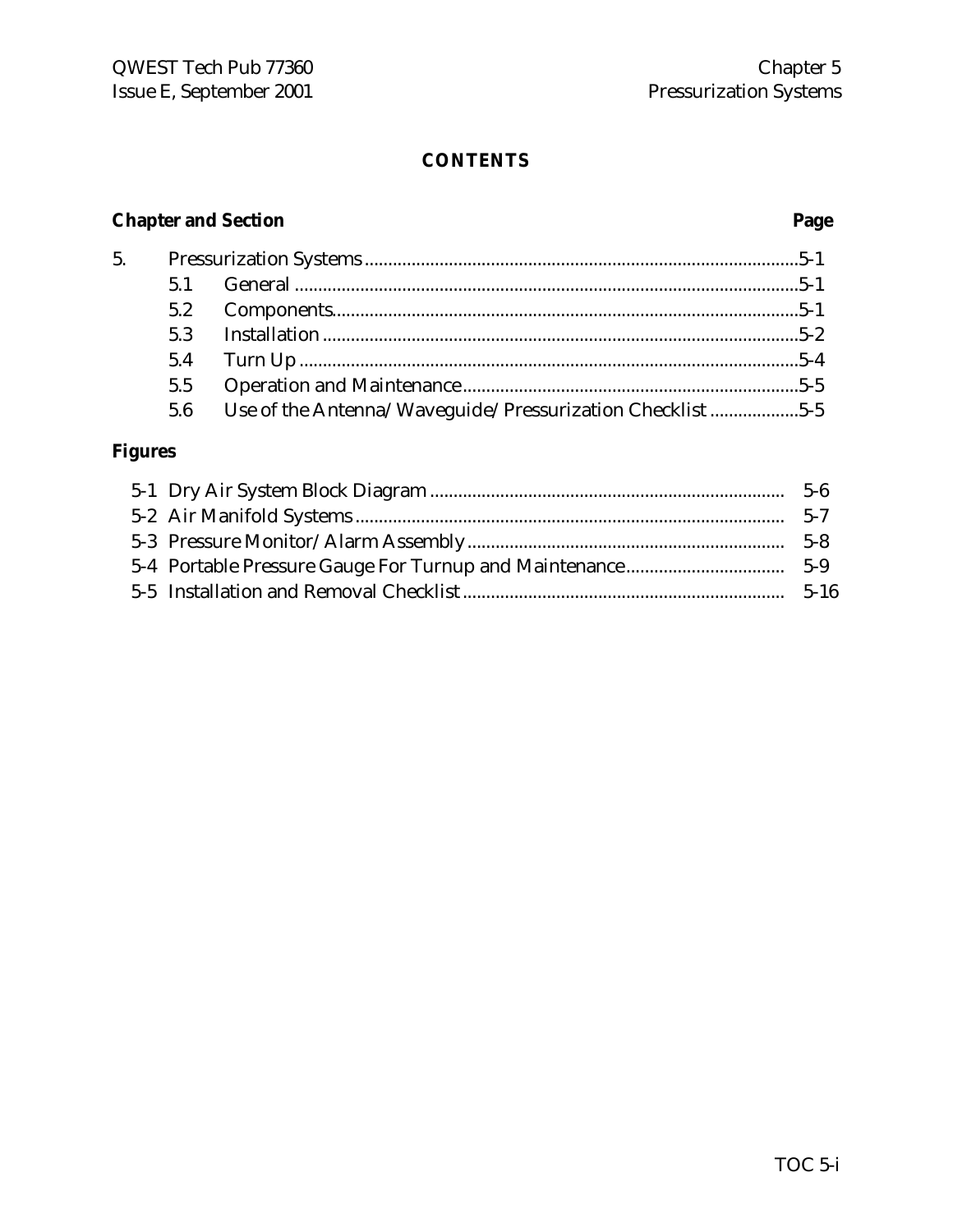### **5. Pressurization Systems**

### **5.1 General**

All air dielectric transmission lines and antenna systems used outdoors in QWEST will be pressurized using dry air or nitrogen. The purposes of the pressurization system are to:

- Prevent condensation and corrosion inside the antenna and transmission lines.
- Prevent entry of foreign material into the antenna or transmission lines.
- Provide a method to alarm the antenna system if it is mechanically breached.

Wet air inside a transmission line will condense in cool weather. Even if the condensed water is not of sufficient quantity to cause immediate transmission impairments, the dampness will cause the copper transmission lines to corrode, seriously degrading transmission performance.

Small holes in an antenna system without pressure will allow the entry of significant amounts of water during storms. Small insects are also noted for their ability to find these tiny holes.

Large holes, such as those caused by bullets, can cause the pressure in a system to drop to nothing and leave a convenient opening for even fairly large insects and lots of water. A pressure monitor and alarm system is used to give the alarm center immediate indication if the pressure drops below a predetermined level.

Some manufacturers recommend supplying dry gas to the indoor waveguide in wet climates. The equipment engineer will determine whether inside air is required. The indoor portion of elliptical waveguide runs and coaxial transmission lines will be pressurized because the pressure window is located at or near the radio equipment.

Pressurization systems are of two main types, high volume or low volume. High volume systems operate at low pressure and are typically used for horn antenna systems, but can be used for parabolic dish systems. Older low volume systems typically operate at pressures substantially higher than the high volume systems, but can be regulated to operate at lower pressures if desired. Low volume systems are for use with parabolic dish or UHF/VHF systems only. All new low volume systems will operate at low pressure approximately equal to 9 Inches of Water Column (IWC).

### **5.2 Components**

Air pressure systems consist of three major subsystems:

- Air dryer or compressed nitrogen bottle.
- Air/gas distribution system. (See Figure 5-1).
- Pressure monitor/alarm system (see Figure 5-3).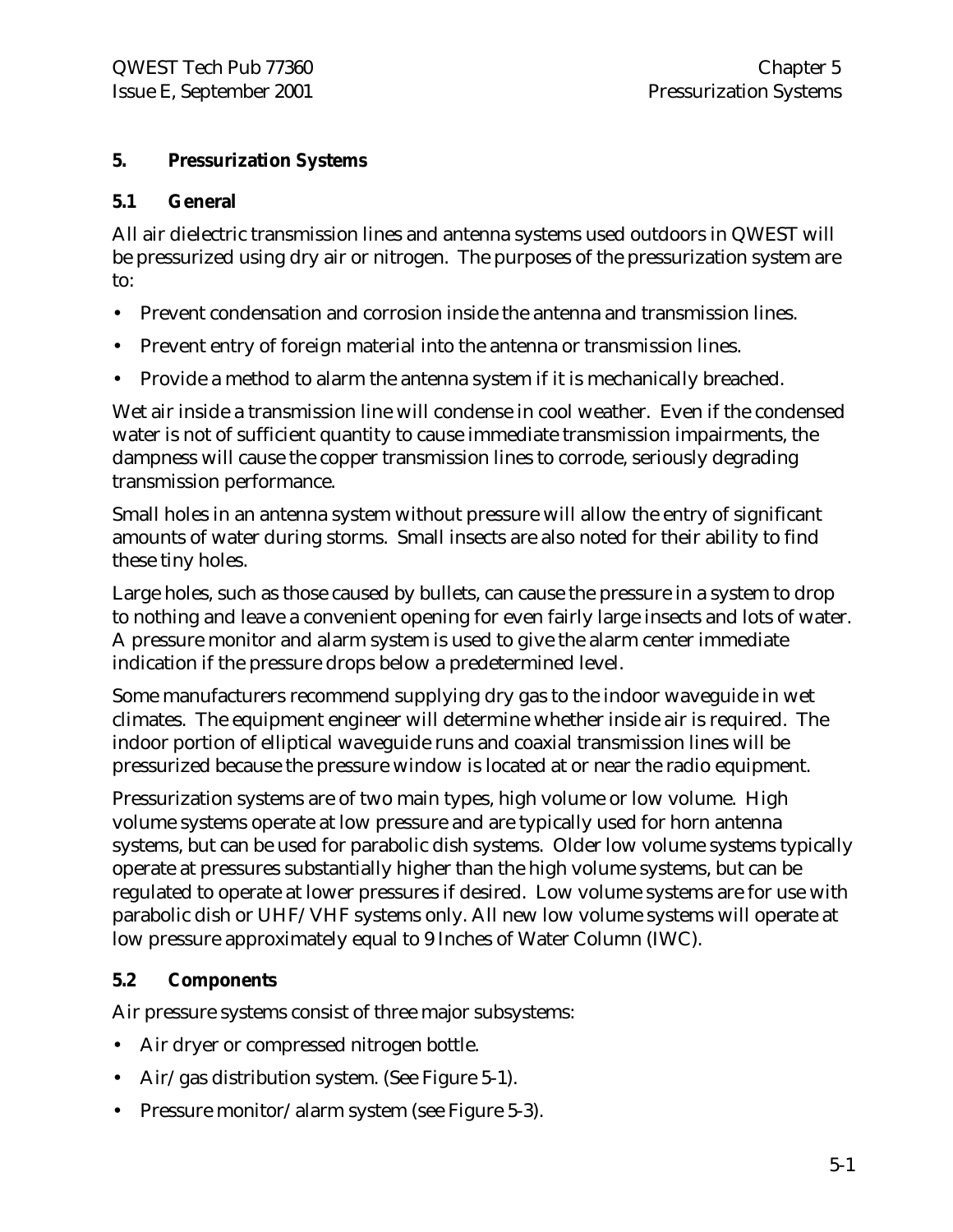5.2.1 Dry nitrogen is commercially available, but is used only for temporary arrangements, or at solar-powered repeater sites where ac power is not available.

5.2.2 An air dryer filters ambient air, compresses and cools it, and the sends the cool air through a desiccant tower or drying membrane where it is dried, and on to the distribution system. Two basic types of air dryers are available, automatic and manual.

5.2.3 Automatic air dryers automatically regenerate the desiccant in the towers. Manual dryers require periodic replacement of the desiccant. Only automatic air dryers shall be used by QWEST. High volume air dryers typically use turbine or rotating vane compressors and exhaust wet air outside. In dry climates, the wet air can be exhausted into the building.

5.2.4 The QWEST Communications International Inc. engineer or their authorized representative and the QWEST real estate representative will make the wet air exhaust determination.

5.2.5 Low volume air dryers typically use piston compressors and external regulating tanks. Small air dryers are available with or without regulating tanks (reservoirs). Low volume air dryers used by QWEST must be supplied with regulating tanks.

5.2.6 If sufficient capacity and pressure regulation is available, the air dryer used for cable pressurization in central offices can be used to supply dry air for the antenna systems. The QWEST representative will specify the size and type of dryer to use, with consideration for size, capacity, location, spare parts, maintenance, and approved product availability.

5.2.7 Distribution systems provide a means to distribute and turn on or off the dry air to the antenna systems. Dry air is fed from the air dryer system through a pressure regulator to a manifold. The pressure regulator controls the pressure in the entire system. A separate feed line, with shut off valve at the manifold, is routed to each point needing air. The size of the line from the air dryer to the manifold is determined by the equipment engineer (see Figure 6-2).

5.2.8 The monitor/alarm system constantly monitors the pressure in each antenna system and provides an alarm (dry contacts) if the pressure drops below a preset level. Pressure monitors are not to be connected using a Tee fitting off of supply lines (see Figure 5-3).

### **5.3 Installation**

The Installation Supplier is to maintain all manufacturer installation, operation, and maintenance literature in an orderly manner. This information will be used during an acceptance inspection. Deviations from instructions will be corrected by the Supplier or accepted by the QWEST representative, with concurrence from the acceptance engineer/operations supervisor, prior to final acceptance.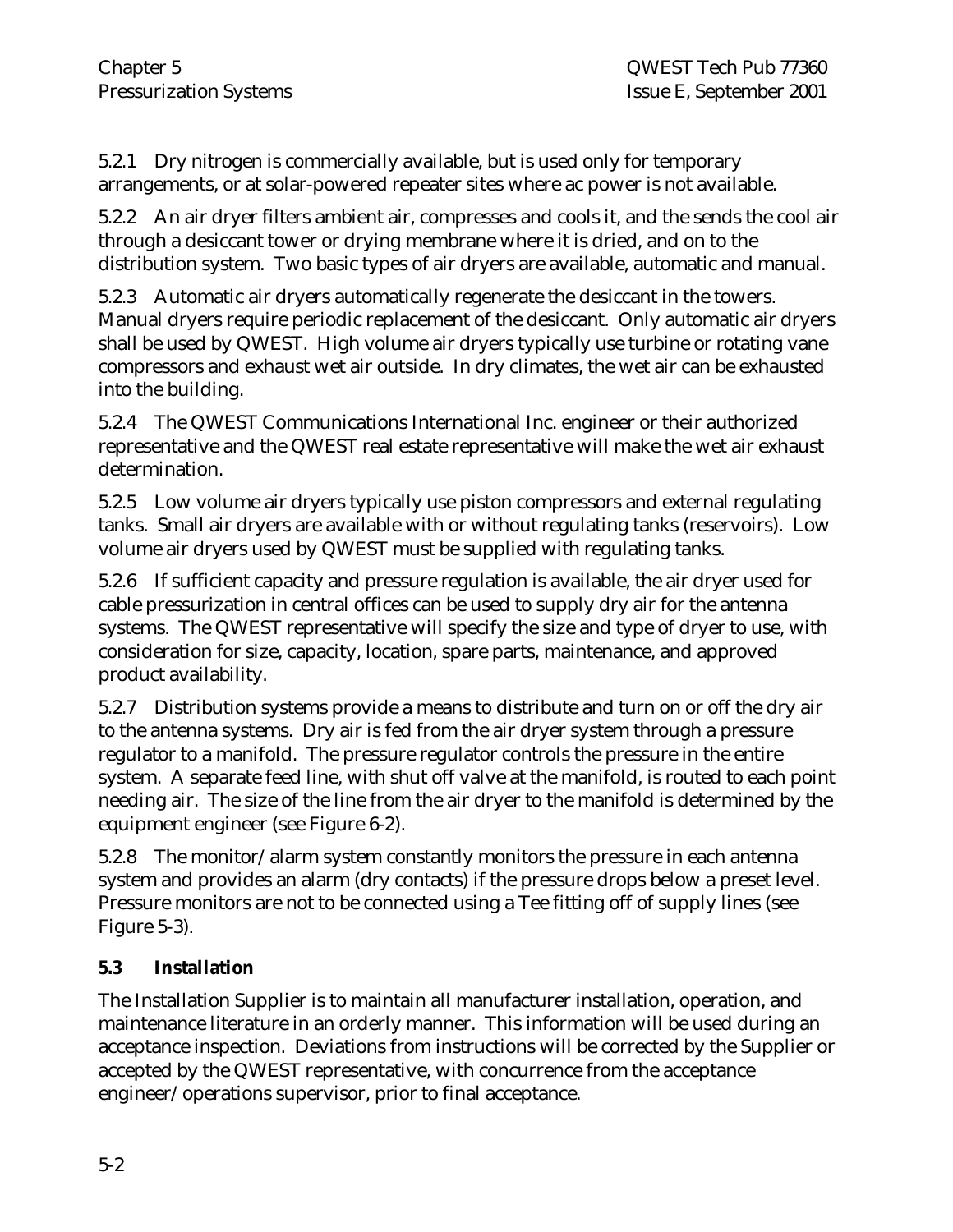5.3.1 The air dryer is to be mounted on the floor or stand inside the building under the waveguide hatch per manufacturer instructions. A plywood mounting board for pressure monitors is to be mounted on the inside wall above the air dryer. Large manifolds are to be mounted on the wall beside the waveguide hatch. Small manifolds for low volume systems may be mounted on the mounting board.

5.3.2 Pressure monitors are to be mounted on the board and labeled, per the equipment engineer, as "transmit to" or "receive from" the next site. Do not label polarity; it is the antenna system that is alarmed, not individual transmission lines (see Figure 6-1).

5.3.3 Supply lines from the manifold to the individual transmission lines are to be equipped with shut off valves at the manifold. Parabolic and VHF/UHF antenna systems are to be fed with 0.25-inch (minimum) tubing. Conical horn antenna systems are to be fed with a minimum of two feeds of 3/8-inch (minimum) tubing. Pyramidal horn antenna systems are to be fed with one  $3/8$ -inch (minimum) tubing.

5.3.4 Pressure monitor lines are to be connected to the pressure monitor from a different waveguide run than the feed line, unless there is only one transmission line. Bulkhead style pressure windows provide two openings to the pressurized side of the window. Where these type windows are used, it is acceptable to feed air into one fitting and monitor pressure off of the other fitting.

5.3.5 Elliptical waveguide connectors are equipped with one air fitting. In the case where only one run of elliptical waveguide is provided to an antenna system, or when only two runs of elliptical waveguide are provided to an antenna system, or when only two runs of elliptical waveguide feed a horn antenna system, air feed spacers are to used to provide extra air fittings for the pressure monitor or supply lines. The size of pressure monitor lines is not critical, so 3/8-inch tubing should be used, though 1/4 inch tubing is allowed. A shut off valve is to be provided at the pressure switch before the monitor fitting/gauge and switch (see Figure 5-3).

5.3.6 Plastic tubing is to be used on all new installations in QWEST. Plastic tubing comes in flexible and semi-rigid types. UV resistant tubing is also available for the rare occasions where airlines need to be run outdoors. The type used is to be specified by the QWEST representative.

5.3.7 Push on connectors are available for the flexible tubing, and compression connectors are available for the semi-rigid tubing. The proper size and type of connectors are to be used in all installations. The use of adapters is acceptable only to change the size of the pipe threads at the manifold or pressure windows. The use of these adapters is to be kept to a minimum.

5.3.8 All pipe threads are to be coated with pipe dope or seamless non-sticking tape wrapped in the proper direction.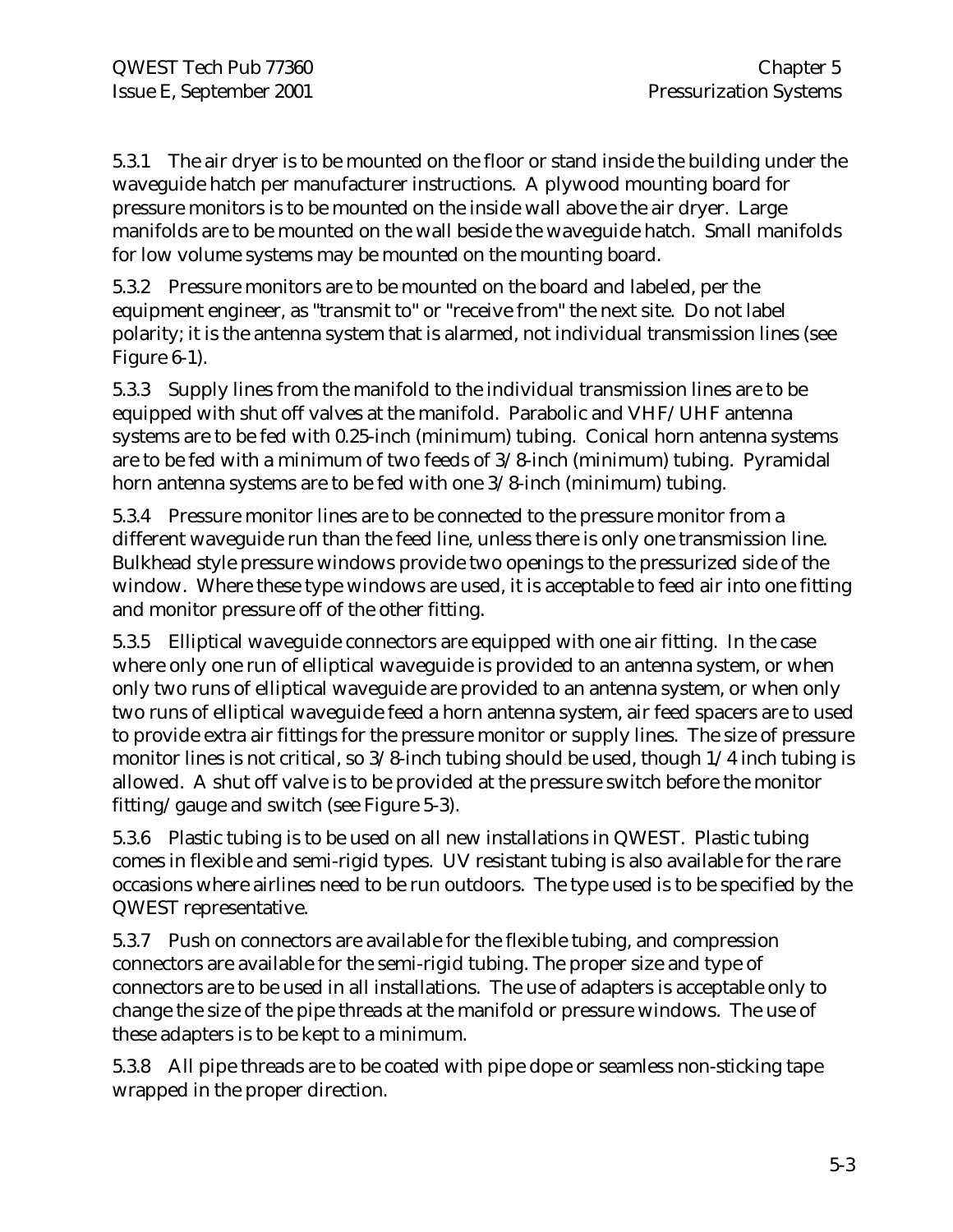5.3.9 Separate alarms are to be provided from each pressure monitor and the air dryer to the site or office alarm unit. Alarms are to be tested for proper operation into the responsible alarm center prior to system turn up.

5.3.10 Horn antenna system water traps have a built-in leak to continuously purge the system. In order to prevent high-pressure buildup due to temperature changes, horn antenna systems are to be equipped with pressure relief valves (pop off valves). Feed lines from the transmission line to the relief valve are to be 0.50 inch (minimum). It is permissible to use a Tee connection for the relief valve off of the pressure monitor line; however, if this method is used, the airline from the transmission line to the relief valve must be 0.50-inch tubing. The relief valve is to be mounted indoors as close as possible to the pressure window.

5.3.11 High volume dryers operate continuously, but low volume systems operate intermittently and need to be prevented from short cycling. If a low volume air dryer doesn't run at about a 20 percent duty cycle, the inactive drying tower will not be able to regenerate the desiccant.

5.3.12 Use of a reservoir tank is the easiest method of preventing short cycling, but some manufacturers also offer a bypass kit that allows the duty cycle to be increased. If difficulty in obtaining a proper duty cycle is encountered with a reservoir tank system, then controlled leakage plugs can be installed in one or more transmission lines. The controlled leakage plugs should be installed on the return (monitor) side of the system. The easiest installation point for the plugs is in a Tee at the pressure monitor. The controlled leakage plugs leak approximately 7 Standard Cubic Feet per Hour (SCFH). If difficulty is encountered obtaining controlled leakage plugs, they may be made by having a local shop drill a countersunk 0.060 inch orifice (#60 drill) in a pipe plug.

### **5.4 Turn Up**

Turn up of the dry air system must be coordinated with the turn up of the antenna systems on new installations. Operating specifications are to be provided by the QWEST representative. The following turn up procedure shall be used:

- Turn off all supply line valves.
- Turn on and test dehydrator operation per manufacturer's instructions.
- Check operation of remote alarms.
- Check manifold pressure and adjust if necessary.
- Turn up and purge antenna systems one at a time. Purge antenna systems by loosening a flange or monitor at the farthest possible point from the supply fitting.

**Note:** For coaxial and/or single transmission line antenna systems, this point will be at the antenna.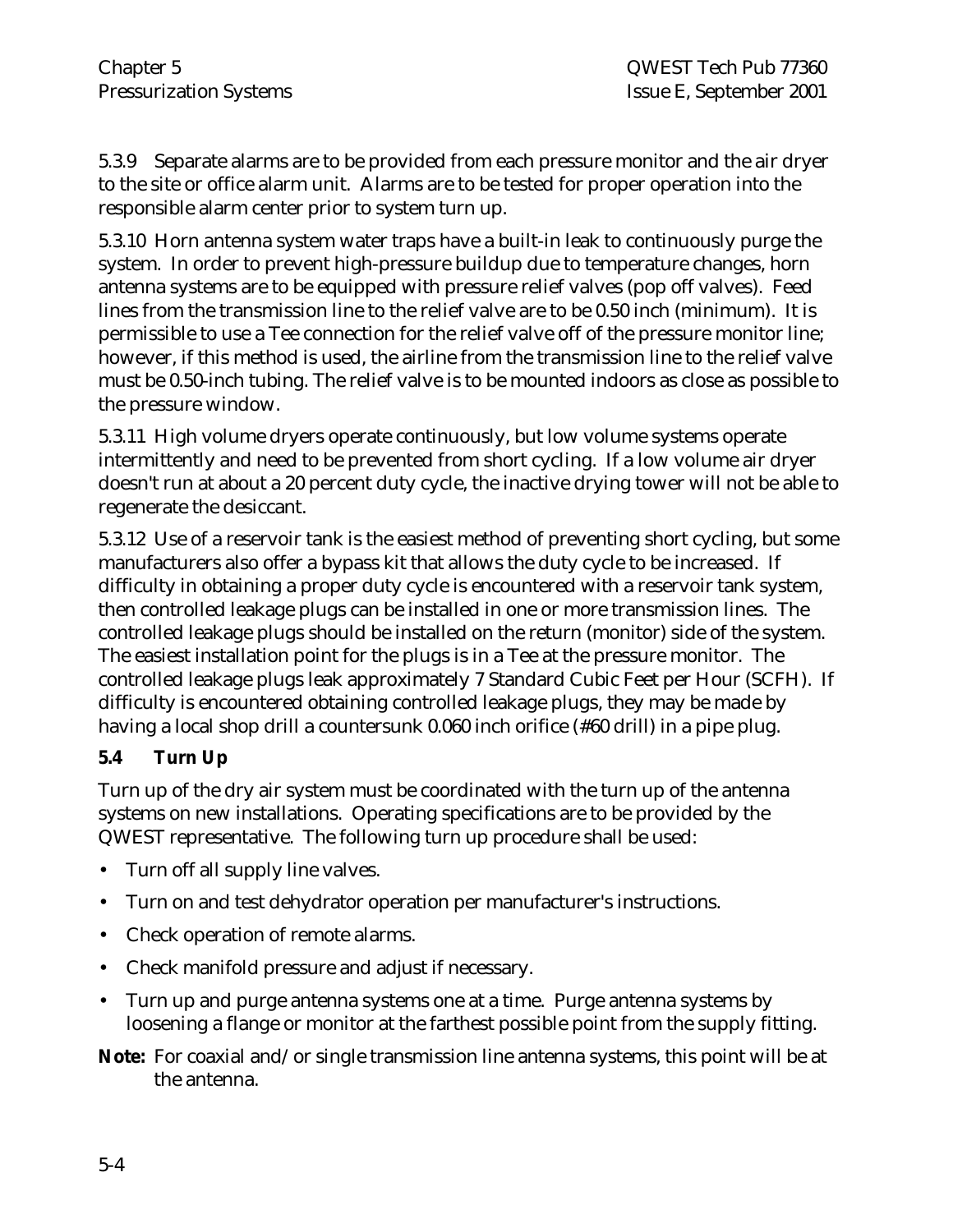- Open the supply valve and allow dry air to blow through the system for one hour. Close the opened connection after purging.
- Check and set the pressure alarm point by placing a pressure gauge on the monitor fitting, (see Figure 6-4) and turning off the valve on the pressure monitor line. Pressure will fall rapidly. Note and set, if necessary, the alarm point. Newer systems operate at 9 inches Water Column (WC) and alarm at 3 inches WC. Check the antenna/transmission line system for leaks per the suppliers instructions.

### **5.5 Operation and Maintenance**

New pressurization systems are to operate at 6-10 IWC. Older low volume systems can be found operating up to 10 Pounds per square inch (psi). The pressure should not exceed 80% of the lowest rated component in the system.

The following checks are to be performed annually:

- Physical inspection.
- Check pressure alarm operation.
- Check air dryer per manufacturer's literature.
- Quick check for leaks by plugging controlled leakage plug, shutting off air supply, and timing leakage. The leakage rate is to be per the antenna system supplier. If major leaks are suspected, the antenna and transmission lines are to be checked with soap and water solution for leaks.
- Check labeling.
- Remove or arrange for the equipment engineer to remove retired equipment.

Distribution parts, tubing, fittings, looms, and seamless, nonsticking tape are available at most hardware stores. The maintenance supervisor is to put together a kit(s) for maintenance and upgrade contents per local requirements.

For emergency operation, maintenance forces have occasionally used central office cable dehydrators or low volume, high-pressure dehydrators. EXTREME CAUTION must be used when this is done, to ensure the maximum allowable pressure of the antenna is not exceeded. Excessive pressure to a horn antenna will cause expensive damage and may cause sudden catastrophic failure (explosion).

### **5.6 Use of the Antenna/Waveguide/Pressurization Checklist**

5.6.1 All contractors' performing Installation/Maintenance of Antenna, Waveguide and Pressurization Equipment and/or Systems will complete a checklist form during or at the completion of the job. This will ensure that all work items are complete as requested in the Installation or Maintenance Work Order, and that the quality of the work performed meets Specifications and/or local conditions.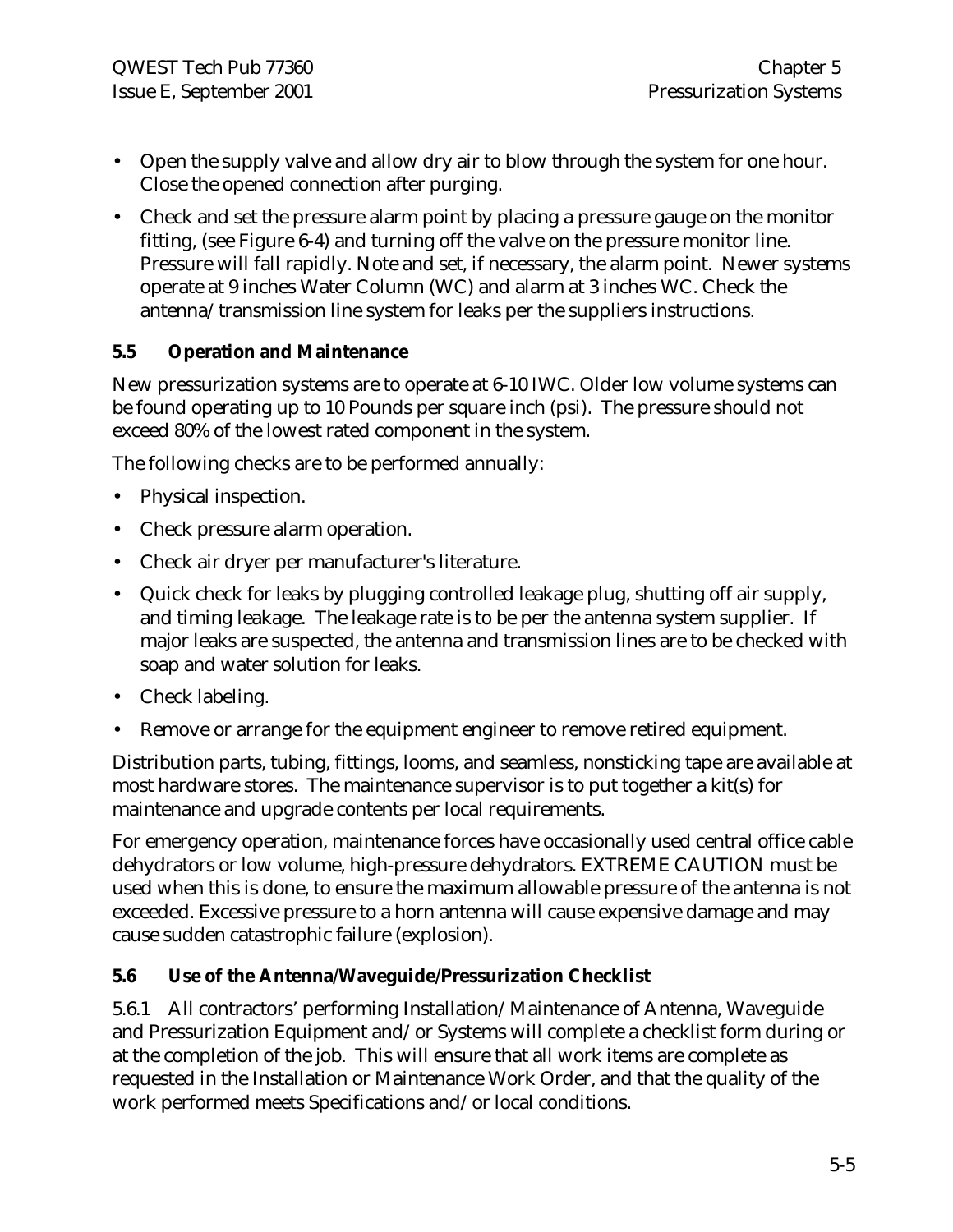5.6.2 The form shall be reviewed at the initial Method Of Procedure (MOP) meeting or prior to actual job start. The Service Supplier/Contractor will complete the form during the job or at job completion, and present it to the QWEST representative performing the final inspection.

5.6.3 The final inspection will be performed with the Service Supplier/Contractor, using the checklist as a reference. The completed copy of this checklist will be included in the Job Package as part of the Installation or Removal process. A copy of the Antenna/Waveguide/Pressurization Checklist is enclosed in this section (Figure 5-5) and may be copied for use as needed.



**Figure 5-1:** Dry Air System Block Diagram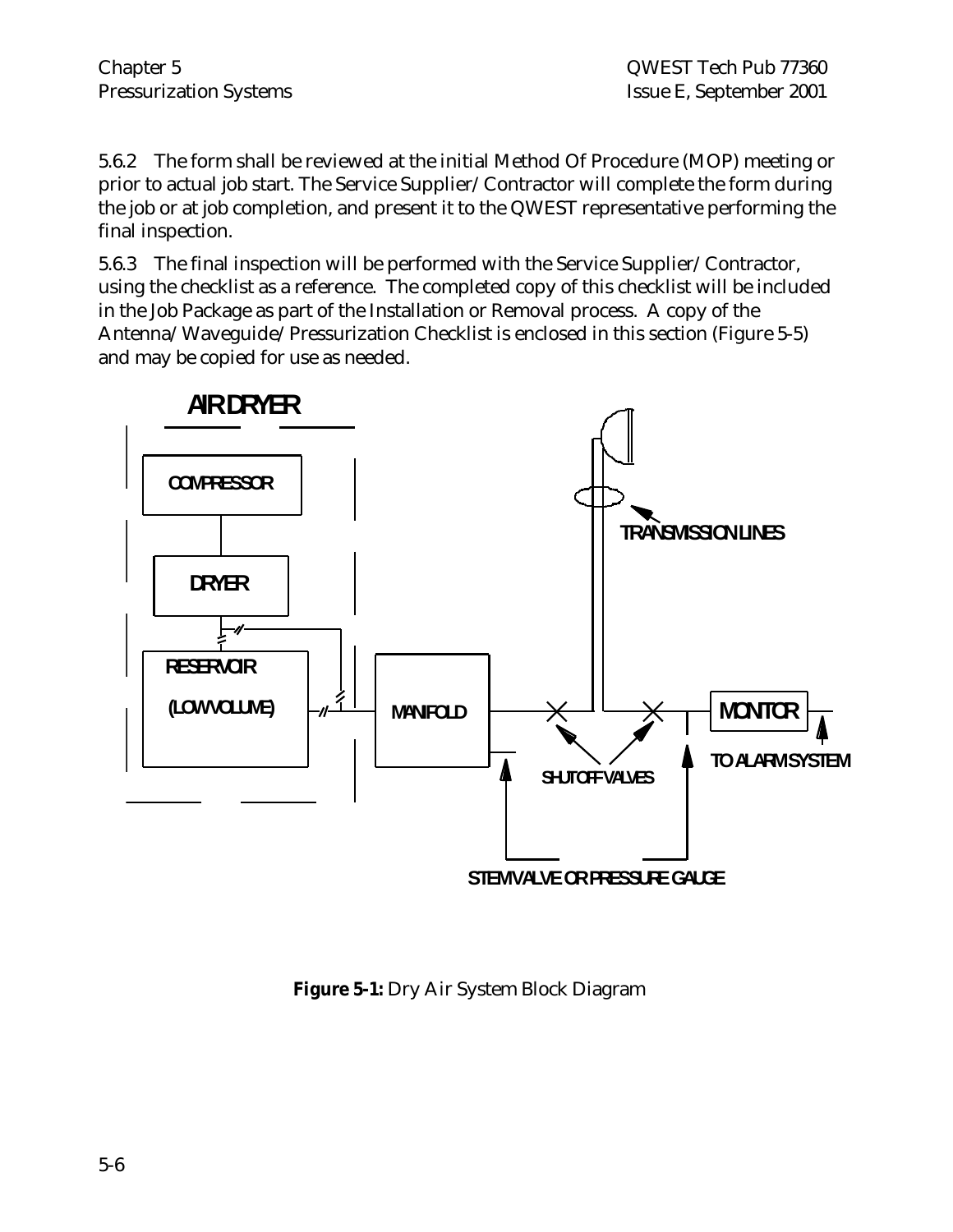

**Figure 5-2:** Air Manifold Systems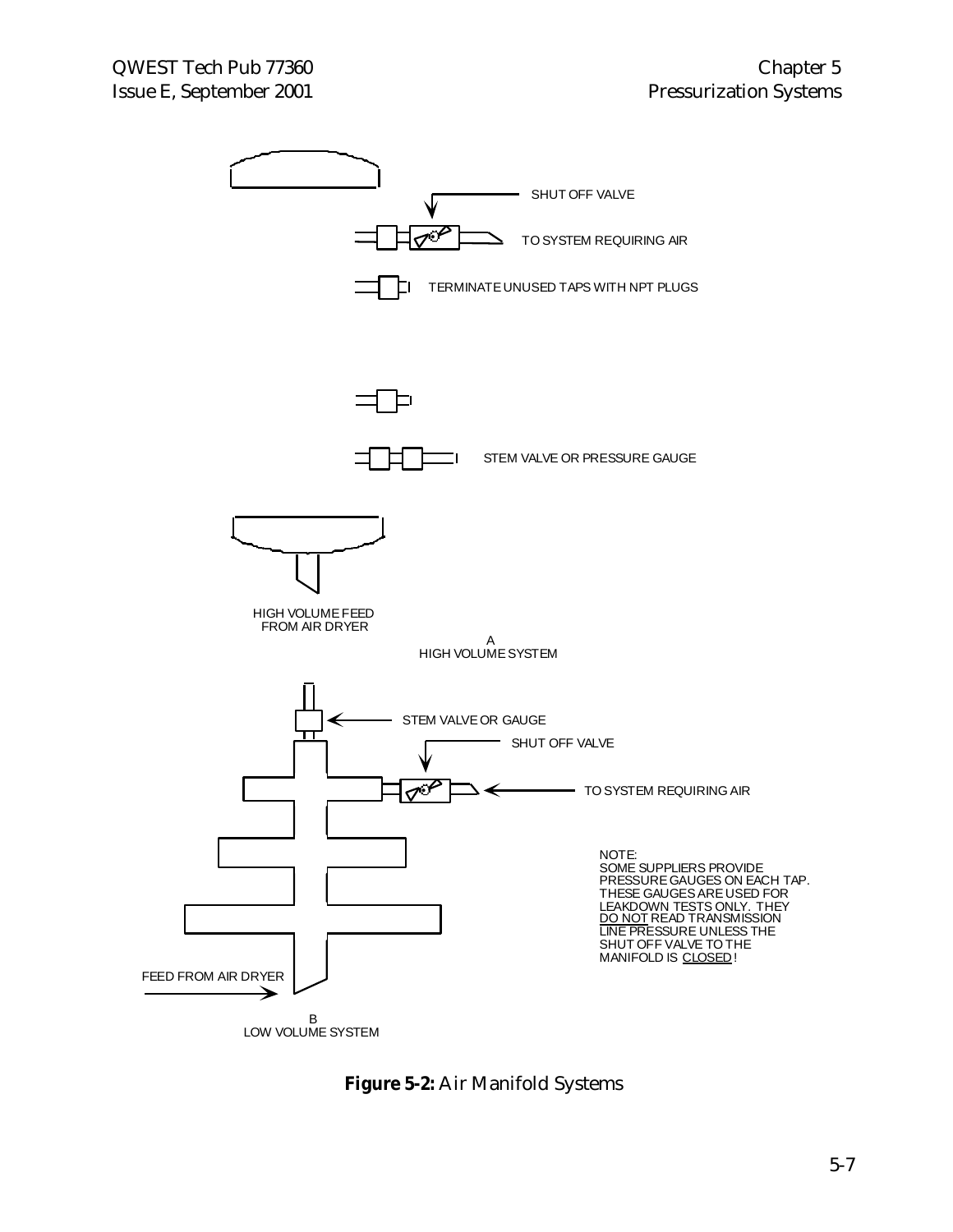

**Figure 5-3:** Pressure Monitor/Alarm Assembly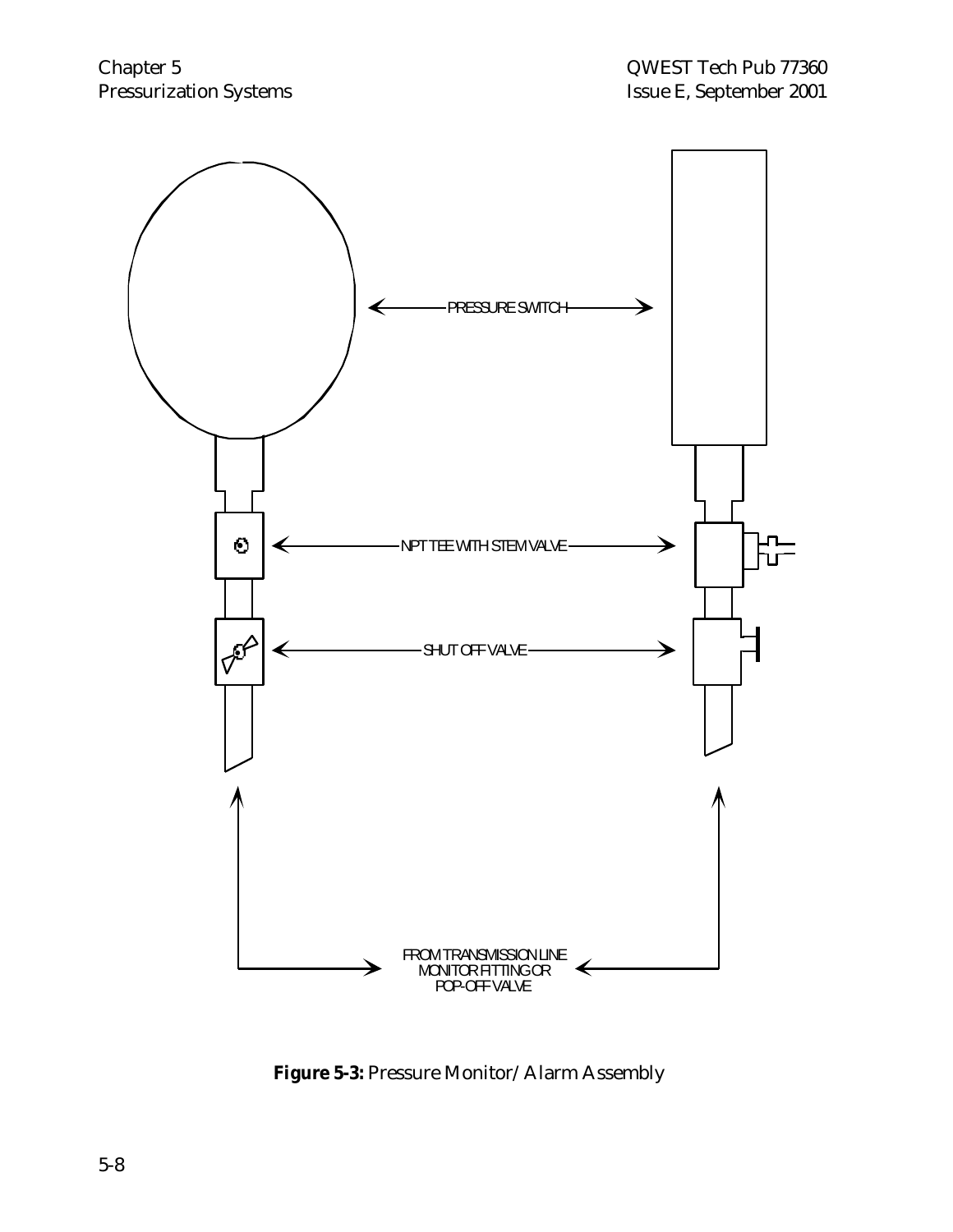

**Figure 5-4:** Portable Pressure Gauge For Turnup and Maintenance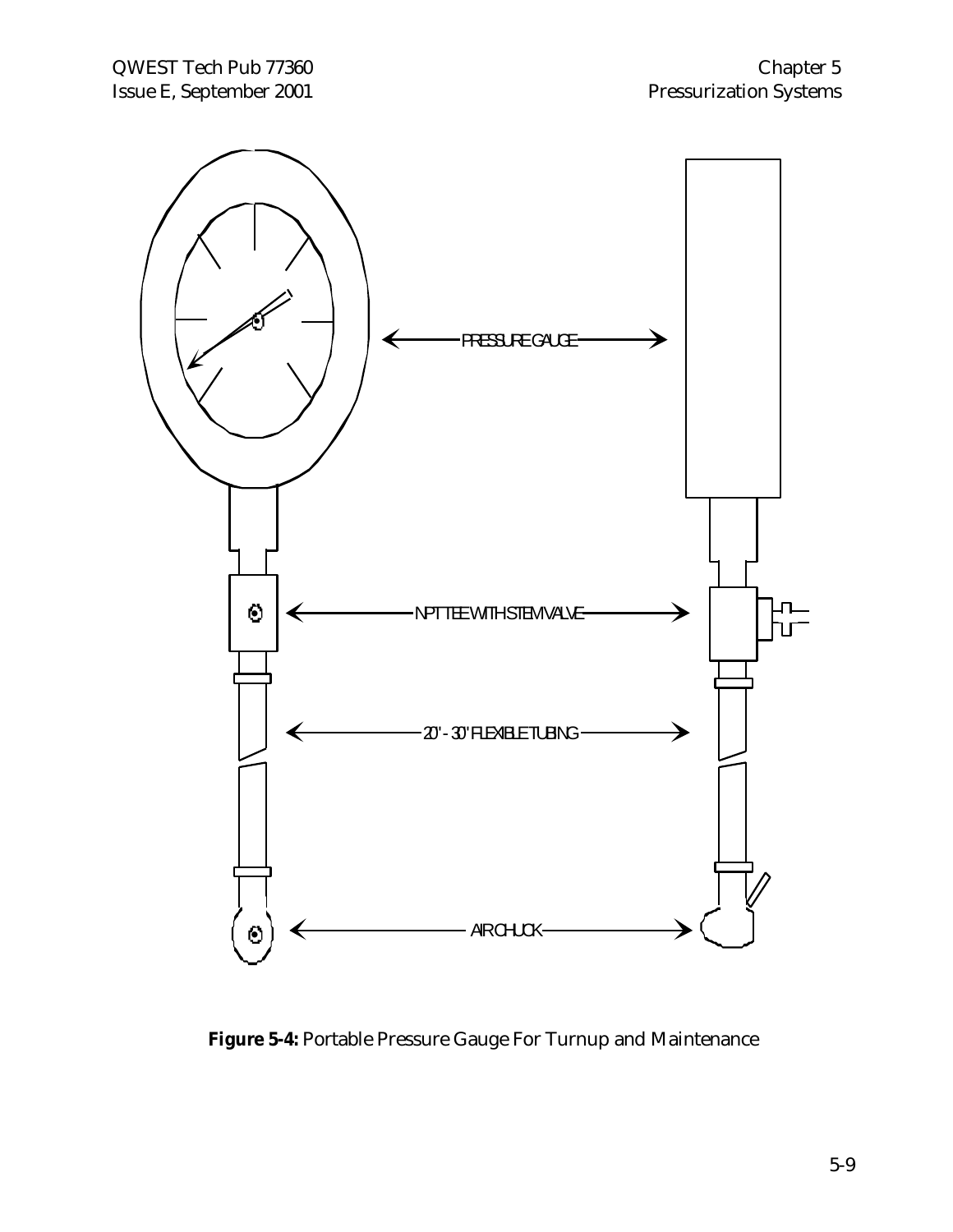#### **ANTENNA/WAVEGUIDE/PRESSURIZATION INSTALLATION CHECK LIST**

Date Of Inspection:

Project Name:

Site Name:

Job Number:

Supplier:

 $\overline{a}$  $\overline{a}$ 

Name of Person(s) that installed the equipment:

Before performing the inspection, obtain all manufacture documentation and instruction sheets, waveguide tags attached to the reel, and drawings associated with this job.

Use the REMARKS column when; explanation is required for an item, it is necessary to identify a specific antenna or waveguide run, or general comments concerning the job or installation. Write NA in the Remarks column if an item does not apply. Sign the last page after the inspection is complete.

\*\*\*\*\*\*\*\*\*\*\*\*\*\*\*\*\*\*\*\*\*\*\*\*\*\*\*\*\*\*\*\*\*\*\*\*\*\*\*\*\*\*\*\*\*\*\*\*\*\*\*\*\*\*\*\*\*\*\*\*\*\*\*\*\*\*\*\*\*\*\*\*\*\*\*\*\*\*\*\*\*\*\*\*\*\*\*\*\*\*\*\*\*\*\*\*\*\*\*

#### **Antenna Mount Pipe OK DEV REMARK**

- 1. Is pipe mount on tower mounted to allow correct position of antenna (per installation drawing, pipe vertical with respect to tower leg or face, allows antenna mount to be clamped correctly, allows correct center line position of antenna, antenna position does not interfere with ladders, other antennas, etc.)?
- 2. Were drilled holes cold galvanized? (remove one bolt from upper and lower mount bracket to tower leg or face and inspect/replace and tighten)



5-10

\*\*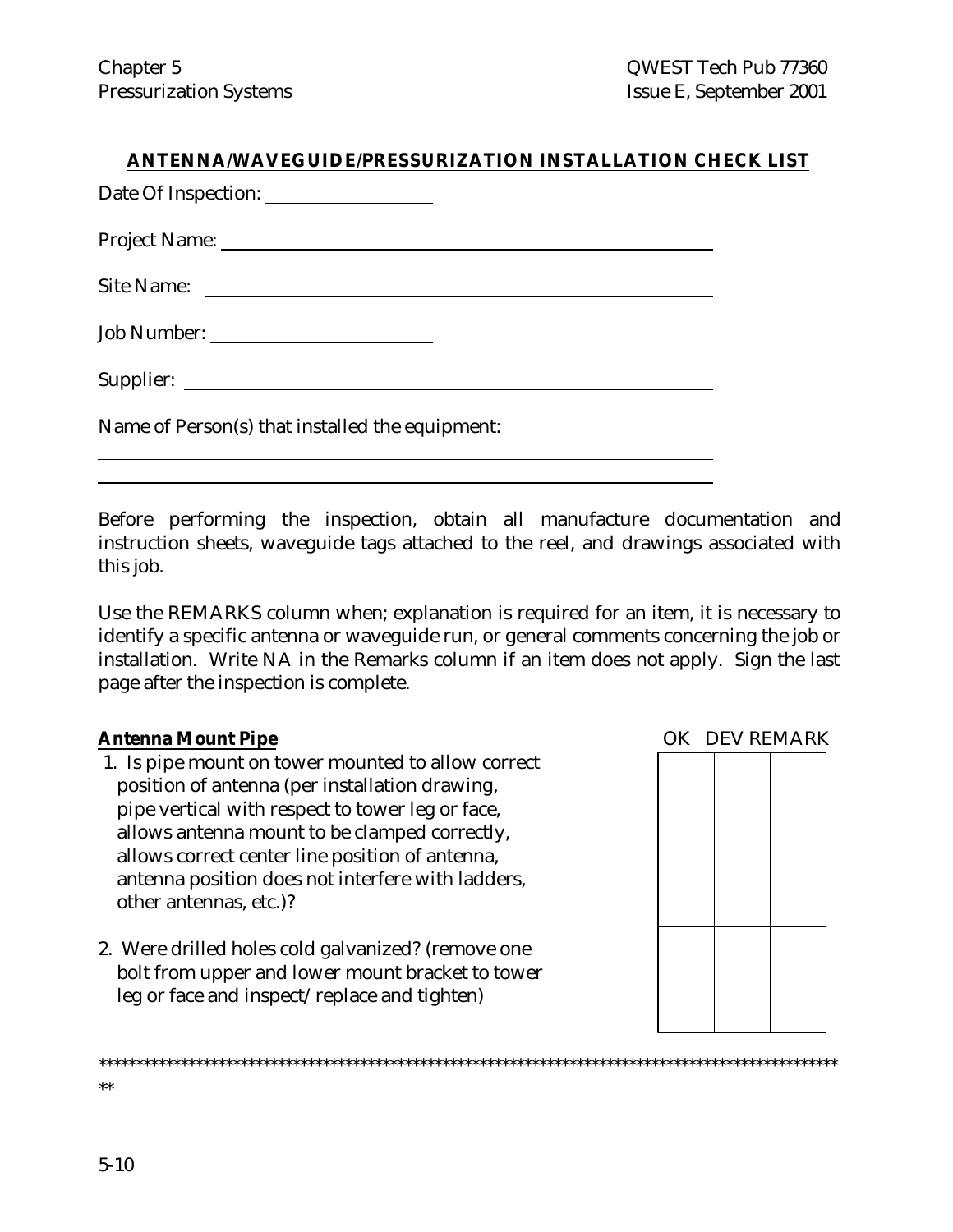#### **Antenna (Horn/Parabolic/Collinear)**

- 1. Is this the correct Antenna (by model and manufacture) for this location? ( )
- 2. Exterior of Antenna Parabola/Horn not dented or scrapped?
- 3. RF Shield in place between parabola and shroud?
- 4. Shroud mounted with correct hardware?
- 5. Shroud not dented or scratched?
- 6. Is cover installed with TOP up?
- 7. Cover (if equipped) torn or damaged?
- 8. Cover bolts (on cover) in place and locked (lock washers or lock tight depending on manufacture of antenna)?
- 9. Cover J-Bolts and Springs in place and at correct tension?
- 10. Cover J-Bolts double nuted if required?
- 11. Was Never Seize used on Stainless J-Bolts?
- 11. Conical cover not damaged?
- 12. Conical cover mounting hardware in place and tight?
- 13. U bolts at Figure 4 (A frame) mount in place, tight, locked?
	- Vertical Clamps?
	- Azimuth Clamps?
	- Azimuth adjustment rod (at antenna and tower) ?

#### OK DEV REMARK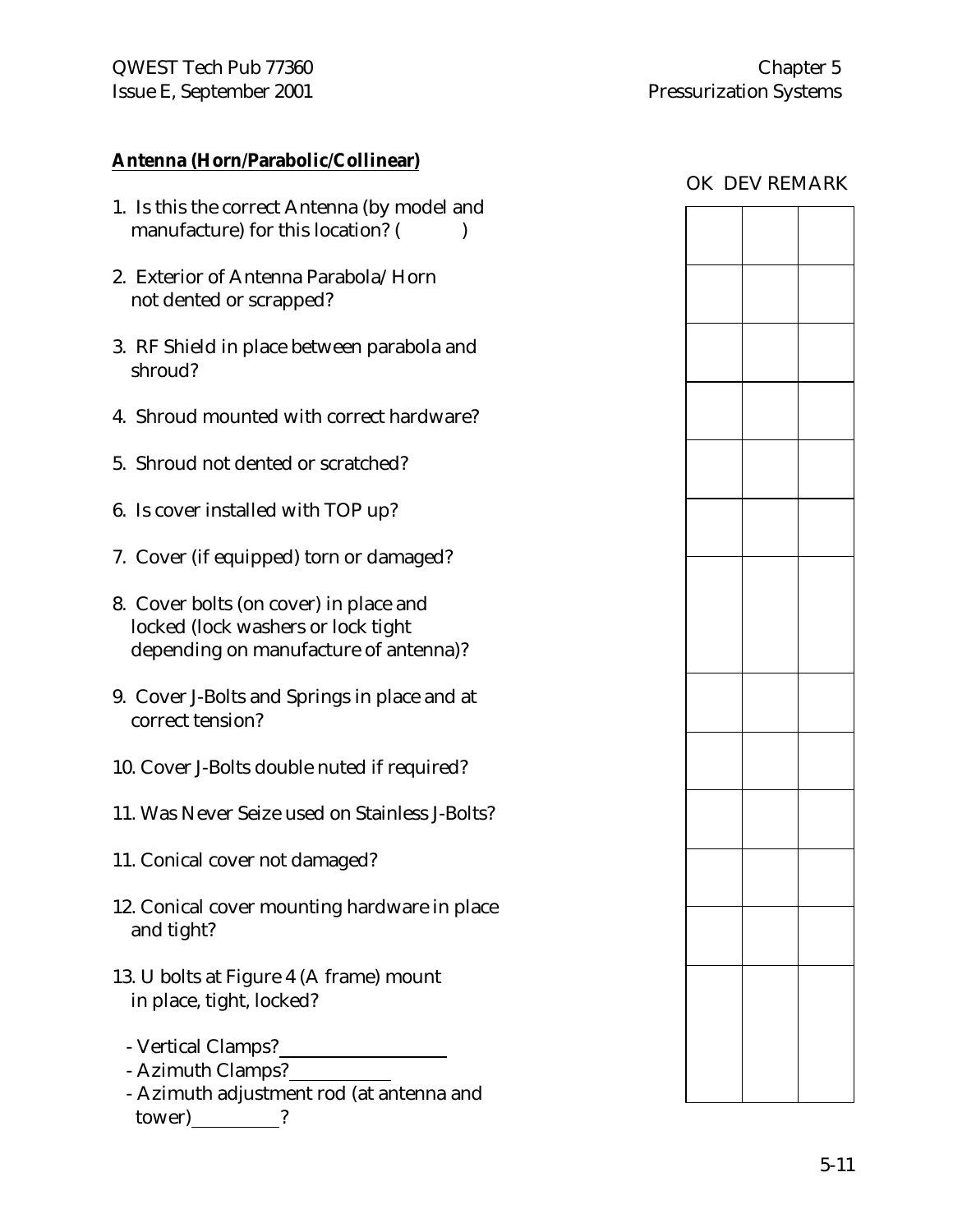| <u> Antenna (Horn/Parabolic/Collinear) (Continued)</u>                                                                      |              | OK DEV REMARK |  |
|-----------------------------------------------------------------------------------------------------------------------------|--------------|---------------|--|
| 14. Stiff Arm(s) and Azimuth Rods in place with<br>correct hardware, hardware tight and locked??                            |              |               |  |
| (Nuts DOWN on Stiff Arm(s) and Azimuth Rods only)                                                                           |              |               |  |
| 15. Is antenna feed positioned correctly in<br>vertex place and locked down?                                                |              |               |  |
| 16. Is the antenna feed positioned in the<br>antenna parabola with the correct hook<br>(Left or Right per Design Document)? |              |               |  |
| 17. Are antenna feed bolts missing, locked,<br>tightened to correct torque?                                                 |              |               |  |
| 18. Are antenna feed support wires in place<br>and tensioned correctly?                                                     |              |               |  |
| 19. Are unused ports on the antenna feed<br>terminated? (shorting plates are not allowed).                                  |              |               |  |
| 20. Is correct hardware used on antenna feed port<br>terminations.                                                          |              |               |  |
| 21. Is antenna installed at correct<br>Center Line per FCC License $(+/- 1$ ft)?                                            | (System # 1) |               |  |
|                                                                                                                             | (System # 2) |               |  |
| 22. Is Antenna Center Line Height in reference to<br><b>AGL or ATB?AGL</b><br><b>ATB</b>                                    |              |               |  |
|                                                                                                                             |              |               |  |

23. Were cross polarity tests made, documented, and acceptable? (provide documentation)

\*\*\*\*\*\*\*\*\*\*\*\*\*\*\*\*\*\*\*\*\*\*\*\*\*\*\*\*\*\*\*\*\*\*\*\*\*\*\*\*\*\*\*\*\*\*\*\*\*\*\*\*\*\*\*\*\*\*\*\*\*\*\*\*\*\*\*\*\*\*\*\*\*\*\*\*\*\*\*\*\*\*\*\*\*\*\*\*\*\*\*\*\*\*\*\*\*\*\* \*\*\*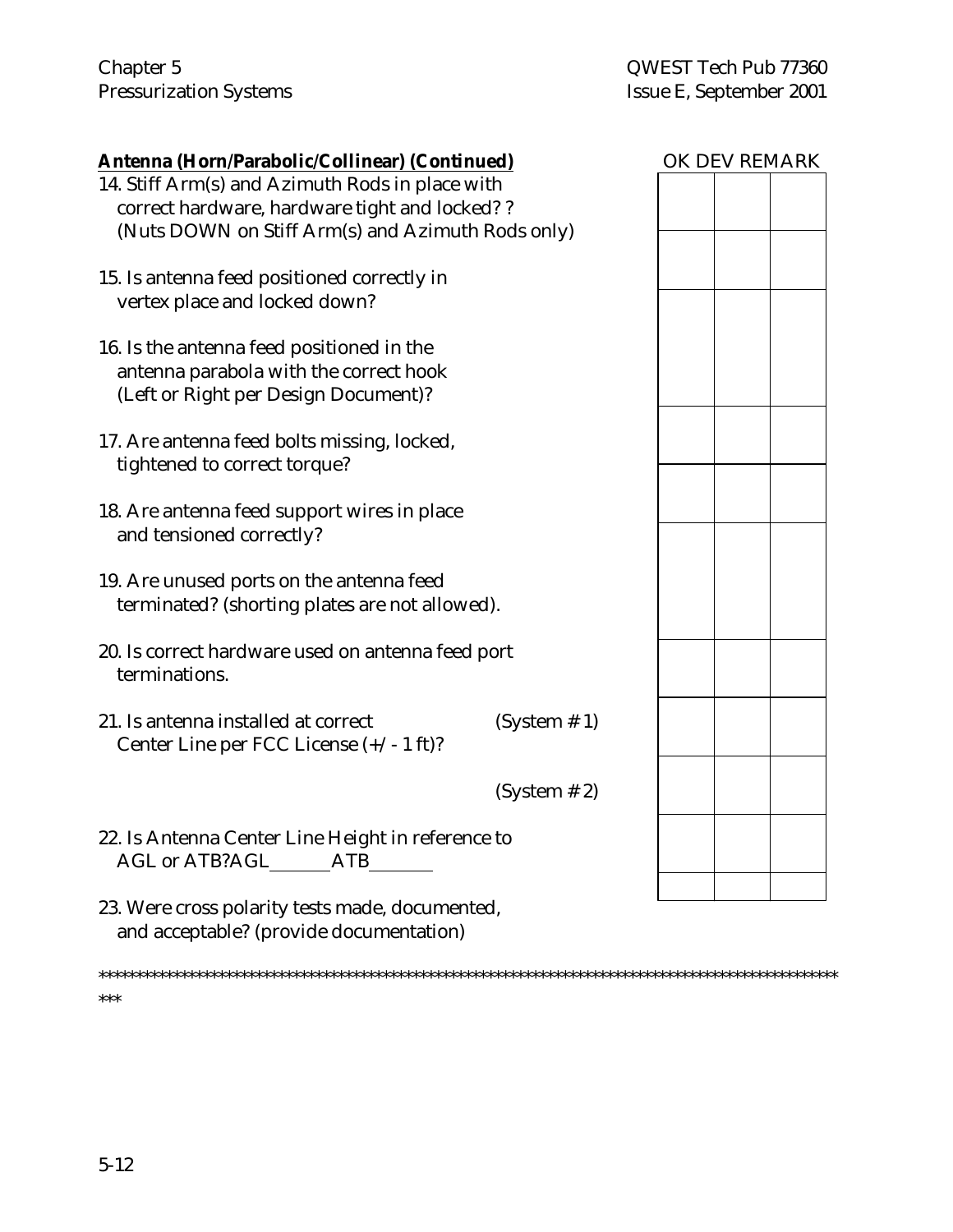#### **Waveguide/Coax**

- 1. Is the waveguide installed the same as what was ordered? (verify against waveguide tag and stencil on outside of waveguide) ( )
- 2. Is the waveguide supported per spec or local conditions? (local conditions would require closer support spacing)
- 3. Are waveguide supports installed correctly (correct hardware and locked)?
- 4. Are there any kinks or sharp bends in each waveguide run?
- 5. Is the waveguide damaged (scrapped, outside cover cut, or deformed)?
- 6. Are waveguide grounds installed correctly and at the correct locations? Tape ScotsKoted?
- 7. Are waveguide connectors installed correctly (correct hardware, gaskets, hardware tight, heat shrink if provided, tuning screws sealed)?
- 8. Are flex sections installed with minimum twist?
- 9. Is the correct hardware used at flex section flanges?
- 10. Are the flex section flanges bolt and nuts installed correctly?
- 11. Was the waveguide tested on the reel and is the sweep document available and acceptable?
- 12. Was the waveguide tested after being hung and is the sweep document available, acceptable, and was the actual length of the waveguide provided?

|  | OK DEV REMARK |
|--|---------------|
|  |               |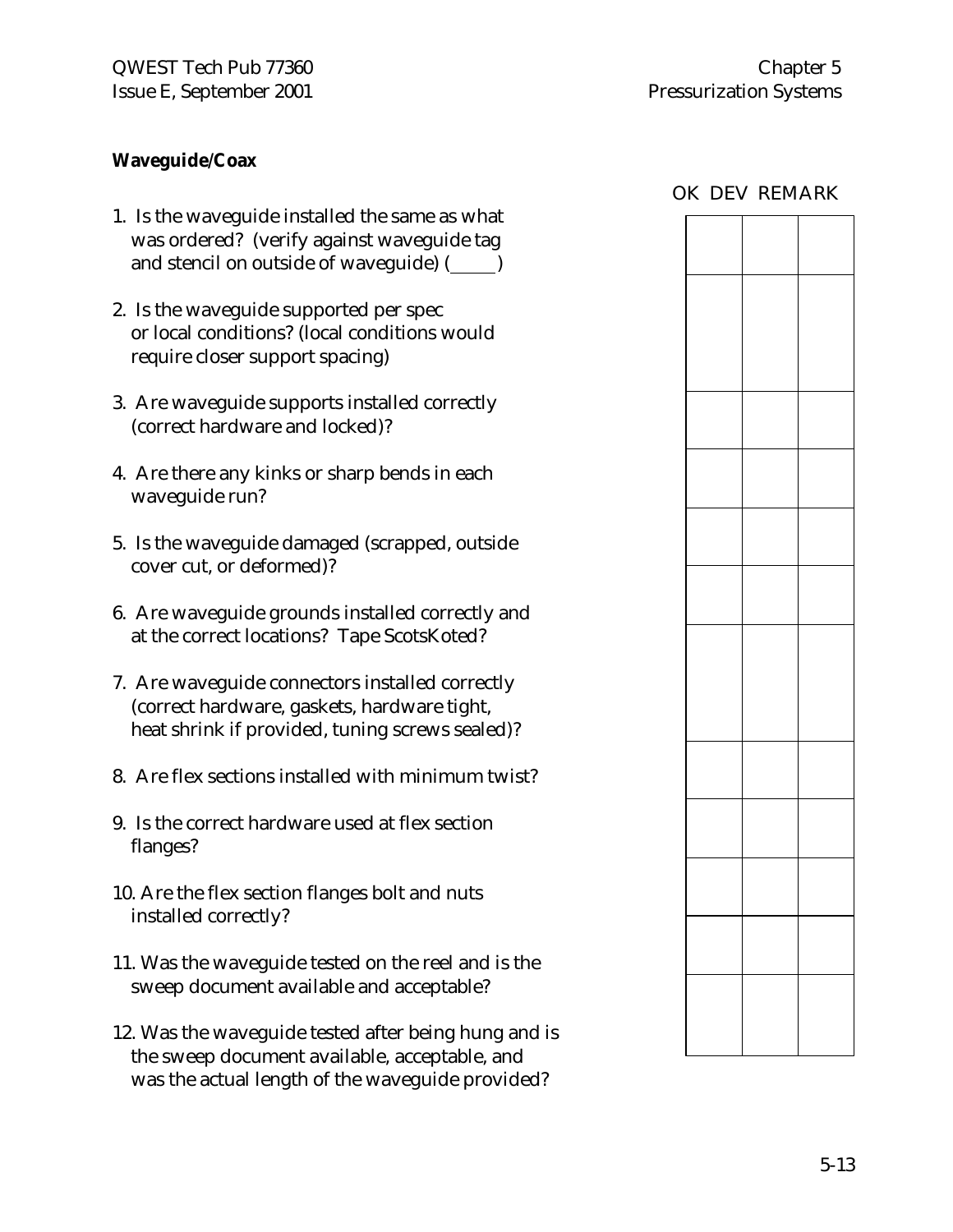| <b>Waveguide/Coax (Continued)</b>                     | OK DEV REMARK |  |
|-------------------------------------------------------|---------------|--|
| 13. Was the waveguide and antenna tested together and |               |  |
| is the sweep document available and acceptable        |               |  |
| (return loss with the antenna feed)?                  |               |  |
|                                                       |               |  |
| $**$                                                  |               |  |
| <b>Pressurization</b>                                 |               |  |
|                                                       | OK DEV REMARK |  |
| 1. If a new dehydrator was installed:                 |               |  |
| - Is it the correct model?                            |               |  |
| - Is it installed in the correct location?            |               |  |
| - Is AC Power run correctly, and unit grounded to     |               |  |
| internal ring ground system?                          |               |  |
| - Are the high/low pressure values of the             |               |  |
| dehydrator set correctly?                             |               |  |
| (High Press. line value = 4 PSI)                      |               |  |
| (Low Press. line value = MIN 7 to MAX 11 IWC)         |               |  |
| - Are the alarm leads connected and function          |               |  |
| correctly?                                            |               |  |
| - Does this dehydrator require a bleed orifice        |               |  |
| and is it installed?                                  |               |  |
|                                                       |               |  |
| 2. If a new pressure alarm switch (high or            |               |  |
| low press.) was installed for the waveguide:          |               |  |
| Is it the correct model for the type of               |               |  |
|                                                       |               |  |
| pressure system (i.e. high or low)?                   |               |  |
| Is it installed in the correct location               |               |  |
|                                                       |               |  |
| and grounded to internal ring ground system?          |               |  |
| Is the alarm value set correctly?                     |               |  |
|                                                       |               |  |
| (High Press. = 3 PSI, Low Press. = 3 IWC)             |               |  |
|                                                       |               |  |
| 3. Does the pressure system have the correct shut     |               |  |
| off valves, nipples, etc. per spec.?                  |               |  |
|                                                       |               |  |
| 4. If a single waveguide was installed, is there a    |               |  |
| separate port at the connector for pressurization     |               |  |

and pressure alarming?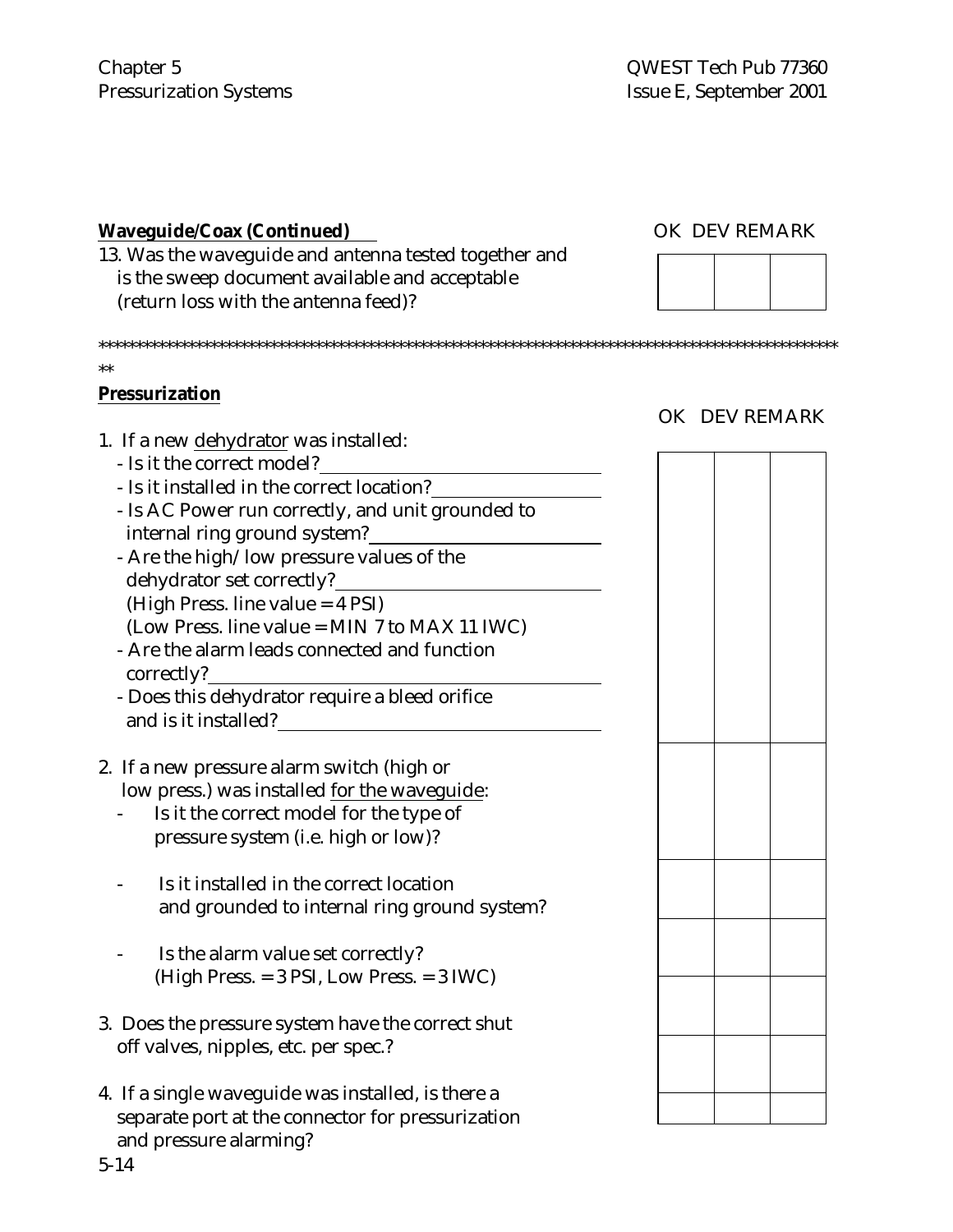#### **Pressurization (Continued)**

- 5. Is the pressure and pressure alarm switch tubing supported correctly with the correct hardware, connectors, and was Teflon tape used?
- 6. Perform a pressure leak down test on the antenna/waveguide system and record the results below: -Type of pressure system (high or low) HIGH LOW
	- IF LOW PRESS: Initial Pressure of 5.5 Inches Of Water Column. Less than 1 inch of pressure loss in 4 minutes.
	- IF HIGH PRESS: Initial Pressure of 8 PSI. Less than 1 pound of pressure loss in 5 minutes.
	- Note: Ensure that the system (manifold) pressure is set to its normal value after the test is performed. See item 1 above.

| <b>SYSTEM (A) TOWARD (</b> | <b>SYSTEM (B) TOWARD (</b> |  |
|----------------------------|----------------------------|--|
| Duration of test (minutes) | Duration of test (minutes) |  |
| Pressure at start of test  | Pressure at start of test  |  |
| Pressure at end of test    | Pressure at end of test    |  |

## **Drawings** OK DEV REMARK

 $\overline{a}$  $\overline{a}$  $\overline{a}$  $\overline{a}$  $\overline{a}$  $\overline{a}$ 

- 1. Were the drawings corrected to show this equipment addition/removal?
- 2. Were two copies made and one left at the site?

\*\*\*\*\*\*\*\*\*\*\*\*\*\*\*\*\*\*\*\*\*\*\*\*\*\*\*\*\*\*\*\*\*\*\*\*\*\*\*\*\*\*\*\*\*\*\*\*\*\*\*\*\*\*\*\*\*\*\*\*\*\*\*\*\*\*\*\*\*\*\*\*\*\*\*\*\*\*\*\*\*\*\*\*\*\*\*\*\*\*\*\*\*\*\*\*\*\*\* \*\*\*\*

## **ADDITIONAL REMARKS OR COMMENTS**:

| OK DEV REMARK |  |
|---------------|--|
|               |  |
|               |  |
|               |  |
|               |  |
|               |  |
|               |  |
|               |  |
|               |  |
|               |  |
|               |  |
|               |  |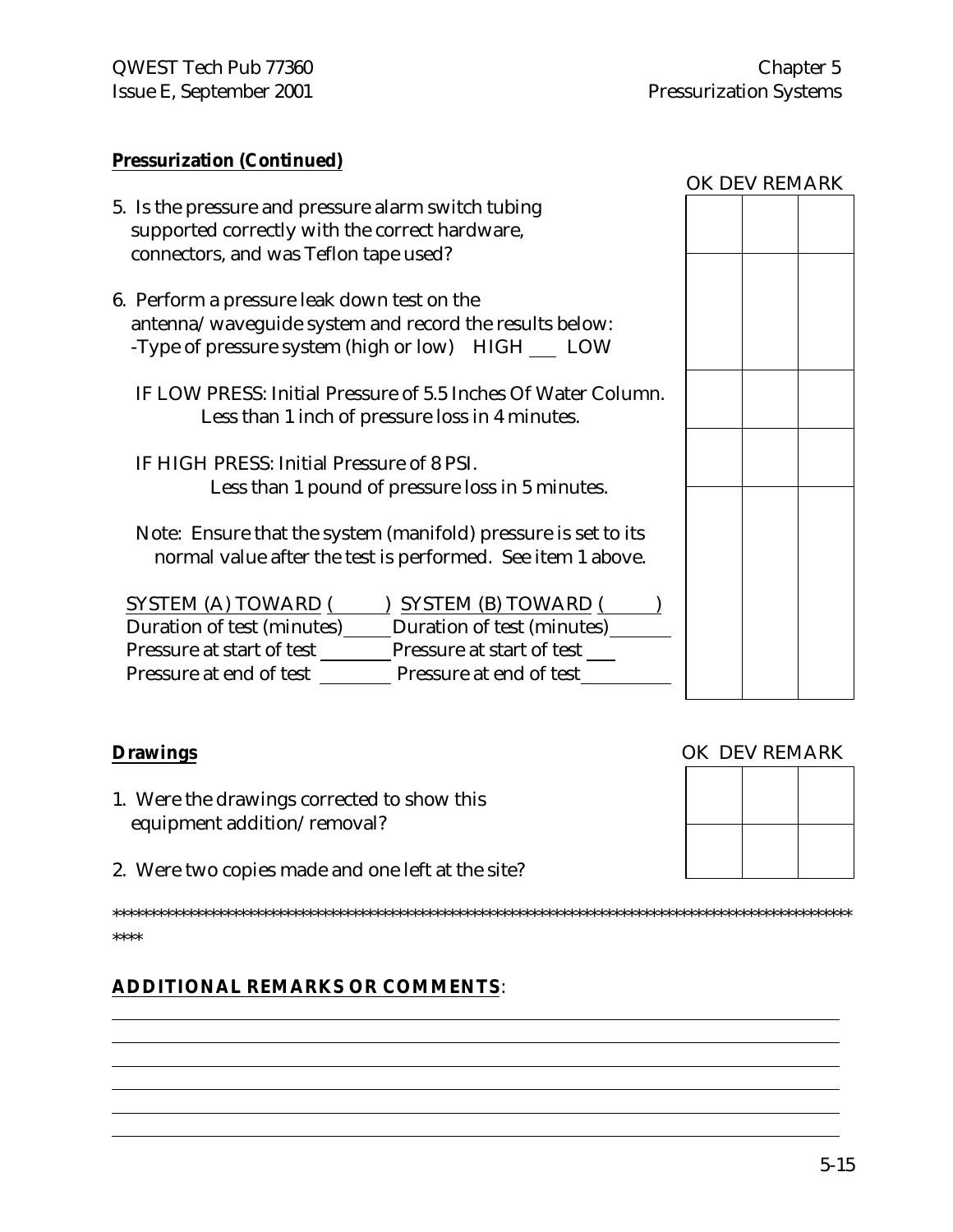# **ADDITIONAL REMARKS OR COMMENTS: (Continued)**

| <b>Initial Inspection</b>                |                                                                           |  |
|------------------------------------------|---------------------------------------------------------------------------|--|
|                                          |                                                                           |  |
|                                          |                                                                           |  |
| Signed: (Service Supplier or Contractor) |                                                                           |  |
|                                          |                                                                           |  |
|                                          |                                                                           |  |
|                                          |                                                                           |  |
| <b>Final Inspection</b>                  |                                                                           |  |
|                                          |                                                                           |  |
| <b>QWEST Communications</b>              |                                                                           |  |
| Signed: (US West Representative)         | Date: $\frac{1}{\sqrt{1-\frac{1}{2}}\cdot\frac{1}{\sqrt{1-\frac{1}{2}}}}$ |  |
|                                          |                                                                           |  |
|                                          |                                                                           |  |
|                                          |                                                                           |  |

**Figure 5-5:** Installation and Removal Checklist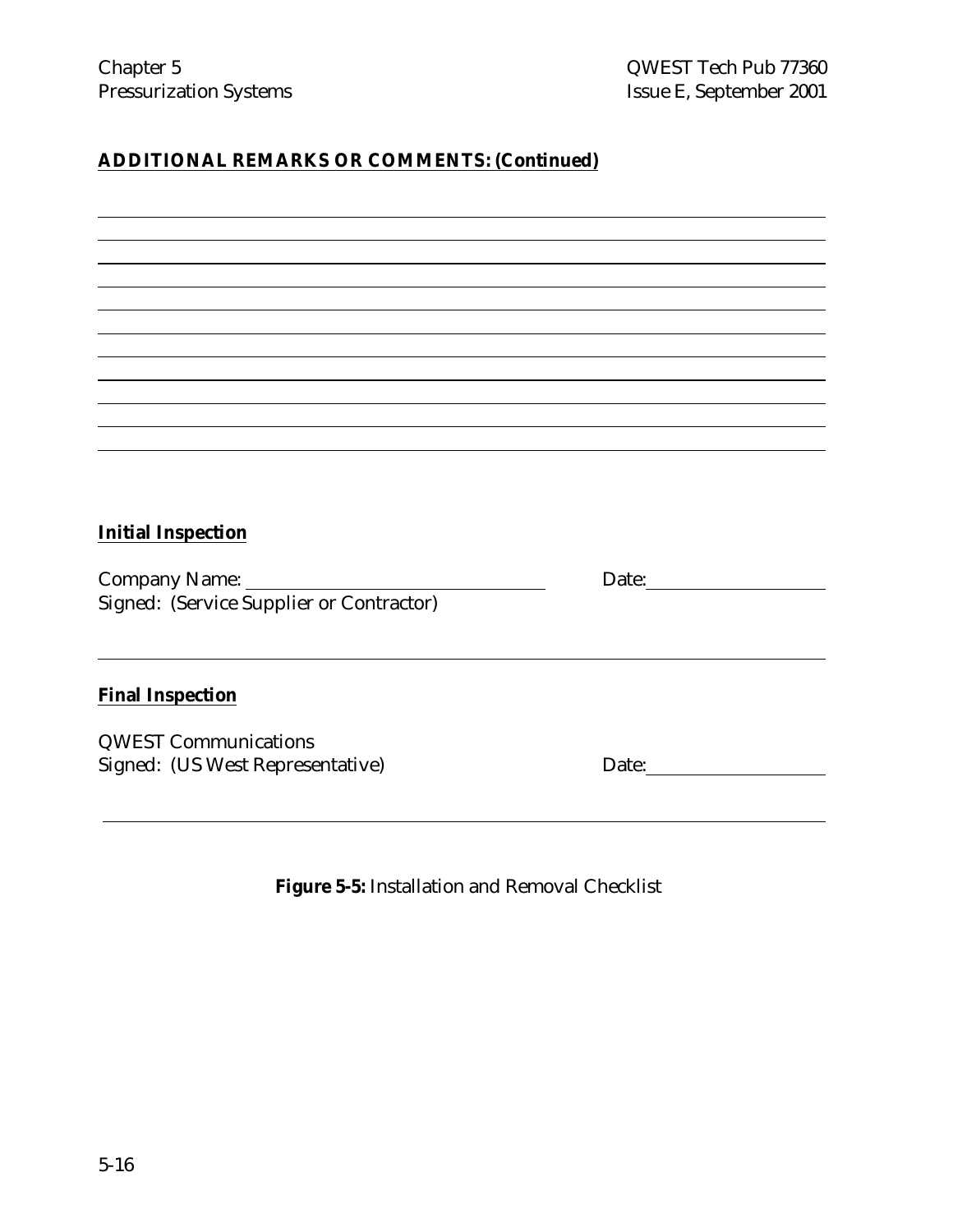## **CONTENTS**

# **Chapter and Section Page**

| 6. |     |                                                                |       |
|----|-----|----------------------------------------------------------------|-------|
|    |     |                                                                | 6-1   |
|    |     |                                                                |       |
|    | 6.3 |                                                                | $6-1$ |
|    | 6.4 |                                                                |       |
|    | 6.5 | Antenna, Antenna Mounts, Support Rings, and Ice Protection 6-2 |       |
|    |     |                                                                |       |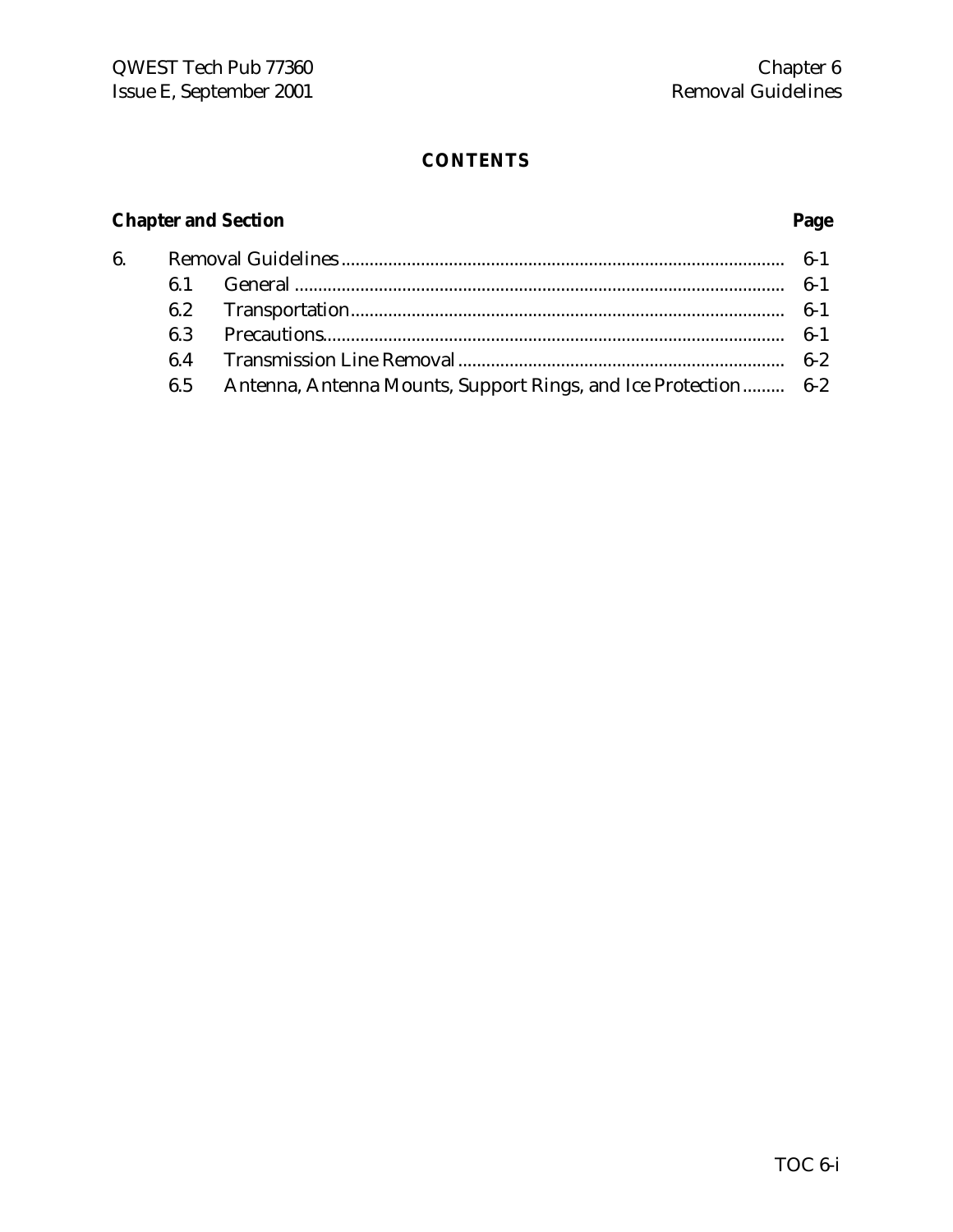#### **6. Removal Guidelines**

#### **6.1 General**

The general requirements described in Chapter 2 also apply to removal operations. The following additional requirements shall also apply.

6.1.1 The weight of the antenna and equipment to be removed shall be obtained by the Supplier, with the concurrence of the QWEST representative, to determine the appropriate equipment and method needed to hoist and lower it safely to the ground.

6.1.2 All bolt holes in the tower structure that are left open by the removal process will be cleaned and coated with two coats of Zinc Rich Cold Galvanization paint.

#### **6.2 Transportation**

The Supplier shall assume responsibility, unless otherwise outlined in the job specification, for the removal and transportation of all material removed from the radio site or tower.

#### **6.3 Precautions**

The QWEST Engineer shall identify working and non-working equipment and this list verified with the responsible QWEST Radio Site representative before any removal activity takes place. Every precaution shall be taken to ensure that working equipment is protected from physical damage, misalignment, movement or interruption. Special care shall be taken when hoisting or lowering materials to ensure that material is not raised or lowered in front of working antennas. A QWEST representative will be on site during the removal process to ensure that working service is not affected.

6.3.1 The work being performed will be done in such a manner as not to damage the existing facilities. No equipment or material shall be removed from an existing radio tower that will cause a reduction in structural strength. No equipment, hardware, or object shall be thrown or dropped from the tower or support structure during the removal process.

#### **\*\*\*CAUTION\*\*\***

**Removal of an antenna, antenna mount, or ice protection should not be attempted unless wind velocities are gentle and weather conditions are expected to remain stable. Wind loading on the antenna, mount, or ice protection can make control while lowering this equipment difficult, especially when winds are gusty.**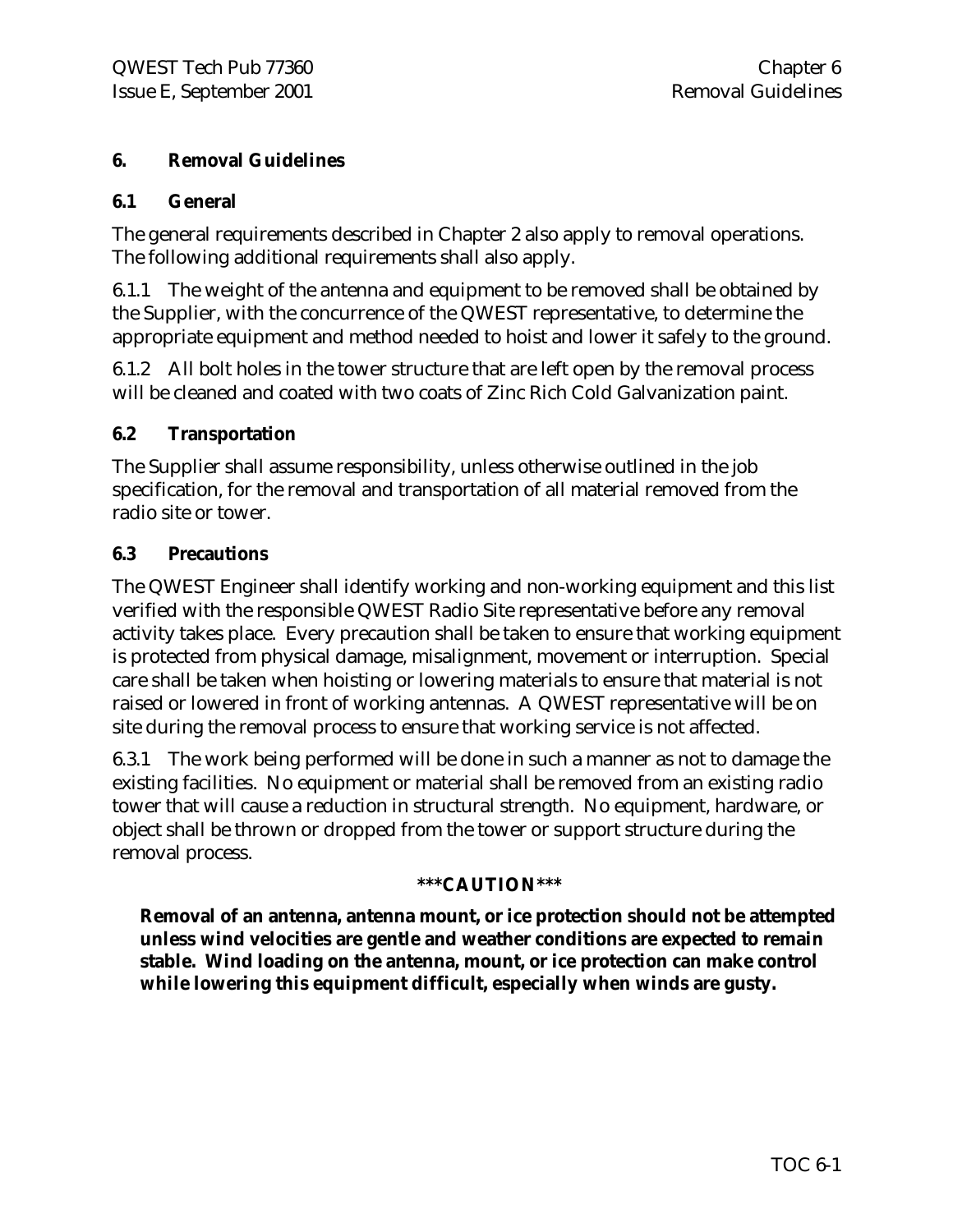#### **6.4 Transmission Line Removal**

The non-working transmission lines shall be removed before the transmitting equipment and antenna. The non-working transmission lines to be removed will be detailed in the removal specification for each antenna. Extreme caution must be exercised when working near in-service transmission lines to prevent service interruption or transmission impairment. Transmission line and support hardware should be removed as detailed in the removal specification for each antenna.

6.4.1 Where necessary to close openings in hatches or terminate unused ports or transmission lines, hatch plate covers, pressure windows, and/or terminations shall be installed.

6.4.2 Where necessary, all designations shall be removed and records updated that are associated with the equipment being removed.

#### **6.5 Antenna, Antenna Mounts, Support Rings, and Ice Protection**

After the non-working transmission lines have been removed, the antenna(s), antenna mounts, support rings, and antenna ice protection shall be removed as detailed in the removal specification.

6.5.1 New grating shall be installed to cover the hole left by the removal of horn type antennas after the ring mount is removed.

6.5.2 No pulley, hoist or other means of lifting and lowering shall be placed on the tower where the weight being lifted or lowered will damage, bend, or deform the tower structure, horizontal, or diagonal cross members.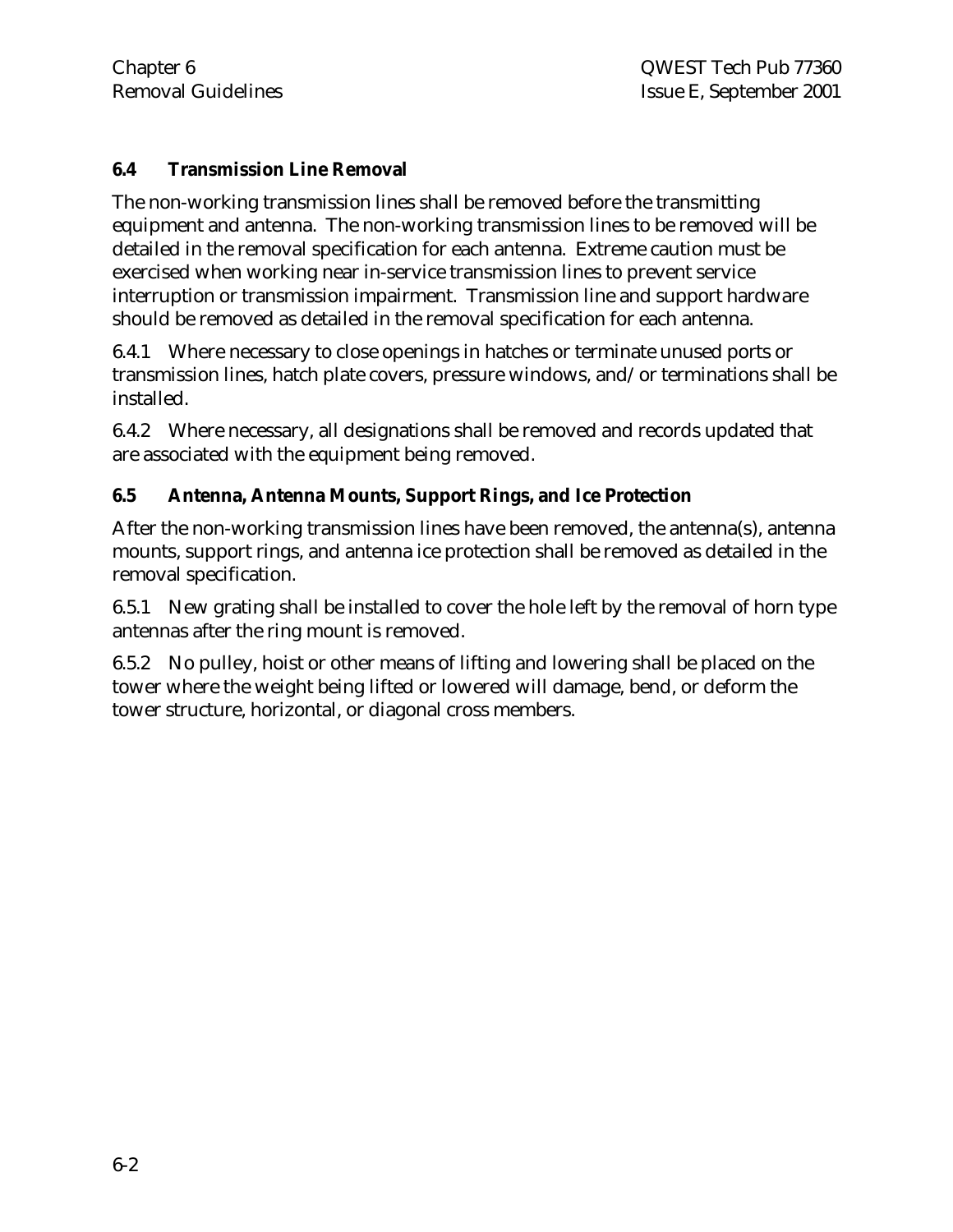## **CONTENTS**

# **Chapter and Section**

## Page

| 7.             |     | $7-1$   |
|----------------|-----|---------|
|                | 7.1 | $7-1$   |
|                | 7.2 | $7-3$   |
|                | 7.3 | $7-4$   |
|                | 7.4 | $7 - 4$ |
|                | 7.5 | $7-5$   |
|                | 7.6 | $7 - 5$ |
|                | 7.7 | $7-6$   |
|                | 7.8 | 7-7     |
| <b>Figures</b> |     |         |
|                |     | $7 - 8$ |
| <b>Tables</b>  |     |         |
|                |     | $7-3$   |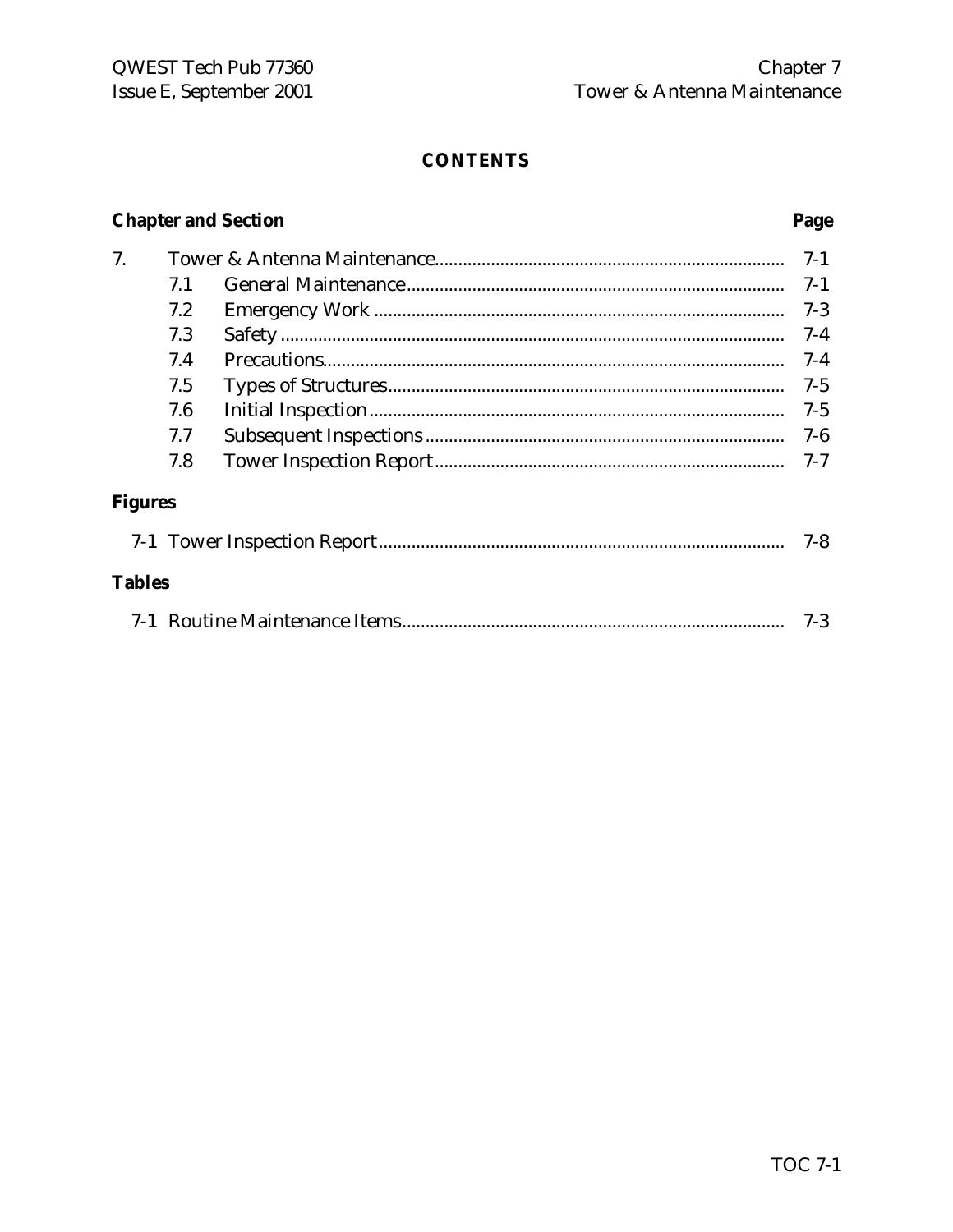#### **7. Tower & Antenna Maintenance**

Persons knowledgeable in the installation and maintenance of antenna supporting structures, antenna systems, and radio transmission lines should carry out Work operations mentioned in this chapter. In certain instances it will be necessary to contract out certain work operations and/or repair. In all cases a knowledgeable QWEST person should oversee the maintenance process to ensure satisfactory performance.

#### **7.1 General Maintenance**

With proper installation and maintenance, most antenna supporting structures and antenna systems now in use in QWEST can be expected to give long and satisfactory service. Without proper maintenance, the performance of the associated radio system may be impaired or disrupted even though the structure itself appears intact. Additionally, its physical life will be greatly reduced.

7.1.1 Regulations of the Federal Communications Commission (FCC) and/or Federal Aviation Agency (FAA) may require painting the structure and operation of an obstruction lighting system. Local governments, Parks Service, Forest Service, Bureau of Land Management (BLM) or other agencies may also require painting the tower structure and antenna (including specific colors of radomes).

7.1.2 In preparation for the inspection, the following documents should be obtained before the inspection:

- Drawings for the site
- Tower drawings
- Blue prints of the original tower installation and subsequent changes and/or modifications.
- Previous Tower Inspection Reports for this site.

Other publications used as reference are:

- QWEST Technical Publication 77350 "*Telecommunications Equipment Installation Guidelines (TEIG)", latest issue*
- QWEST Technical Publication 77355 "*Grounding Central Office and Remote Equipment Environment", latest issue*
- Manufacturer installation manuals and reference material for the equipment being inspected or corrected. Inspection teams need a working knowledge of ASTM Specification A123 & A153 and EIA RS222D.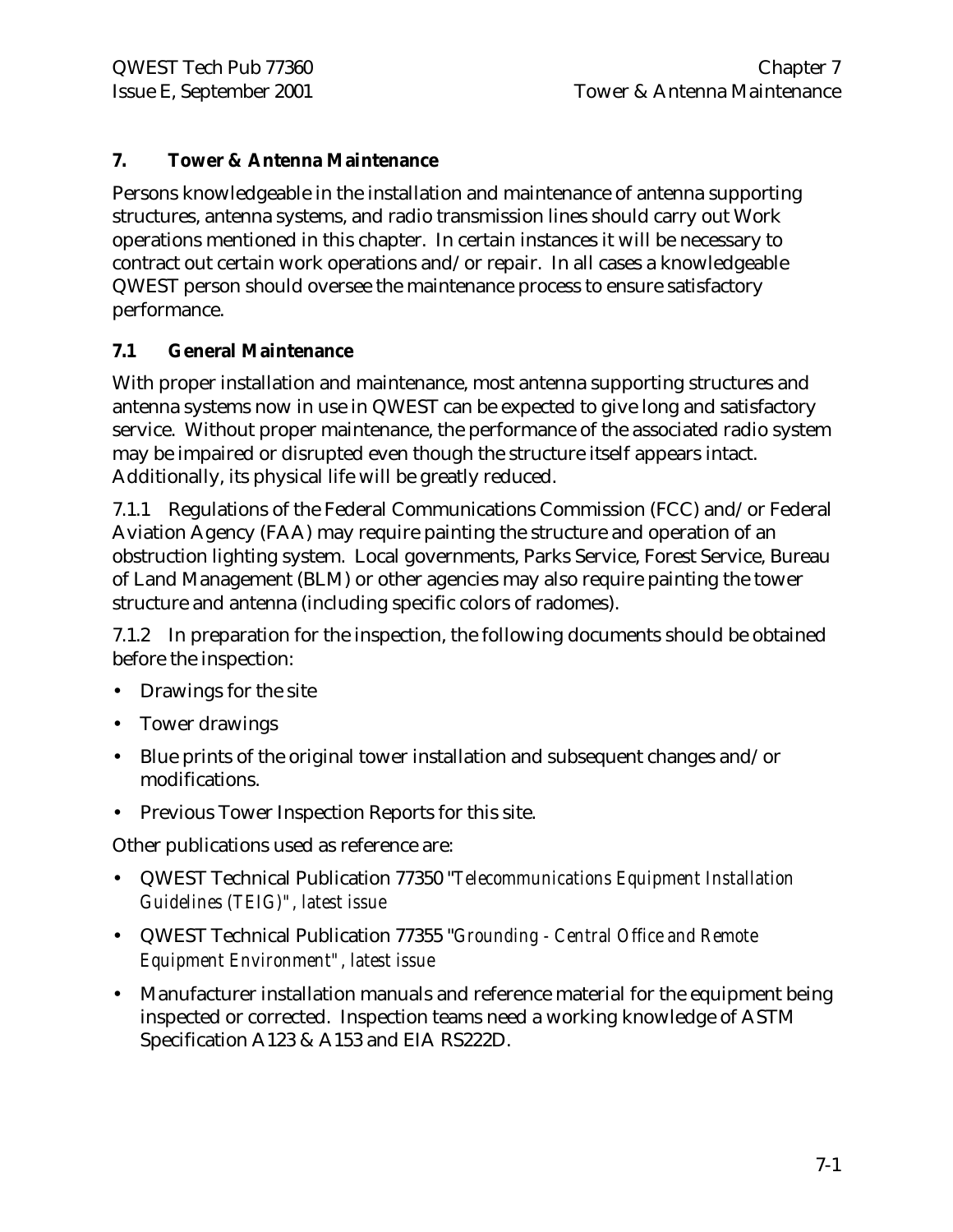7.1.3 Inspections should be scheduled with the appropriate QWEST representative who has area Antenna or Radio Operations Supervisory responsibilities. The inspections will cover the actual inspection and minor repairs only. Major repair items are to be identified and documented with sufficient detail on the accepted inspection form and include photographs of the defective item(s). The inspection identification and documentation must include unsafe work areas or structures and missing or damaged vertical safety climbs and/or horizontal safety cables (see Table 7-1).

7.1.4 The Tower Inspection Report (Figure 7-1) shall be returned to the QWEST representative who has area Antenna or Radio Operations Supervisory responsibilities, who will determine if the repair should be performed immediately, within one year or be done during the next scheduled inspection. The QWEST Antenna or Operations Manager will review and schedule the repair or request a contract for items to be repaired using the correct account coding.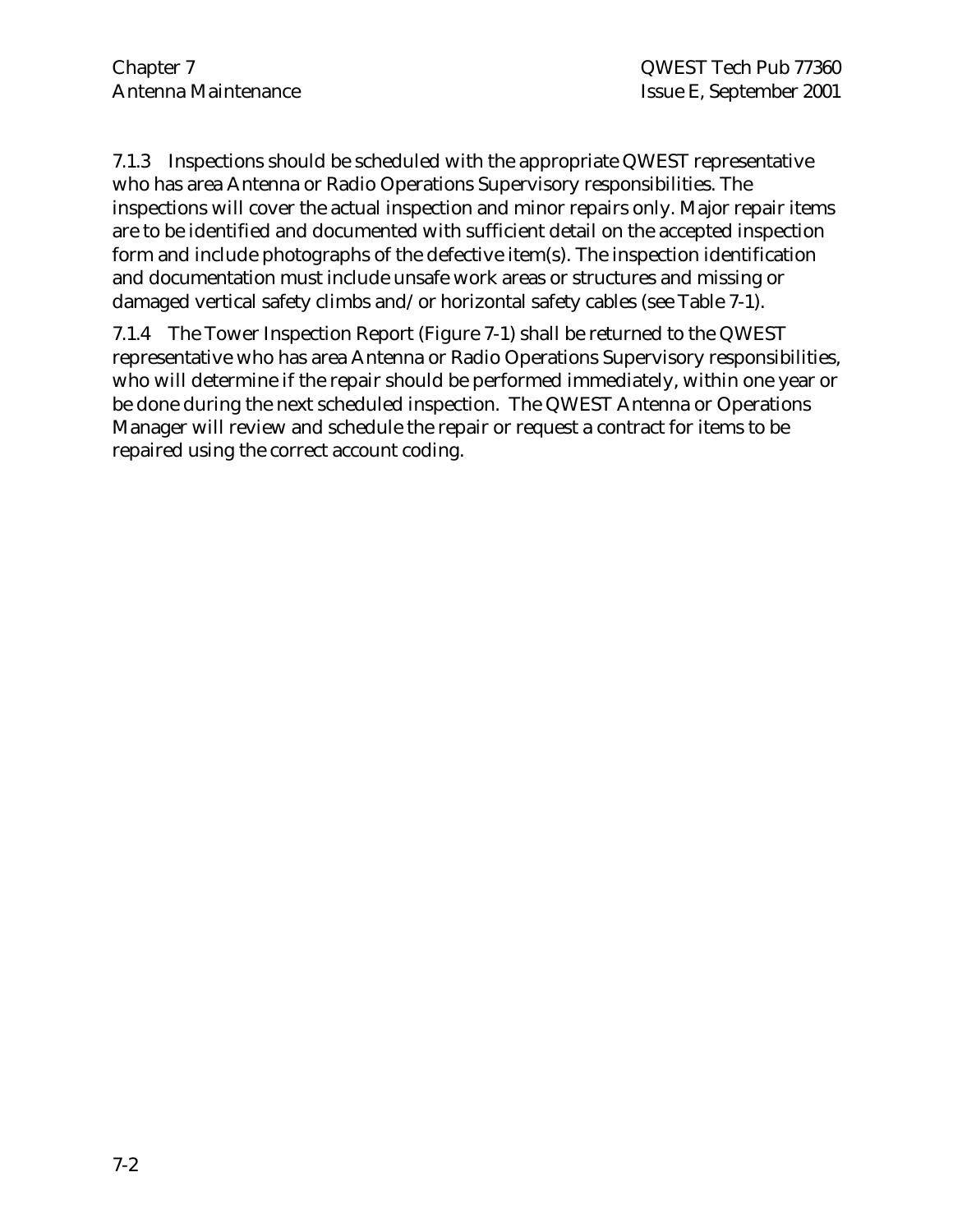|  | <b>Table 7-1:</b> Routine Maintenance Items |
|--|---------------------------------------------|
|--|---------------------------------------------|

|                                           | <b>CLASS I</b>                                                                                                                                                                                                                            |  |  |
|-------------------------------------------|-------------------------------------------------------------------------------------------------------------------------------------------------------------------------------------------------------------------------------------------|--|--|
|                                           | (CORRECTED DURING INSPECTION VISIT)                                                                                                                                                                                                       |  |  |
| (01)                                      | Incorrect guy tension; loose guy clamps, rods, wire rope serving, jam nuts, turnbuckles; all exposed<br>ground connections.                                                                                                               |  |  |
| (02)                                      | Base Plate: Loose nuts, bolts, general condition of grout.                                                                                                                                                                                |  |  |
| (03)                                      | Loose and Missing parts: All accessible bolts, nuts, washers, ring fills and palnuts on towers, stub<br>towers or antenna support standoffs, waveguide runs, waveguide supports, antennas, reflectors and<br>associated equipment.        |  |  |
| (04)                                      | Tower Lighting: Replace lamps in beacon and sidelights. Lighting conduit and junction boxes that<br>may be loose, have plugged drains, or bad water seals. Test and repair if needed, photo cell, control<br>panel operation, and alarms. |  |  |
| (05)                                      | Loose Step Bolts. Ladders, and Safety Climb devices used on ladders or step bolts or safety cables<br>on towers.                                                                                                                          |  |  |
| (06)                                      | Drain holes in tubular members.                                                                                                                                                                                                           |  |  |
| <b>CLASS II</b>                           |                                                                                                                                                                                                                                           |  |  |
| (CORRECTED AS SOON AS IT CAN BE ARRANGED) |                                                                                                                                                                                                                                           |  |  |
| (01)                                      | Guy Cables: Kinks, broken, rusted, dented or broken strands, "birdcaging", etc. Any items broken,<br>damaged or missing listed under "Minor" (1).                                                                                         |  |  |
| (02)                                      | Component parts of any tower or associated equipment that may be broken, bent, deformed or<br>missing.                                                                                                                                    |  |  |
| (03)                                      | Tower lighting: Broken or cracked lens, frayed insulation, broken or leaking conduit or exposed<br>wiring.                                                                                                                                |  |  |
| (04)                                      | Missing Step Bolts.                                                                                                                                                                                                                       |  |  |
| (05)                                      | Foundations and Anchors: Shifting, cracking and scaling. Corrosion of guy rods below grade.                                                                                                                                               |  |  |
| (06)                                      | Finish -- Paint and Galvanize: Loose, scaled, peeling, absent, faded.                                                                                                                                                                     |  |  |
| (07)                                      | Tower Bow and Plumb.                                                                                                                                                                                                                      |  |  |
| (08)                                      | Cracked tubular or angular members.                                                                                                                                                                                                       |  |  |

#### **7.2 Emergency Work**

Emergency work performed by QWEST personnel should be coordinated with the radio operations personnel. All Emergency type work that will be contracted requires that sufficient detail of the work to be done be provided to the Supplier and confirmation from the Supplier of the charges including travel, labor rate, and any miscellaneous charges that may be associated with the work to be done. The Supplier shall FAX the confirmation on the Supplier's letterhead to the Antenna or Operations Manager and, if accepted, a purchase order will be provided to the Supplier. QWEST will issue a purchase order number after proper approval of work is obtained. That order number must be listed on all invoices submitted by the Supplier. The correct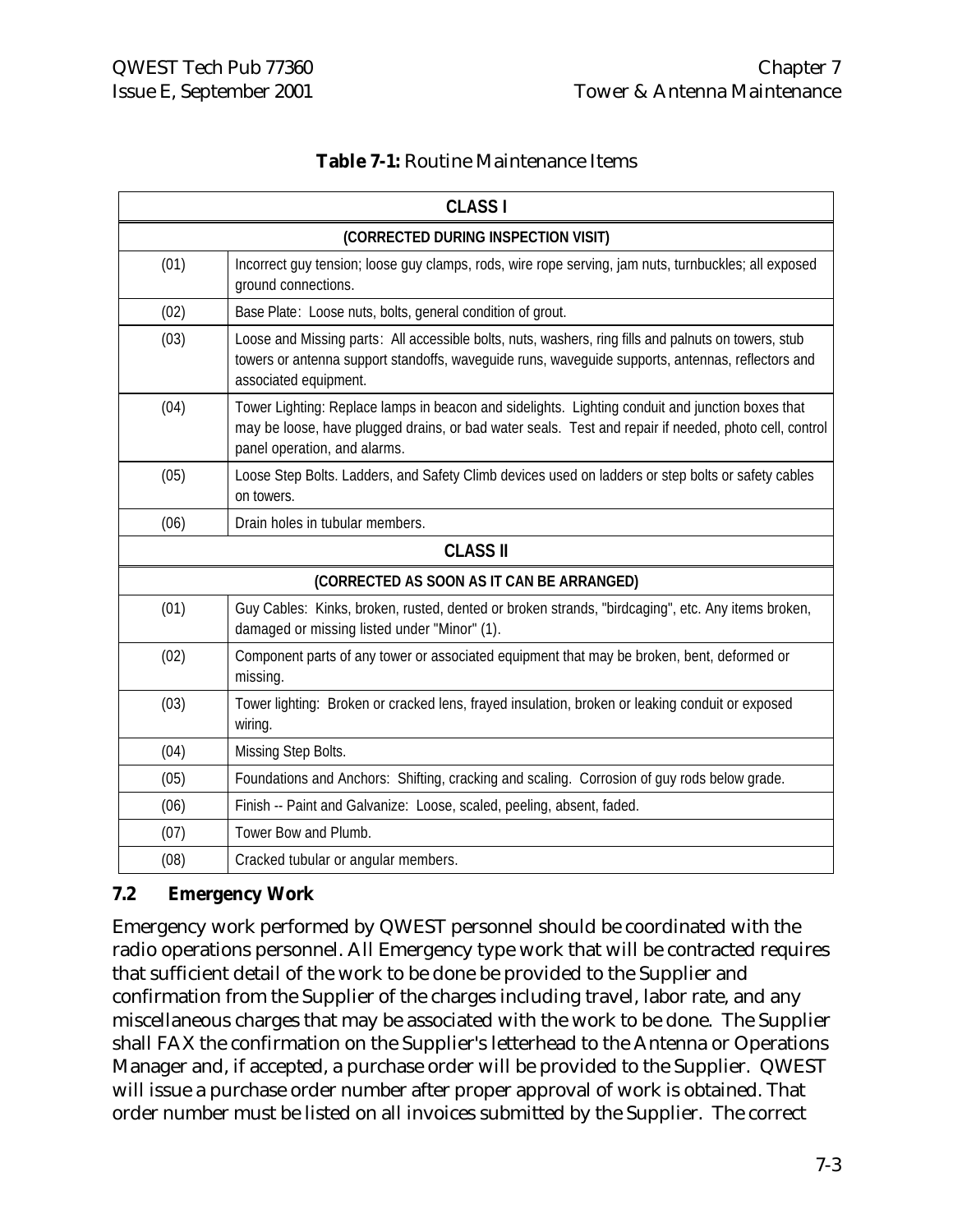account coding will be provided when the purchase order is requested, or detailed when the invoice for work done is received.

7.2.1

As with other contracted work for U S WEST, the Supplier should be approved, and is required to complete a Method Of Procedure (MOP) (form RG47-0005 & 0006) for all work to be done.

## 7.2.2

A detailed MOP will be required if working service will be affected. If service is degraded or interrupted due to the work operation, form RG47-0013 must be completed after the service is restored and before any work can proceed.

7.2.3

After the work is complete, a Job Completion Notice (form RG47-0002) is required from the Supplier prior to payment of the invoice.

## **7.3 Safety**

7.3.1

Work aloft by QWEST personnel shall be performed in accordance with QWEST Communications Safety And Loss Prevention Plan (SLLP), and all appropriate Local, City, County, Federal, State, and OSHA regulations.

## 7.3.2

Work aloft or on the ground by Suppliers requires strict adherence to all Local, City, County, Federal, State, and OSHA regulations. The Supplier shall designate an on site safety person and discuss all safety precautions with the QWEST Representative.

## 7.3.3

The following reminders apply to both Suppliers and QWEST personnel:

- Persons not part of the work operation should be informed of the work to be done aloft and the need to keep a safe distance away.
- All persons on the ground and aloft must wear hard hats while work is being performed.
- Vehicles not involved in the work operation should be kept at a safe distance (minimum of 50 ft. radius from a tower where possible) or otherwise protected while work is being performed aloft to prevent damage.

## **7.4 Precautions**

Tampering with the tower or its appurtenances, antennas, antenna mounts, waveguide or supporting structures by unauthorized persons may result in damaged bolts or turnbuckles, excessively loose or tight guys, broken or missing ground wires,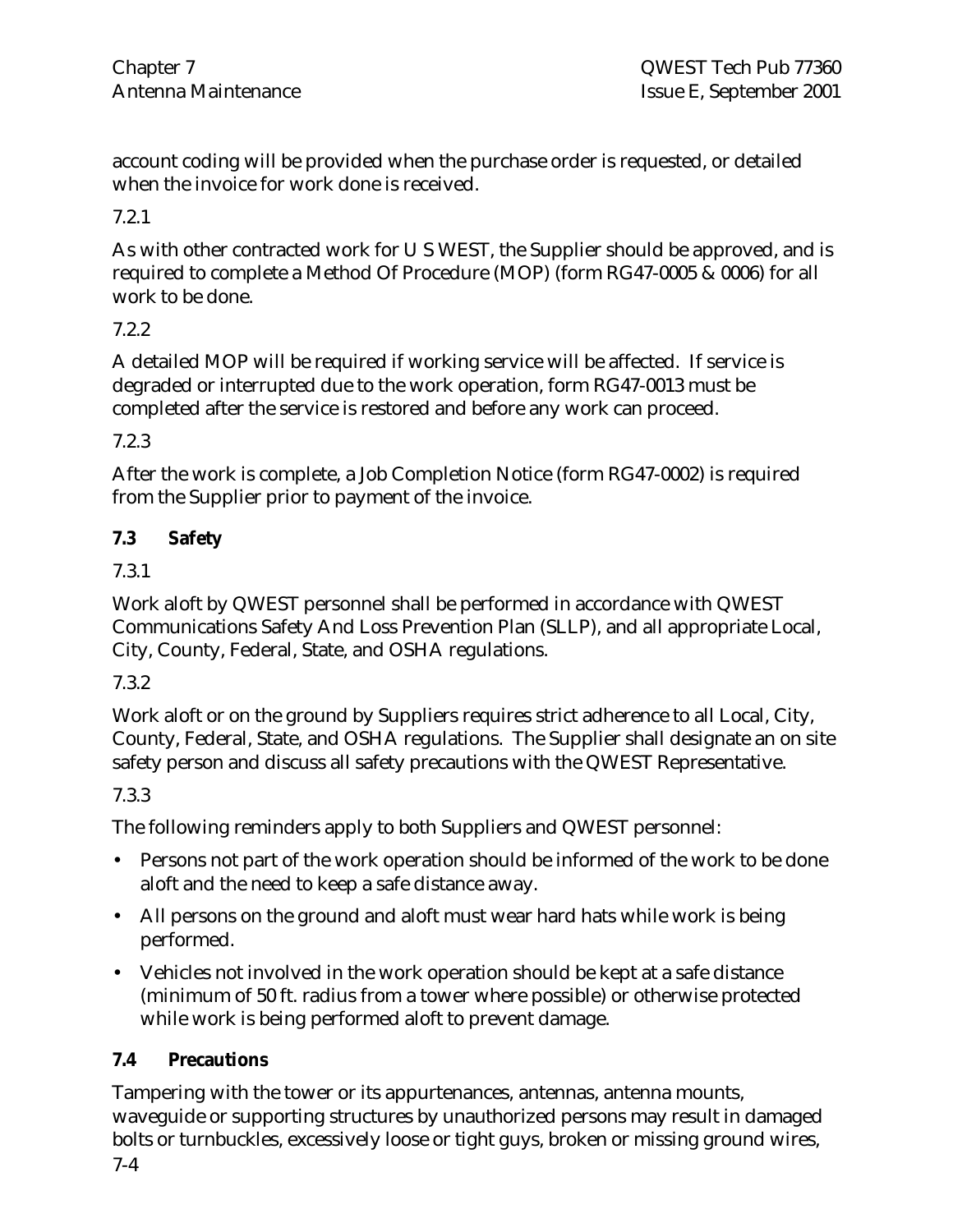misalignment of antennas, impairment of the transmission lines, life threatening safety hazards, service outages, or other damage.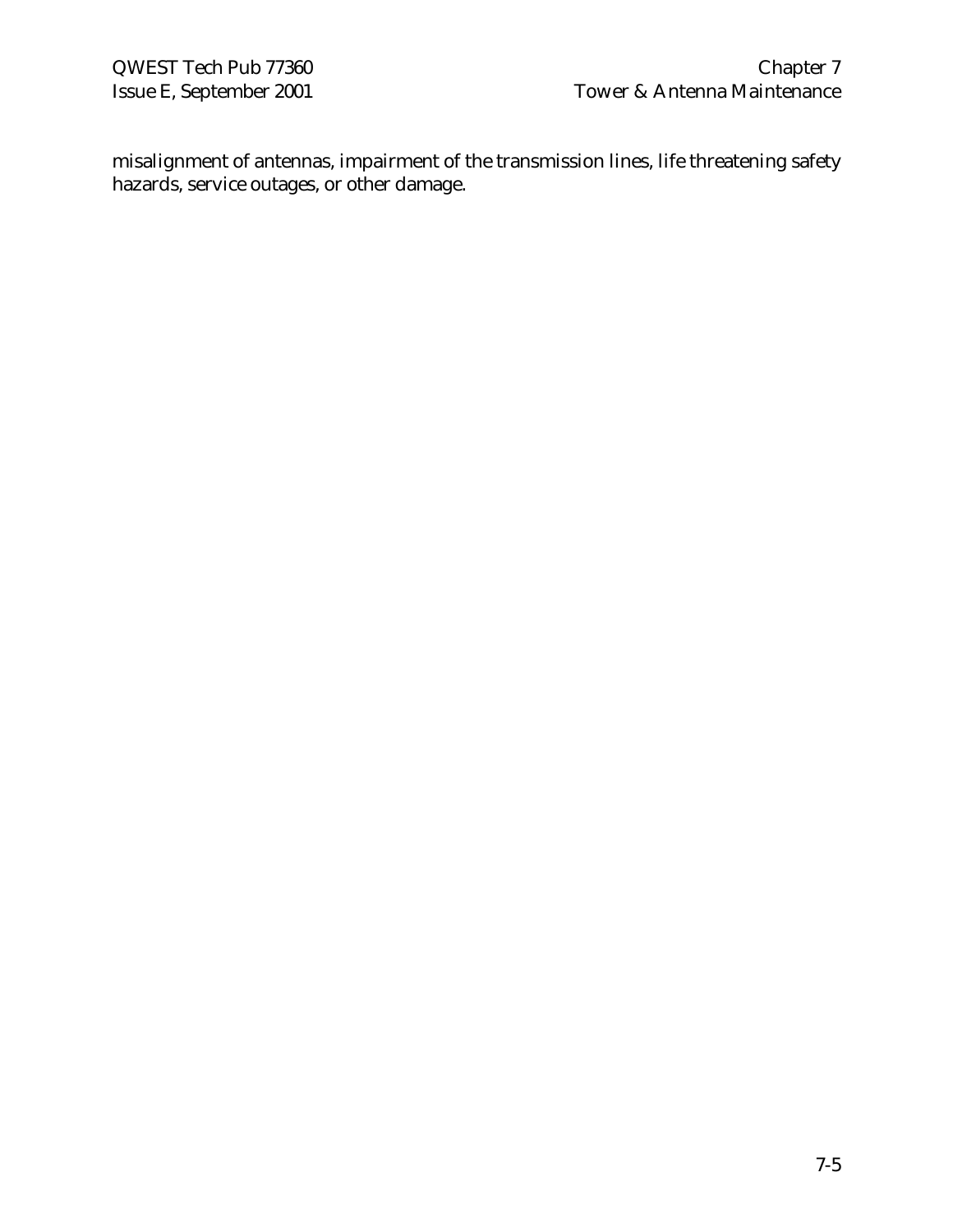## **7.5 Types of Structures**

Antennas may be supported by several types of structures such as double wooden poles, masonry, or steel (H Fixtures), simple tubular steel poles, or fabricated steel structures consisting of members bolted, welded or otherwise joined together. All antenna support structures shall be constructed or repaired to meet current ASTM and/or EIA Standards, accept at least the number of antennas requested, and meet wind and ice loading requirements for the location they are being installed.

7.5.1

For all new tower structures, a complete set of tower drawings are to be available.

7.5.2

For additions or modifications, a set of as built drawings will be furnished to the QWEST Representative.

7.5.3

The types of antennas found in QWEST include but are not limited to; Horns, Parabolic, Collinear, or Yagi. These antennas will be mounted on the types of structures listed in paragraph 7.5 or can be mounted on buildings with simple pipe mount hardware.

7.5.4

Since these antennas and the associated radio systems are providing service either internally or to the general public, extreme caution must be used moving or working around these antennas. Manufacturer documentation should be obtained and available prior to inspecting or repairing any antenna.

## **7.6 Initial Inspection**

It is desirable to make the first maintenance inspection of antenna supporting structures about six months to one year after erection. If the initial construction was correct, very little tightening of bolts or guys will be found necessary. Most of the maintenance work required at the first inspection is generally caused by faulty construction, abnormal storm loading, malicious mischief or improper design. A thorough inspection at regular intervals will prevent minor faults from developing into serious trouble.

7.6.1

Guy tension tests should allow for temperature and wind velocity differentials and should only be performed by qualified personnel. Guy tension should be checked using a Strand Tensiometer that has been calibrated.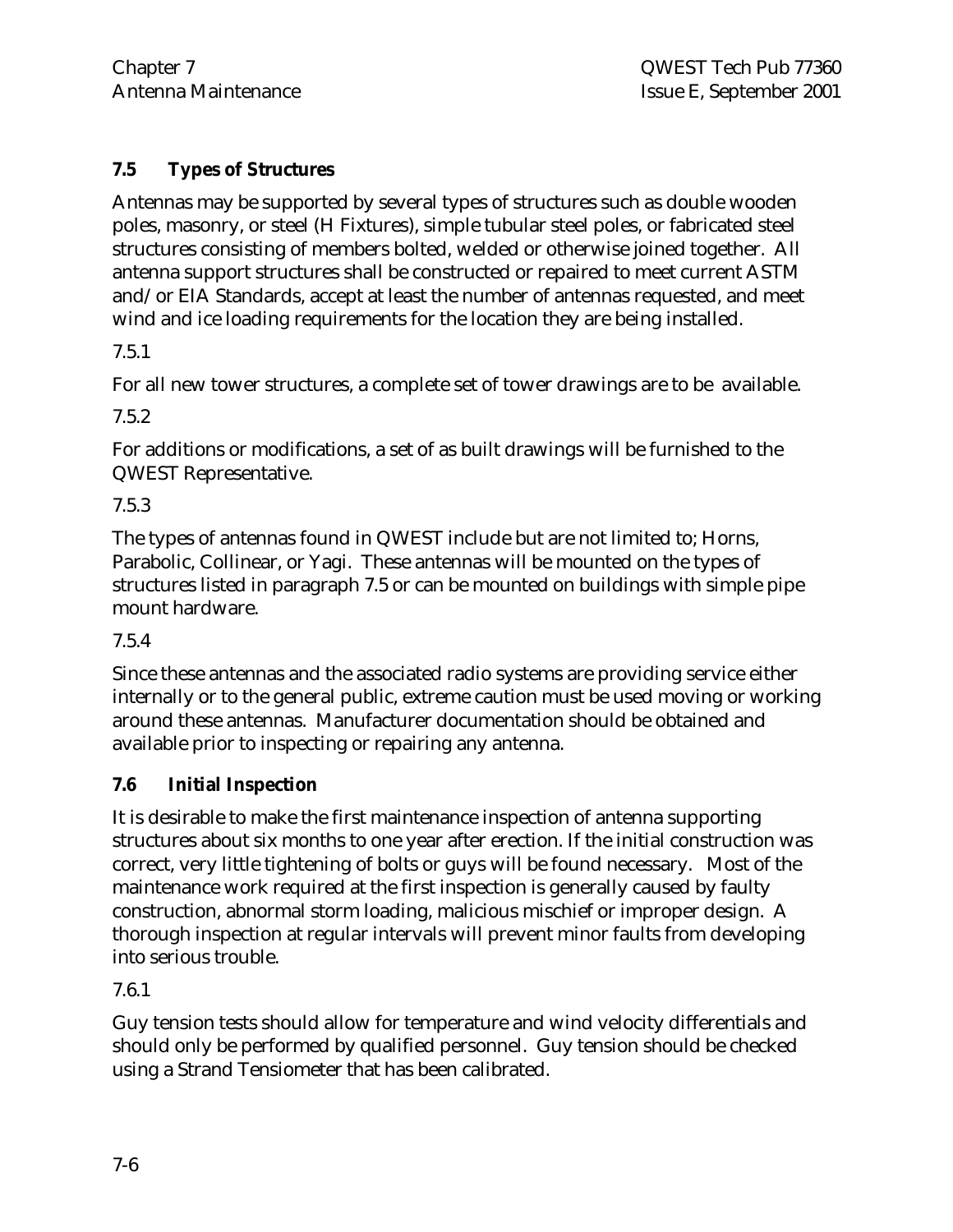## 7.6.2

It is anticipated that the items listed in Table 7-1 as Class I should be repaired during the inspection visit, while the Class II items should be noted and repaired as soon as can be arranged. Circumstances may dictate or allow the repair of class II items during the initial inspection (i.e., material is available, elimination of the mobilization charge if the work is done now, etc.).

## 7.6.3

Towers constructed of tubular members should be inspected for evidence of splitting. This may be caused by freezing of condensed moisture. Split tubes should be repaired by replacing the member, or if this is not practical by welding and then coating with zinc rich paint. Drainage holes shall be provided.

#### 7.6.4

Verification of the Antenna Model and Transmission Center Line Height, Waveguide or Coax type, etc. against the FCC License and existing drawings, or past inspection reports, should be included in the initial inspection.

#### 7.6.5

Verification of the tower structure(s) height against the FCC License and existing drawings should also be included. Documentation of this verification will be provided on the drawing for the site or on a field sketch if the drawing is not available.

#### 7.6.6

When performing antenna leak-down tests, determine if the antenna system has control leakage plugs. The methods used to introduce controlled leakage can vary from control leakage plugs in the outdoor waveguide system to partially open valves at the manifold. Any of these methods may affect the antenna leak-down test results.

Some single waveguide run systems have leakage plugs at the network or antenna, and some antenna networks have a control leakage plug in lieu of a water trap. The controlled leakage plugs leak approximately 7 Standard Cubic Feet per Hour (SCFH). Control leakage plugs can also be made by drilling a countersunk 0.060 in orifice (#60 drill) in a pipe plug. More details of Pressurization Systems can be found in Chapter 5 of this publication.

## **7.7 Subsequent Inspections**

The second inspection should not be necessary for about three years, with subsequent inspections at three to four year intervals. It is advisable, however, to make additional inspections after unusually heavy rain or snow storms, hurricanes, or cloudbursts. Foundations or anchorages may be subject to possible washout, large pieces or debris may have been blown into the tower or its guys, structural members may have been twisted or bent, etc.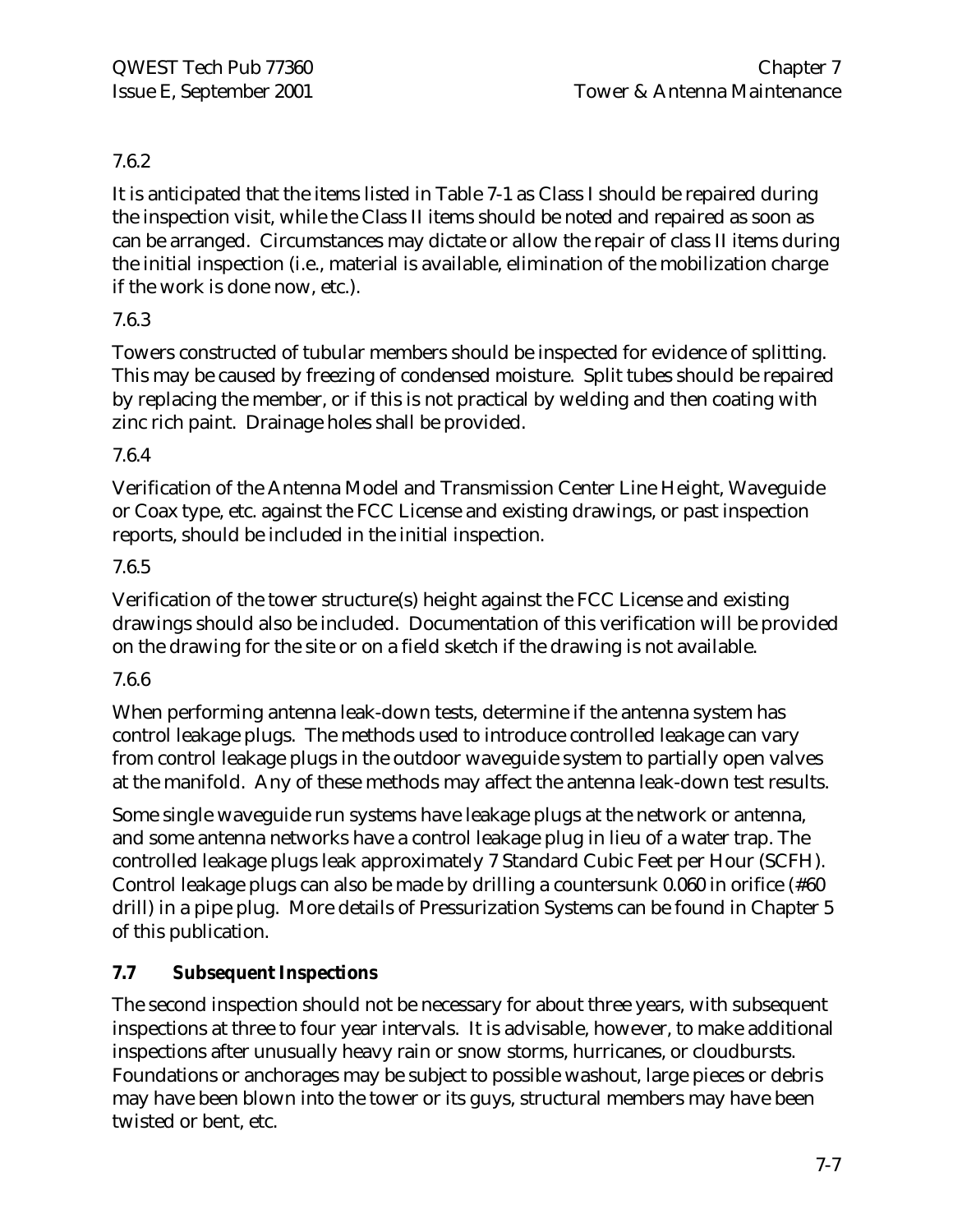## 7.7.1

Beacon and sidelights should be changed prior to the manufactures expected bulb life rating to prevent FCC/FAA notifications and possible fines should burnt out lamps not be changed within the required time frame. Beacon and sidelight socket voltages should be within 3% of the lamps rated voltage to ensure proper light output and rated bulb life.

## 7.7.2

In addition to the points mentioned in the preceding paragraphs, the general condition of the paint should be checked. Generally, the life of the paint film should be the controlling factor as to the interval between scheduled inspections, unless there are some special features of the installation that may require more frequent attention.

7.7.3

Guy rods should be checked for corrosion above and below grade. If corrosion is found below grade, the guy rod should be inspected down to the concrete encasement to determine the extent of the damage.

## **7.8 Tower Inspection Report**

The Supplier shall complete a Tower Inspection Report (Figure 7.1) as the inspection is made. All entries in this report should be complete and legible. The Supplier may use their own report if approved by the US West Antenna or Operations Supervisor. The Antenna or Operations Manager should keep the Tower Inspection Report and all subsequent documentation for a period of 6 years (or two inspection cycles).

## 7.8.1

The Tower Inspection Report is to be completed per site or tower and returned to the QWEST Antenna or Operations Supervisor.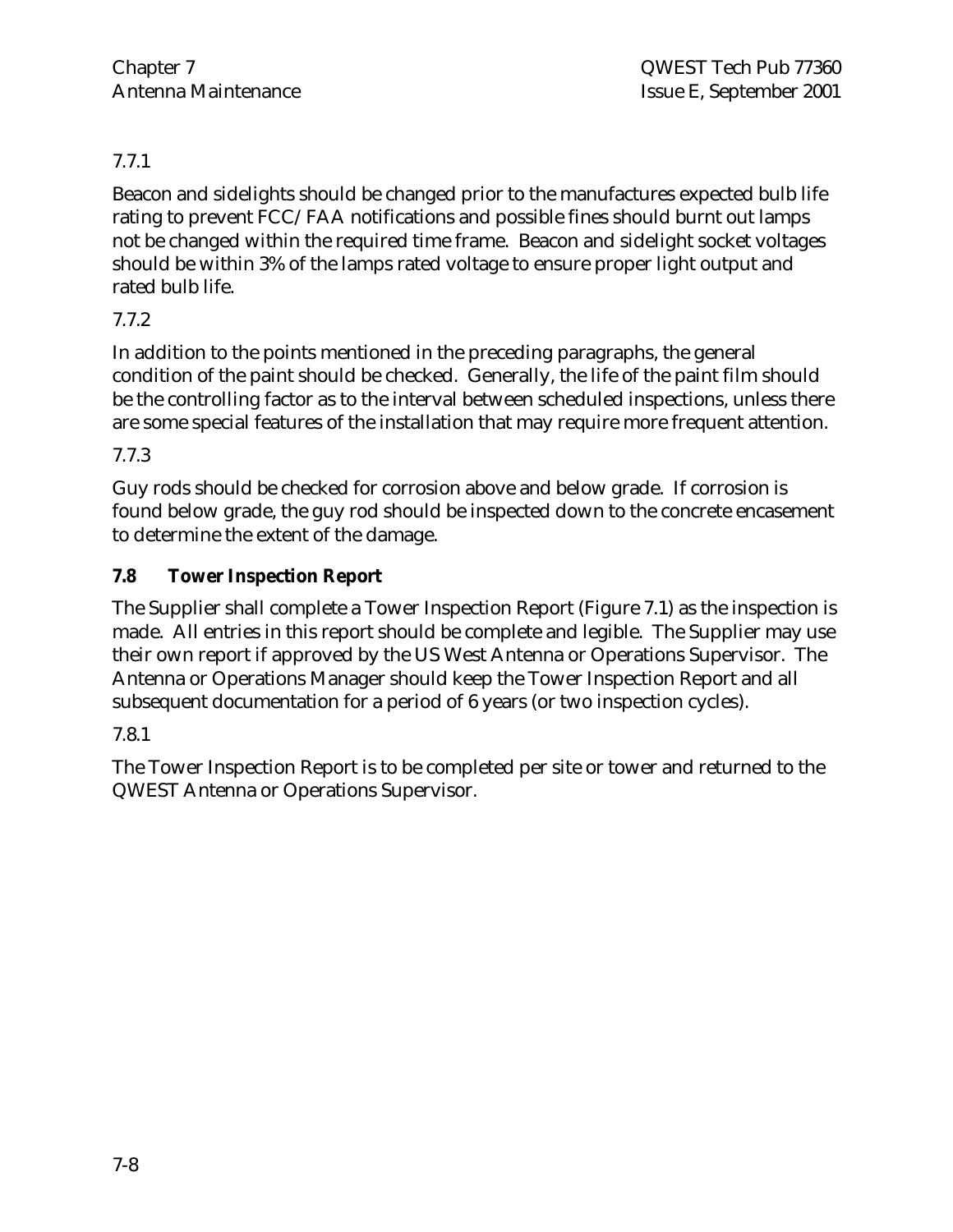If the tower/antenna inspection is contracted, the vendor may, upon approval of the QWEST Antenna or Operations Supervisor, use their Tower Inspection Report. The Vendors Inspection Report must, at minimum, include all items identified in the QWEST Tower Inspection Report

SITE OR OFFICE

DATE

 $\overline{a}$ 

INSPECTION CONDUCTED BY:

#### **INDEX**

Location Data Tower Structure Guying System Lighting System Waveguide and/or Coaxial Lines Antennas List All Repairs Made List All Materials Used Pictures and Major Repair Work Specifications to be Attached

#### *Note: Comments are added to some items below. These comments will not appear in the actual inspection booklet.*

**Figure 7-1:** Tower Inspection Report (Example) Page 1 of 14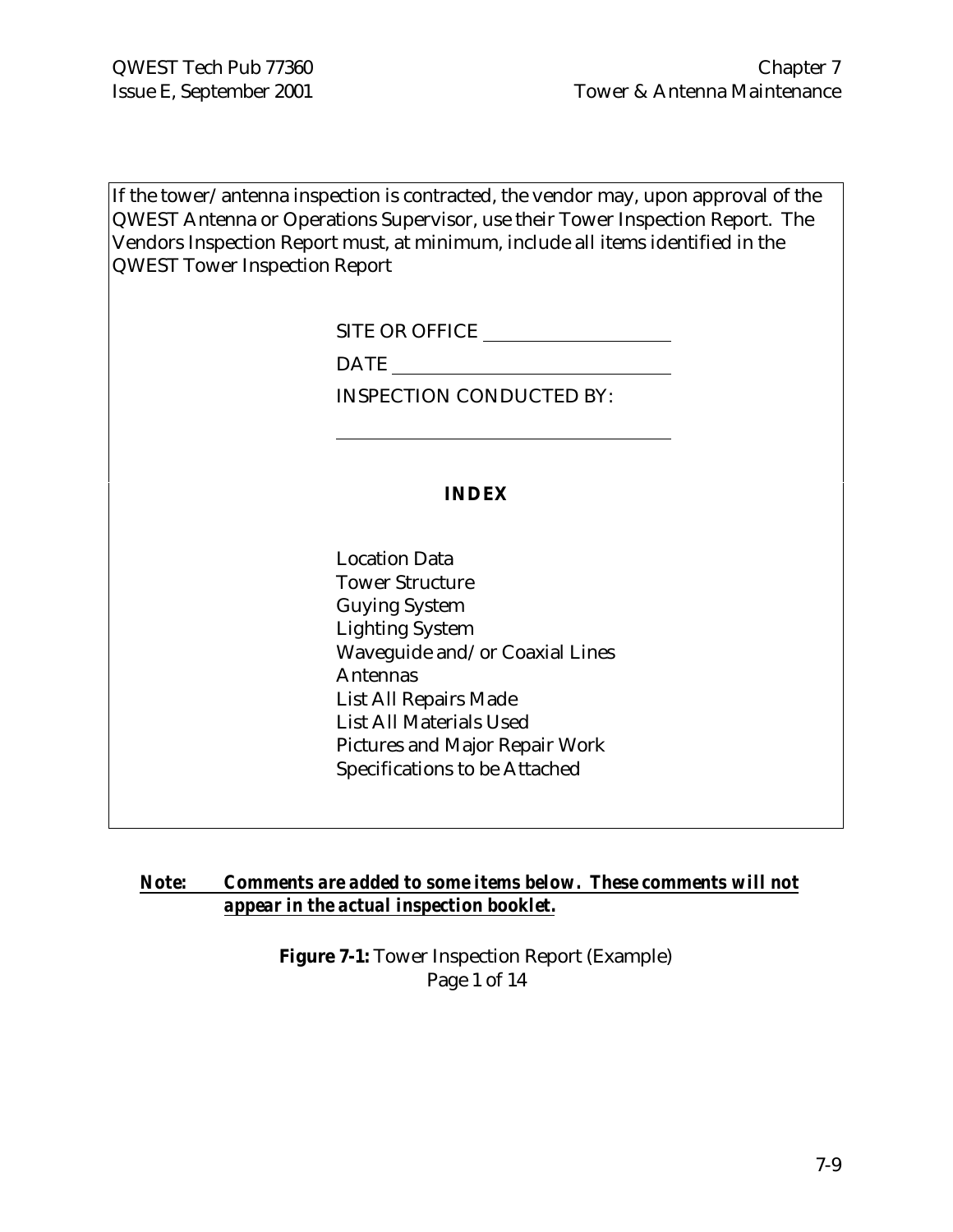| <b>LOCATION DATA</b>                                                                                                           |                                                                                                                                       |  |  |  |
|--------------------------------------------------------------------------------------------------------------------------------|---------------------------------------------------------------------------------------------------------------------------------------|--|--|--|
|                                                                                                                                | Tower Location (or site name)                                                                                                         |  |  |  |
| Tower Type ________________(guyed, self supporting, mono-pole, wood, etc.)                                                     |                                                                                                                                       |  |  |  |
|                                                                                                                                | Tower Manuf./Model                                                                                                                    |  |  |  |
|                                                                                                                                |                                                                                                                                       |  |  |  |
|                                                                                                                                | Measured Tower Height (tower height as verified by instrument or tape)                                                                |  |  |  |
|                                                                                                                                | Date Inspected ____________(the actual date of the inspection)                                                                        |  |  |  |
|                                                                                                                                |                                                                                                                                       |  |  |  |
|                                                                                                                                |                                                                                                                                       |  |  |  |
|                                                                                                                                |                                                                                                                                       |  |  |  |
|                                                                                                                                | Company Representative (the QWEST person who is responsible for this site or for the                                                  |  |  |  |
|                                                                                                                                | <i>Inspection</i> )                                                                                                                   |  |  |  |
| Telephone Number (site telephone number)                                                                                       |                                                                                                                                       |  |  |  |
| <b>LEGEND:</b>                                                                                                                 |                                                                                                                                       |  |  |  |
| $Y = Yes$                                                                                                                      | $N = No$ $NA = Not Applicable$                                                                                                        |  |  |  |
|                                                                                                                                | $RM$ = Repair Made (This notation requires an explanation in the rear<br>of the inspection booklet or separate written documentation) |  |  |  |
| RR<br>Repairs Recommended (like Repair Made, this entry requires a written<br>$=$<br>explanation including measurements, etc.) |                                                                                                                                       |  |  |  |

Note: A turn of a nut shall be construed to mean that a single point on the nut has traveled through 360° of arc.

A loose nut shall be one, which can be turned through more than 180 deg of arc with a wrench.

A tight nut shall be one, which cannot be turned more than 180 deg of arc with a wrench.

> **Figure 7-1:** Tower Inspection Report (Example) Page 2 of 14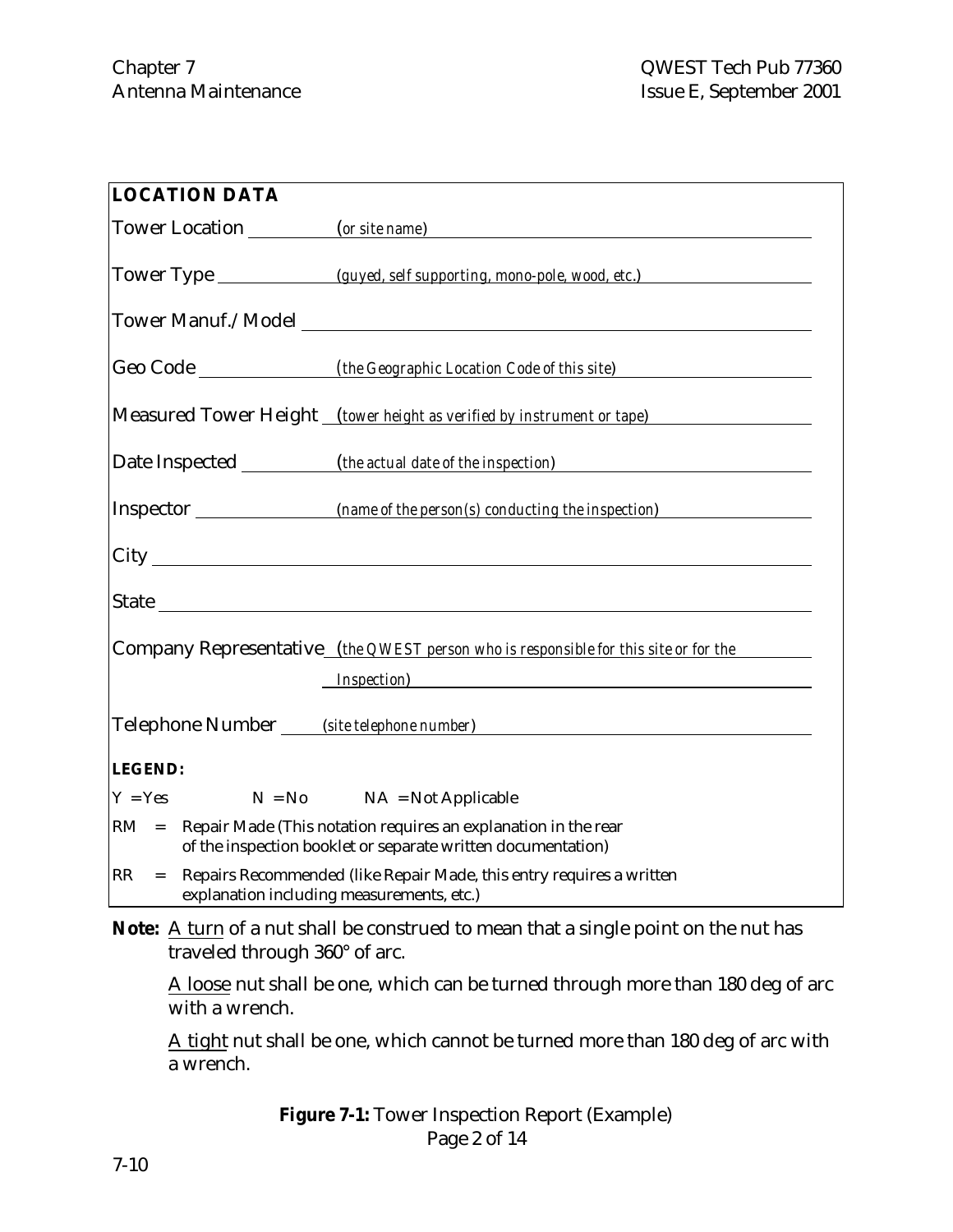## **Tower Structure**

| 1. | Is concrete foundation cracking/checking? ______<br>(The top of the tower leg pier should be tapered away from the center to prevent<br>standing water. If the foundation was coated, check for bubbles, cracks, or pieces of the<br>coating that are coming off. The foundation should be checked using a Schmitt Hammer<br>or equivalent and any deviations noted.)                                                                                                                                                                                                 |
|----|-----------------------------------------------------------------------------------------------------------------------------------------------------------------------------------------------------------------------------------------------------------------------------------------------------------------------------------------------------------------------------------------------------------------------------------------------------------------------------------------------------------------------------------------------------------------------|
| 2. | Is there any deterioration of grout? _________<br>If yes, where? $\frac{1}{\sqrt{1-\frac{1}{2}} \cdot \frac{1}{\sqrt{1-\frac{1}{2}} \cdot \frac{1}{\sqrt{1-\frac{1}{2}} \cdot \frac{1}{\sqrt{1-\frac{1}{2}} \cdot \frac{1}{\sqrt{1-\frac{1}{2}} \cdot \frac{1}{\sqrt{1-\frac{1}{2}} \cdot \frac{1}{\sqrt{1-\frac{1}{2}} \cdot \frac{1}{\sqrt{1-\frac{1}{2}} \cdot \frac{1}{\sqrt{1-\frac{1}{2}} \cdot \frac{1}{\sqrt{1-\frac{1}{2}} \cdot \frac{1}{\sqrt{1-\frac{1}{2}} \cdot \frac{1}{\sqrt$<br>(The base plate grout should be formed to allow for water drainage.) |
| 3. | Are all Tower Base Plate anchor nuts and bolts tight and double nutted?                                                                                                                                                                                                                                                                                                                                                                                                                                                                                               |
| 4. | Is each leg of tower grounded and secured correctly to tower leg?<br>If not, where?<br>(The ground wire should be cadwelded to the tower leg or tower base plate.)                                                                                                                                                                                                                                                                                                                                                                                                    |
| 5. | Are all grounding connections tight and free of corrosion or rust? _________                                                                                                                                                                                                                                                                                                                                                                                                                                                                                          |
| 6. | Are any ground wires damaged or sharply bent? _______<br>(The ground wire should be formed in a smooth radius bend, not bent to form around<br>square corners.)                                                                                                                                                                                                                                                                                                                                                                                                       |
| 7. | Is tower base plate clean and properly drained? __________                                                                                                                                                                                                                                                                                                                                                                                                                                                                                                            |
| 8. | Are all tower weep holes open?                                                                                                                                                                                                                                                                                                                                                                                                                                                                                                                                        |
| 9. | Is there any evidence of settlement at the tower base ________?<br>(Use transit and note reference leg position (i.e. N/W leg) and deviation of other legs.)<br>LEG C                                                                                                                                                                                                                                                                                                                                                                                                 |
|    | Was tower vertical alignment checked with transit? ______<br>Note degree deviation; between guy points () overall () and deviation in<br>at least 2 faces of self supporting tower FACE A _____________ FACE B<br>Is water shedding a problem, low spots _____                                                                                                                                                                                                                                                                                                        |
|    | (Elevations of tower and reflector support to be shot for signs of settling. Tower height<br>to be verified with transit or tape measure. If transit was used, furnish field sketch<br>showing setup, measurements, and calculations.)                                                                                                                                                                                                                                                                                                                                |

**Figure 7-1:** Tower Inspection Report (Example) Page 3 of 14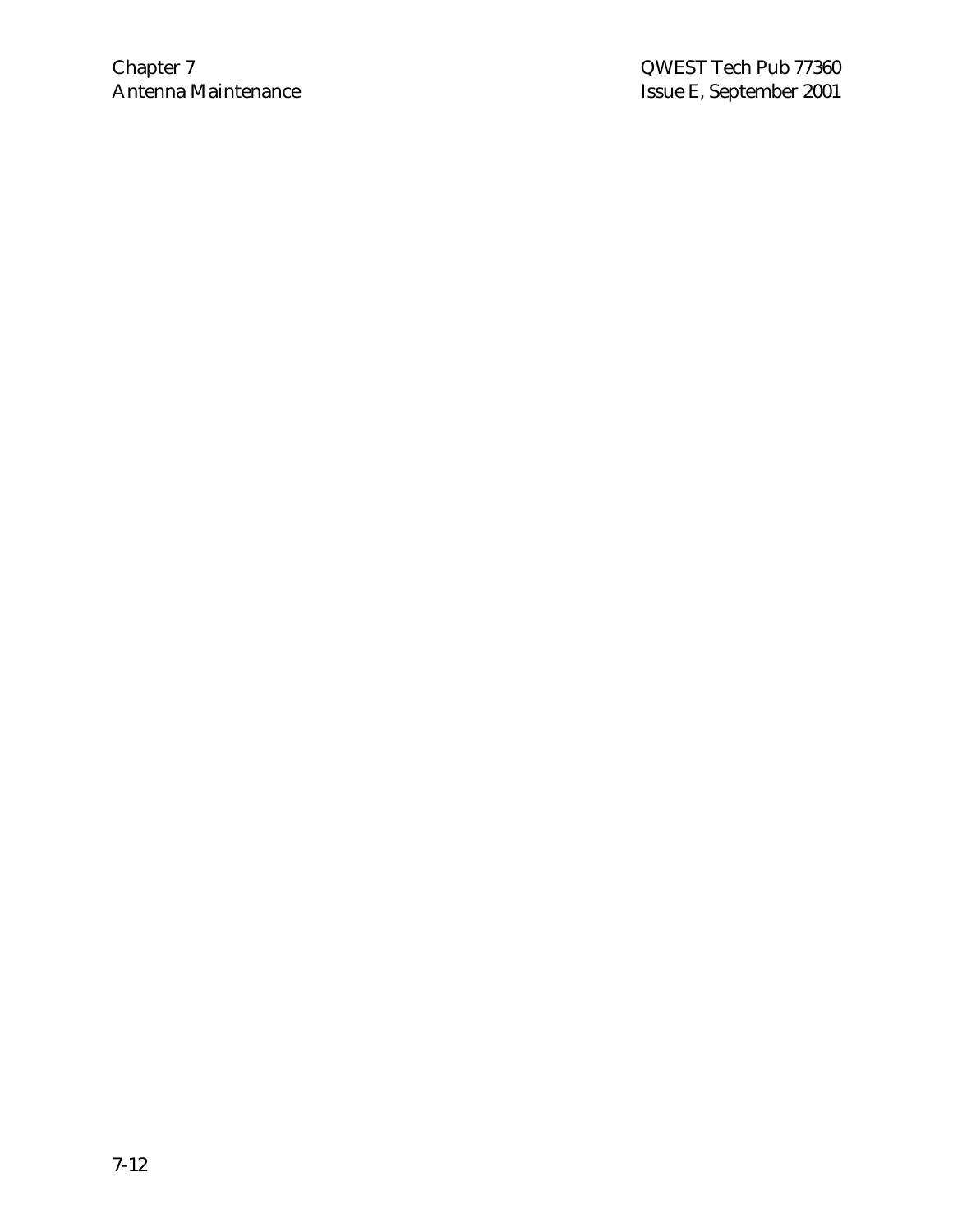## **Tower Structure** (Continued)

| 10. | Does tower have safety climb device? ____<br>(If the tower has a vertical safety climb device, note what kind (cable, pipe, etc Note if<br>there are safety cables at horizontal levels of the tower to allow safe movement around<br>the tower.)    |                                                                                                                                                                                                         |  |  |
|-----|------------------------------------------------------------------------------------------------------------------------------------------------------------------------------------------------------------------------------------------------------|---------------------------------------------------------------------------------------------------------------------------------------------------------------------------------------------------------|--|--|
| 11. | Are lightning rod(s) secure and extend at least one foot above top light fixture<br>or highest antenna? __________                                                                                                                                   |                                                                                                                                                                                                         |  |  |
| 12. |                                                                                                                                                                                                                                                      | Is rust evident on tower structure or nuts and bolts? ________                                                                                                                                          |  |  |
| 13. |                                                                                                                                                                                                                                                      | Are any structural members damaged or missing? If so, where? ______                                                                                                                                     |  |  |
|     |                                                                                                                                                                                                                                                      | (Note location, size of member, and type/extent of damage) _______________                                                                                                                              |  |  |
| 14. | How many tower bolts were checked for tightness? _________<br>(Spray tightened bolts with cold gal spray.) (After spray has dried, put one line across<br>head of bolt with black permanent marker). QTY<br>Percent checked<br><u>and a straight</u> |                                                                                                                                                                                                         |  |  |
|     |                                                                                                                                                                                                                                                      | Check 10% initially. If the majority of these were loose, check 10% more on the same<br>portion of the structure (i.e. leg splices). If more are found, notify the antenna or<br>operations supervisor. |  |  |
| 15. |                                                                                                                                                                                                                                                      | How many tower bolts were found loose? _____________ QTY ___________                                                                                                                                    |  |  |
|     |                                                                                                                                                                                                                                                      | a. Are all bolts installed with nut up or out. _________ If not where?                                                                                                                                  |  |  |
| 16. | Are bolts, nuts, or locking devices missing? _________<br>Note location(s).                                                                                                                                                                          |                                                                                                                                                                                                         |  |  |
| 17. | Is tower paint flaking, peeling, fading? ___________<br>Is the tower paint visually effective? __________<br>Note % of flaking ___________, peeling __________, fading _________.                                                                    |                                                                                                                                                                                                         |  |  |
| 18. | Is there undue damage or fatigue at welds? ____                                                                                                                                                                                                      |                                                                                                                                                                                                         |  |  |
|     | Guyed:                                                                                                                                                                                                                                               | Guy lugs & torque arm lugs<br>Equalizer plate anchor<br>Tower cantilevered joints above guy levels                                                                                                      |  |  |
|     | Self-Supp:                                                                                                                                                                                                                                           | Pipe connection to flange plate<br>End clips where brace connects to leg<br>Brace clip<br>Step bolt lugs                                                                                                |  |  |

## **Figure 7-1:** Tower Inspection Report (Example) Page 4 of 14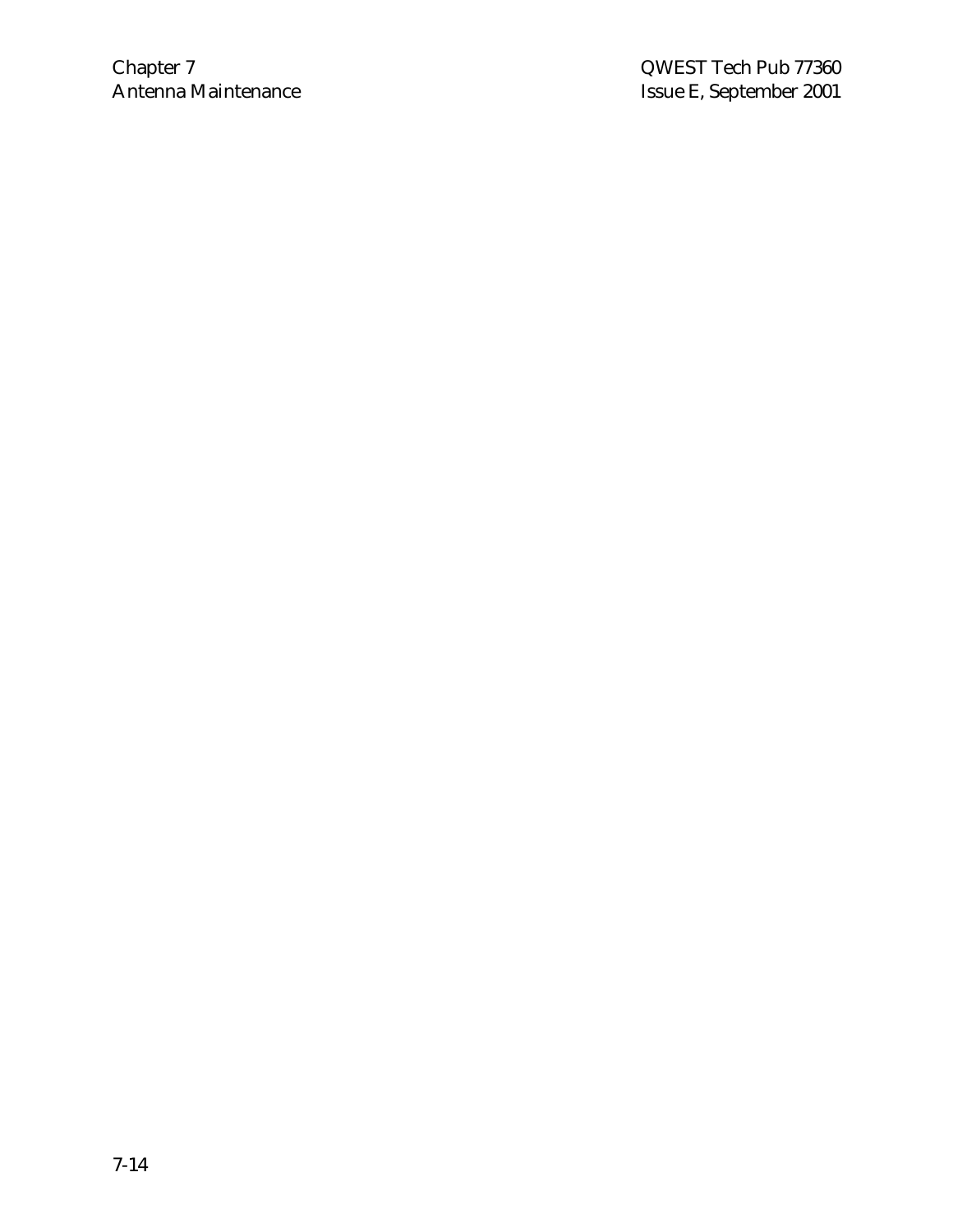## **Guying System**

| 1.  | Are cable clamps malleable, dropforged or pre-formed? _______<br>(Perform grips should have a clip holding the end closed to prevent ice from forming<br>inside.) |
|-----|-------------------------------------------------------------------------------------------------------------------------------------------------------------------|
| 2.  | Are all clamps tight? ___________                                                                                                                                 |
| 3.  | Are ice breakers securely fastened to guys having pre-form grips? _______                                                                                         |
| 4.  | Are all anchors grounded above ground? __________                                                                                                                 |
| 5.  | Are all grounding connections tight and in good condition? _________                                                                                              |
| 6.  | Is there any sign of rust or damage to guy strand or guy hardware? ____                                                                                           |
| 7.  | Are slippage bands in good condition?                                                                                                                             |
| 8.  | Does guy show signs of slippage? ________<br>(Look at guy strand immediately next to grips.)                                                                      |
| 9.  | Is all hardware above ground level and free of erosion or filled in                                                                                               |
| 10. | Is there any sign of erosion, humping, heaving or any movement<br>in guy anchors?                                                                                 |
| 11. | Are guy safeties installed and correct?                                                                                                                           |
| 12. | Are cotter pins in good condition and correct size?<br>(Check clevis at star mount if so equipped)                                                                |
| 13. | Is there any rust or corrosion on anchor bars?                                                                                                                    |
| 14. | *Were guy tensions checked and recorded? *                                                                                                                        |
| 15. | Do turnbuckle threads need to be coated?                                                                                                                          |
|     | *Tensions are to be checked utilizing Tensiometer.*                                                                                                               |

## **Figure 7-1:** Tower Inspection Report (Example) Page 5 of 14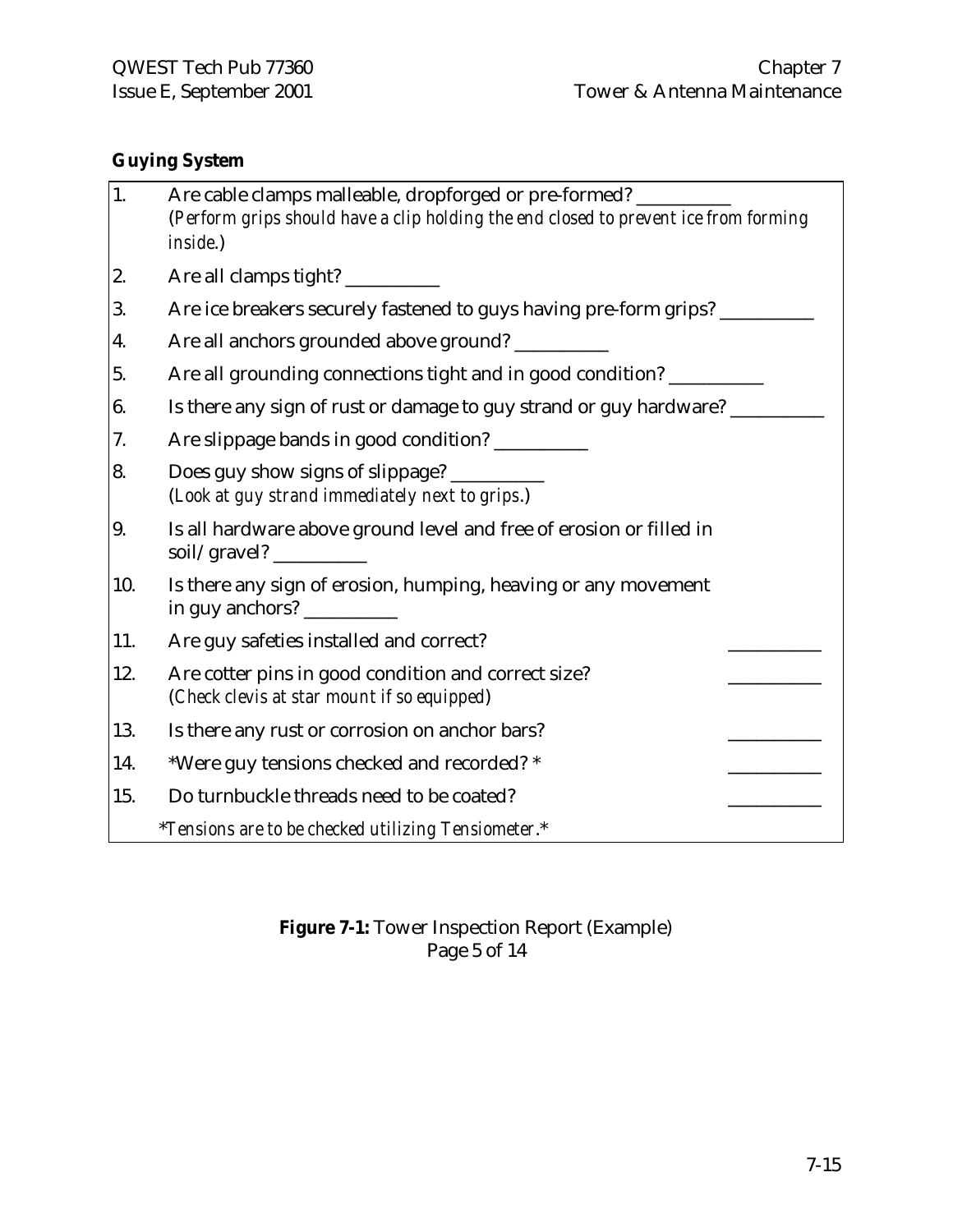## **Please Document**

| <b>Record Readings</b>                                                                    |      |
|-------------------------------------------------------------------------------------------|------|
| Side of Tower (Direction N, S, E, W)<br><b>Top Guy</b><br>Middle Guy<br><b>Bottom Guy</b> |      |
| Side of Tower (Direction N, S, E, W)<br><b>Top Guy</b><br>Middle Guy<br><b>Bottom Guy</b> |      |
| Side of Tower (Direction N, S, E, W)<br><b>Top Guy</b><br>Middle Guy<br><b>Bottom Guy</b> |      |
| Wind,<br>Sunny,<br>Overcast,                                                              | Temp |
|                                                                                           |      |

**Figure 7-1:** Tower Inspection Report (Example) Page 6 of 14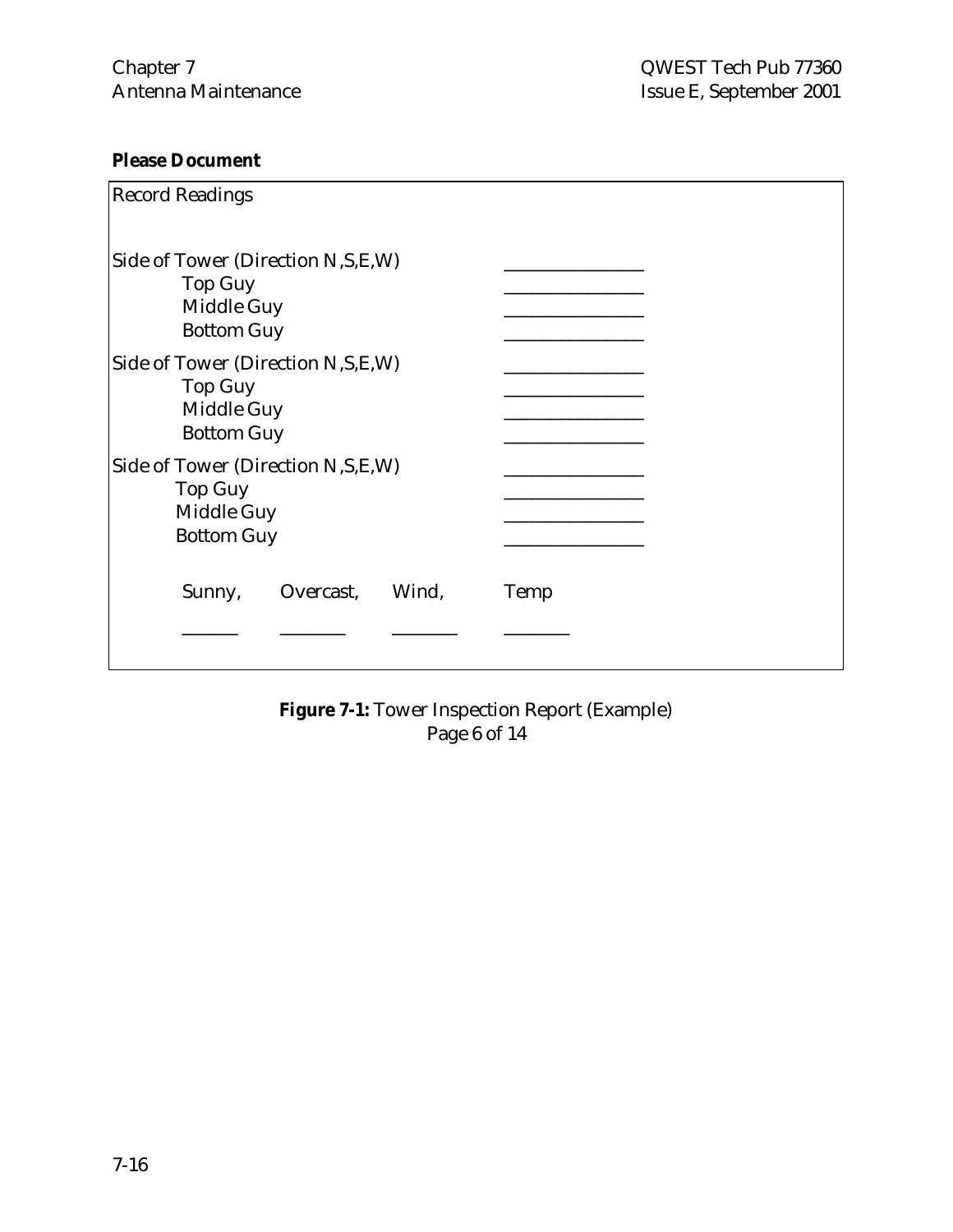## **Lighting System**

| 1.  | Check tower lighting control unit and photo cell for proper operation.<br>(If equipped)                                                                                                                                                      |
|-----|----------------------------------------------------------------------------------------------------------------------------------------------------------------------------------------------------------------------------------------------|
|     |                                                                                                                                                                                                                                              |
|     |                                                                                                                                                                                                                                              |
| 2.  | *Are conduit or junction boxes cracked, broken or rusted? __________                                                                                                                                                                         |
| 3.  | Was any water found in lighting fixture or boxes? _________<br>If so, where? $\frac{1}{\sqrt{1-\frac{1}{2}}}\$                                                                                                                               |
| 4.  | Is breather and drain installed on conduit and working properly? ________                                                                                                                                                                    |
| 5.  | *Are conduit clamps tight and in good condition? __________                                                                                                                                                                                  |
| 6.  | Are all fixture weep holes open and fixtures clean and free of broken<br>glass and dirt?                                                                                                                                                     |
| 7.  | Are all gaskets in good condition? _________                                                                                                                                                                                                 |
| 8.  | Are all sockets in good condition? _________                                                                                                                                                                                                 |
| 9.  | *Are obstruction light globes broken or cracked? ___________                                                                                                                                                                                 |
| 10. | Is there any broken or damaged glass in beacon? __________                                                                                                                                                                                   |
| 11. | Are beacon color screens in good condition and clear? _________                                                                                                                                                                              |
| 12. | *Is beacon cord and internal beacon in good condition and weather                                                                                                                                                                            |
| 13. | *Change Beacon and sidelights. List manufacturer, model, and quantity of<br>lamps used:                                                                                                                                                      |
|     | Manufacturer Model<br>Quantity                                                                                                                                                                                                               |
|     | $\begin{tabular}{l c c c} \text{Beacon} & \text{\hspace{0.5cm}} & \text{\hspace{0.5cm}} & \text{\hspace{0.5cm}} \\ \hline \text{SideLights} & \text{\hspace{0.5cm}} & \text{\hspace{0.5cm}} & \text{\hspace{0.5cm}} \\ \hline \end{tabular}$ |
| 14. | *Are power outlets on tower water tight, in good condition and secured<br>correctly to tower structure? __________                                                                                                                           |
| 15. | *Are all lamp sockets within 3% of the lamp rated voltage?______________________                                                                                                                                                             |
| 16. | Does tower lighting control unit alarm properly? __________                                                                                                                                                                                  |
|     | *Use Tower Figure To Note Location                                                                                                                                                                                                           |

## **Figure 7-1:** Tower Inspection Report (Example) Page 7 of 14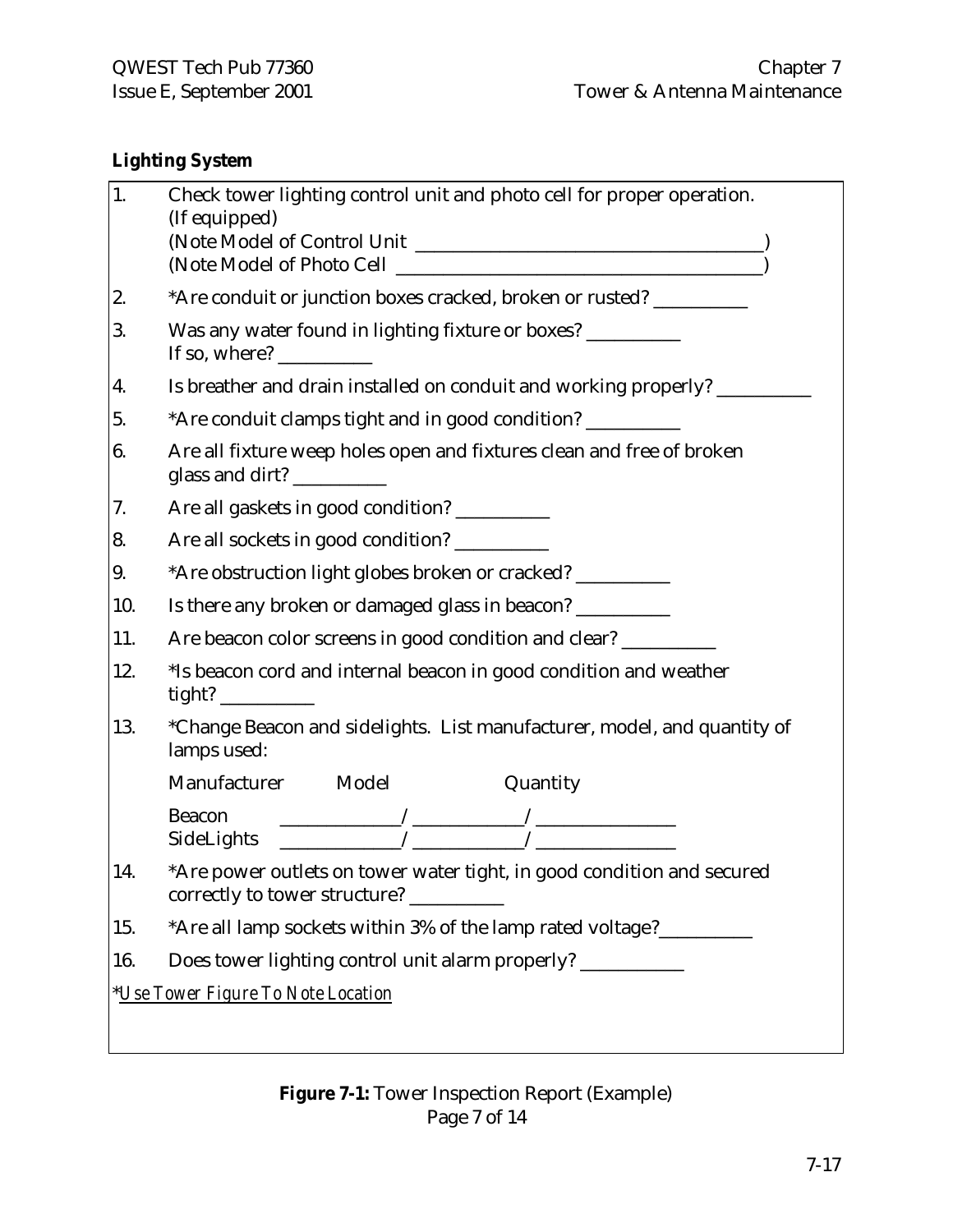

**Figure 7-1:** Tower Inspection Report (Example) Page 8 of 14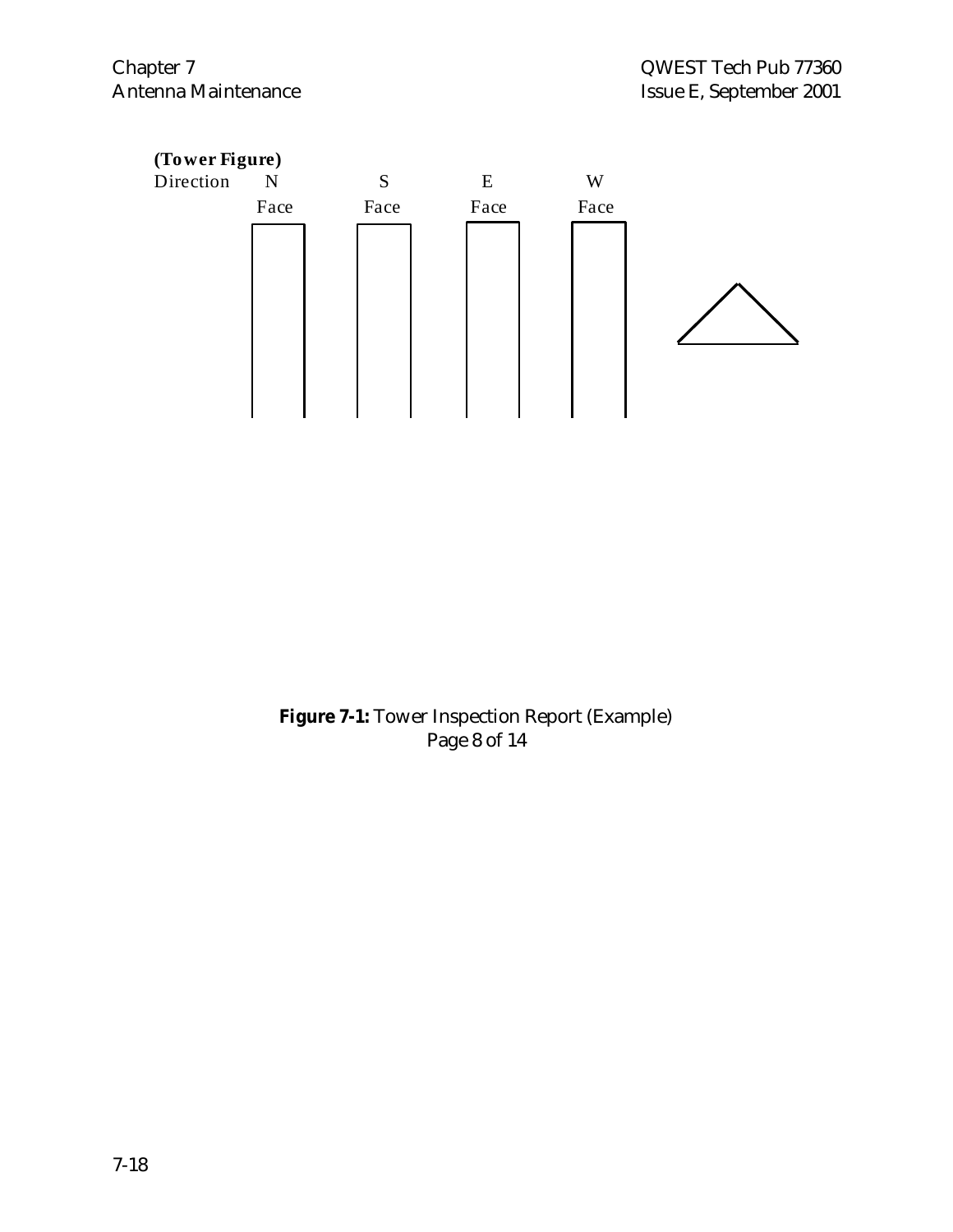# **Waveguide and/Or Coaxial Lines**

| 1.  | (List all types and quantity of lines to each antenna.)                                                                                                                                                                                                                                                                                                                                                                                                                                 |
|-----|-----------------------------------------------------------------------------------------------------------------------------------------------------------------------------------------------------------------------------------------------------------------------------------------------------------------------------------------------------------------------------------------------------------------------------------------------------------------------------------------|
| 2.  | Types of waveguide (rigid, heliax, etc.) __________<br>(List all types and quantity of lines to each antenna.)                                                                                                                                                                                                                                                                                                                                                                          |
|     | (Where circular flex is found in a working radio system, it should be referred to the<br>Radio Operations Manager.)                                                                                                                                                                                                                                                                                                                                                                     |
| 3.  | Are all grounding connections tight and in good condition? _______<br>(Remember that single bolt lugs for grounding connections<br>must have a locking device (i.e. star washer, lock washer, etc.). ______________                                                                                                                                                                                                                                                                     |
| 4.  | Does taped ground wire on heliax and coax connections need<br>to be retaped?<br>(Retape and cover tape with sealer or weather coat or as required<br>by local practice.)                                                                                                                                                                                                                                                                                                                |
| 5.  | Are all waveguides and coax lines grounded properly (most direct<br>route to ground, minimum bending radius, not at bend in the coax<br>or waveguide)? _________                                                                                                                                                                                                                                                                                                                        |
| 6.  | Are ground crimp lugs sealed with heat shrink to #6 grd wire? ____                                                                                                                                                                                                                                                                                                                                                                                                                      |
| 7.  | Are there any dents, cracks or damage? _________                                                                                                                                                                                                                                                                                                                                                                                                                                        |
| 8.  | Are waveguides and restrainer properly aligned? __________                                                                                                                                                                                                                                                                                                                                                                                                                              |
| 9.  | In vertical runs of rigid waveguide, are all bolts installed with nuts<br>up? ________________ QTY______________                                                                                                                                                                                                                                                                                                                                                                        |
| 10. | In vertical runs of rigid waveguide, how many waveguide bolts                                                                                                                                                                                                                                                                                                                                                                                                                           |
| 11. | How many waveguide bolts were loose and tightened? QTY_<br>(Extreme CAUTION must be used when working around ANY waveguide or networks<br>to prevent tools from hitting it, bending or deforming in any way, or cords and ropes<br>from rubbing against it. This inspection includes circular waveguide with all flange<br>bolts checked for correct torque including bolts at the milk stool. NEVER tighten axial<br>ratio compensators, or adjust the red head bolts at the network.) |

**Figure 7-1:** Tower Inspection Report (Example) Page 9 of 14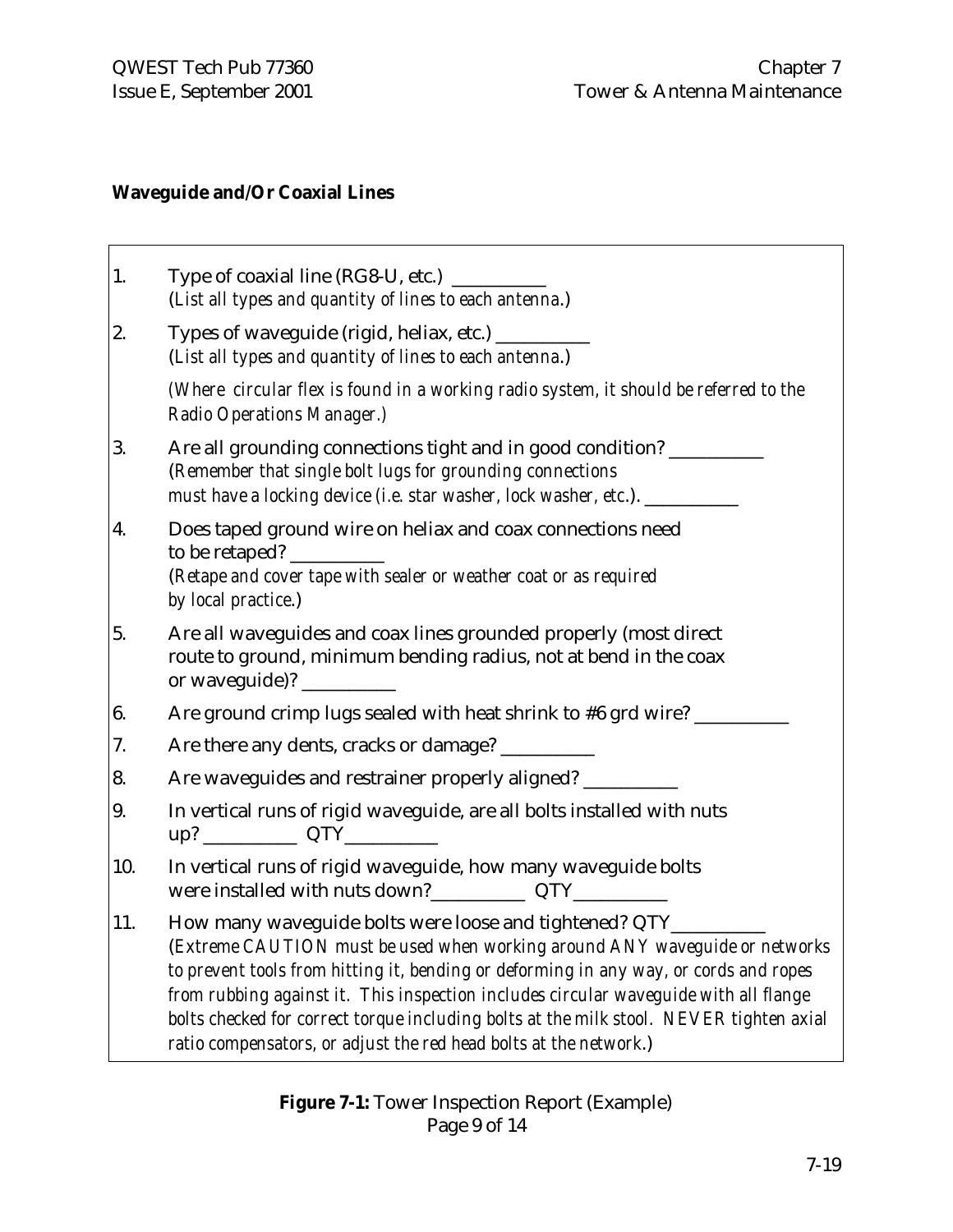#### **Waveguide and/Or Coaxial Lines** (Continued)

| 12. | How many waveguide bolts were missing and installed? __                                                                                                                                                                                                                                        |  |  |  |
|-----|------------------------------------------------------------------------------------------------------------------------------------------------------------------------------------------------------------------------------------------------------------------------------------------------|--|--|--|
| 13. | Is all waveguide hardware in good condition, made of stainless steel, and free of<br>rust and corrosion? (rigid, flex, coax) If not, note location __________                                                                                                                                  |  |  |  |
| 14. | Are waveguide flex sections the proper length and in good<br>condition?<br><u> 1999 - Jan Jawa</u><br>If not, note location.                                                                                                                                                                   |  |  |  |
| 15. | Do waveguide flex sections have #6 jumpers? __________<br>Are nuts on rigid side of flange?<br>(At flex sections, the bolt head should be on the flex (rubber) side of the flange and the<br>nut on the rigid side. There are very few exceptions to this.)                                    |  |  |  |
| 16. | Were any leaks found? ___________ If so, where?_______<br>(Note that the pressure system may be either High (Max 10 PSI) or Low (Max 12<br>inches of water) when performing the leak down test.)<br>Type of pressure system: High _____ Low _____ Dehy Model No ____                           |  |  |  |
|     | IF LOW PRESS:<br>Initial Pressure of 5.5 Inches of Water Column.<br>Less than 1 inch of pressure loss in 4 minutes.<br>Initial Pressure of 8 PSI.<br>IF HIGH PRESS:<br>Less than 1 pound of pressure loss in 5 minutes.<br>(Reset manifold pressure to original value when test is completed.) |  |  |  |
| 17. | Are bolted flanges tight? (rigid, flex, elliptical). __________                                                                                                                                                                                                                                |  |  |  |
| 18. | Is waveguide or coaxial connection to antenna weather tight?<br>(Coax connector at antenna may be taped and coated. Do not remove tape. If a elliptical<br>connector flange is taped, untape and test for air leak. Do not retape and coat.)                                                   |  |  |  |
| 19. | Are the tuning screws on elliptical waveguide connectors sealed? __________                                                                                                                                                                                                                    |  |  |  |
| 20. | Are hangers in need of repair? ________<br>Location: Type:                                                                                                                                                                                                                                     |  |  |  |
| 21. | Are protective hood and waveguide hatch(s) water tight and free of<br>defects?                                                                                                                                                                                                                 |  |  |  |
| 22. | Are all flanges at pressure window grounded together and then to hatch or<br>ground system? _                                                                                                                                                                                                  |  |  |  |

## **Figure 7-1:** Tower Inspection Report (Example) Page 10 of 14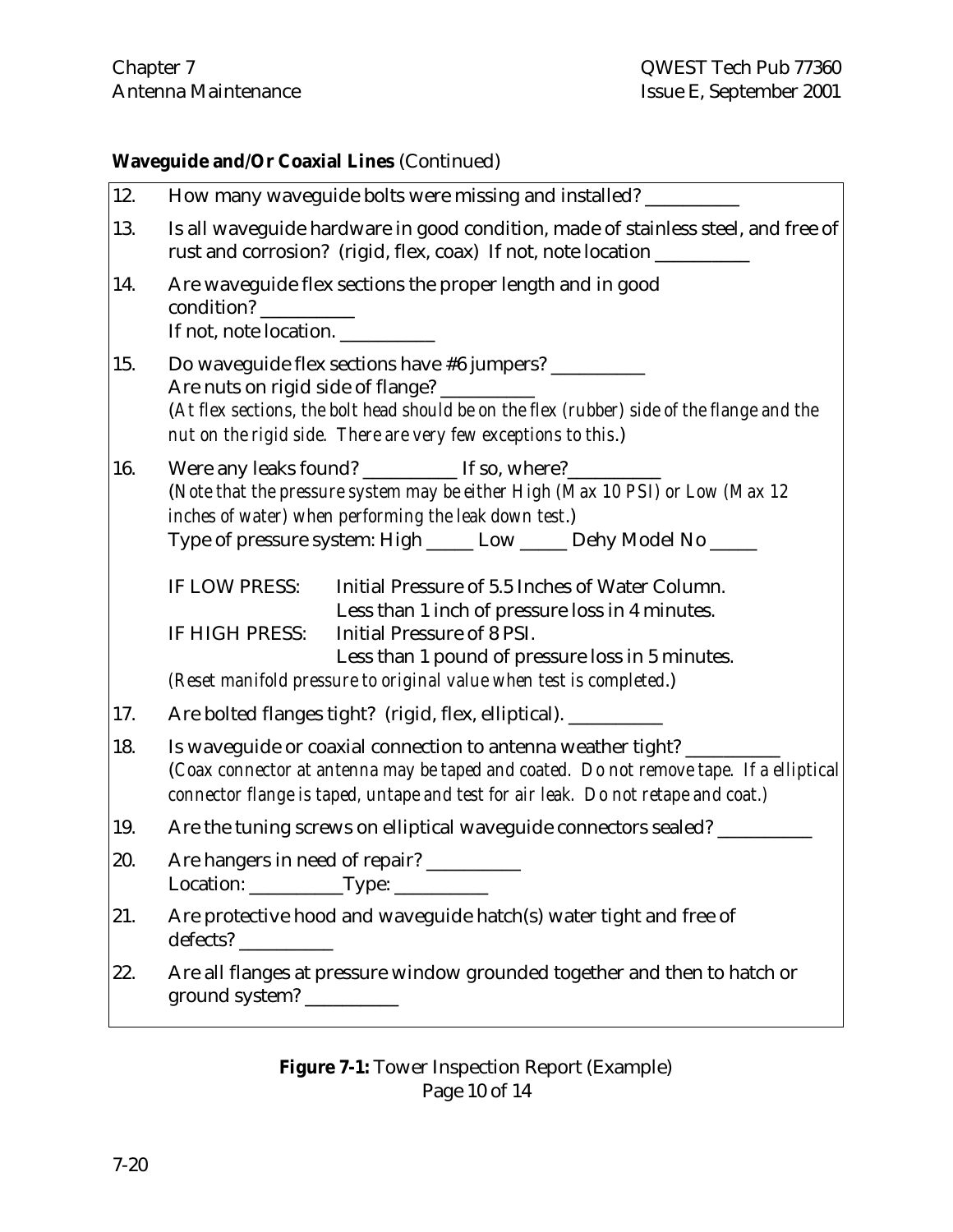## **Waveguide and/Or Coaxial Lines** (Continued)

| 23. | Are waveguide/coax support hangers/clamps spaced correctly? ____________________                                                                                                                                                                                                                                               |  |  |
|-----|--------------------------------------------------------------------------------------------------------------------------------------------------------------------------------------------------------------------------------------------------------------------------------------------------------------------------------|--|--|
| 24. | Can network move in slot angle brackets and are they positioned correctly for<br>movement up and down?                                                                                                                                                                                                                         |  |  |
| 25. | Do milk stools have all bolts in place and have sufficient adjustment for vertical<br>movement?___________                                                                                                                                                                                                                     |  |  |
| 26. | Have jam nuts on turnbuckles? __________<br>Safeties on top attachment pin? __________<br>Aligned correctly?<br>(Turnbuckle threads should be lubricated)                                                                                                                                                                      |  |  |
| 27. | Are bell restrainers aligned vertically with waveguide? ____________                                                                                                                                                                                                                                                           |  |  |
| 28. | Does taped ground wire on elliptical and coax connections need to be<br>(If so, retape and cover tape with sealer or weather coat or as required by local practice.)<br>(Sealer or weather coat requires a second coat within 6 months after initial installation,<br>then as required during the normal inspection interval.) |  |  |
| 29. | Do watertraps operate correctly? _______________ Leak excessively? _____________                                                                                                                                                                                                                                               |  |  |
| 30. | Are pressure relief valves for horn antennas set and operate<br>(Set to 9 IWC per manufacturer specifications.)                                                                                                                                                                                                                |  |  |

**Figure 7-1:** Tower Inspection Report (Example) Page 11 of 14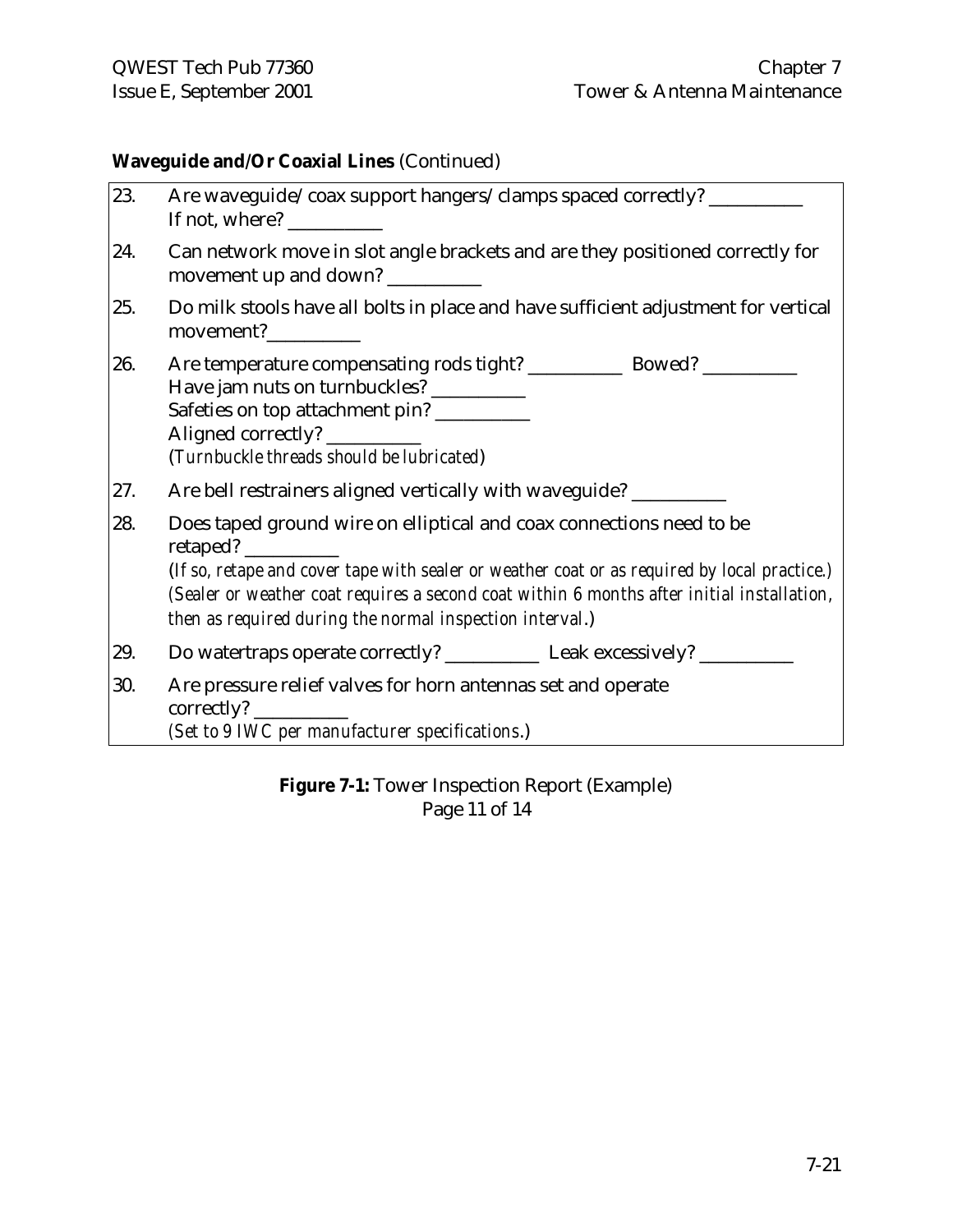## **Antennas**

| 1. | Number                    | Model                                                       | <b>Type</b>                                                                                                                           | <b>Size</b>                                                                                                                                                                                                                                                                                                                               |  |
|----|---------------------------|-------------------------------------------------------------|---------------------------------------------------------------------------------------------------------------------------------------|-------------------------------------------------------------------------------------------------------------------------------------------------------------------------------------------------------------------------------------------------------------------------------------------------------------------------------------------|--|
|    |                           |                                                             |                                                                                                                                       |                                                                                                                                                                                                                                                                                                                                           |  |
|    |                           |                                                             |                                                                                                                                       |                                                                                                                                                                                                                                                                                                                                           |  |
|    | if feed model is known.)  |                                                             |                                                                                                                                       | (Note if the antenna feed is single or dual frequency and if dual pol. This is not required                                                                                                                                                                                                                                               |  |
| 2. | lubricated if necessary.) | falling away from the antenna if the nut comes off.)        | passive reflectors and associated mountings ________ If so, where?_<br>(Check casting bolts on passive reflectors for signs of rust). | Were there any loose bolts or nuts, signs of rust or cracked welds on antennas or<br>(The azimuth adjust rod and stiff arm(s) may be attached to the antenna and/or<br>tower with the bolt down. This is acceptable and prevents the rod or arm from<br>(The azimuth and horizontal adjust rod screws should be checked for corrosion and |  |
| 3. |                           |                                                             | Do installed ice shields provide adequate protection? __________________________                                                      |                                                                                                                                                                                                                                                                                                                                           |  |
| 4. |                           |                                                             | Are there any signs of damage to radomes, or horn reflector weather                                                                   |                                                                                                                                                                                                                                                                                                                                           |  |
|    |                           |                                                             | Is gel-coat in good condition on antenna? _________                                                                                   |                                                                                                                                                                                                                                                                                                                                           |  |
|    |                           | Are all antennas grounded properly? ___________             |                                                                                                                                       |                                                                                                                                                                                                                                                                                                                                           |  |
|    | and tensioned?            |                                                             |                                                                                                                                       | Are all antenna stinger support wires in place, equipped with tension springs,                                                                                                                                                                                                                                                            |  |
|    |                           | bends or impressions?<br>If so, which antenna or reflector? |                                                                                                                                       | Do antennas or reflector show signs of damage such as dents, cracks, holes,                                                                                                                                                                                                                                                               |  |

## **Figure 7-1:** Tower Inspection Report (Example) Page 12 of 14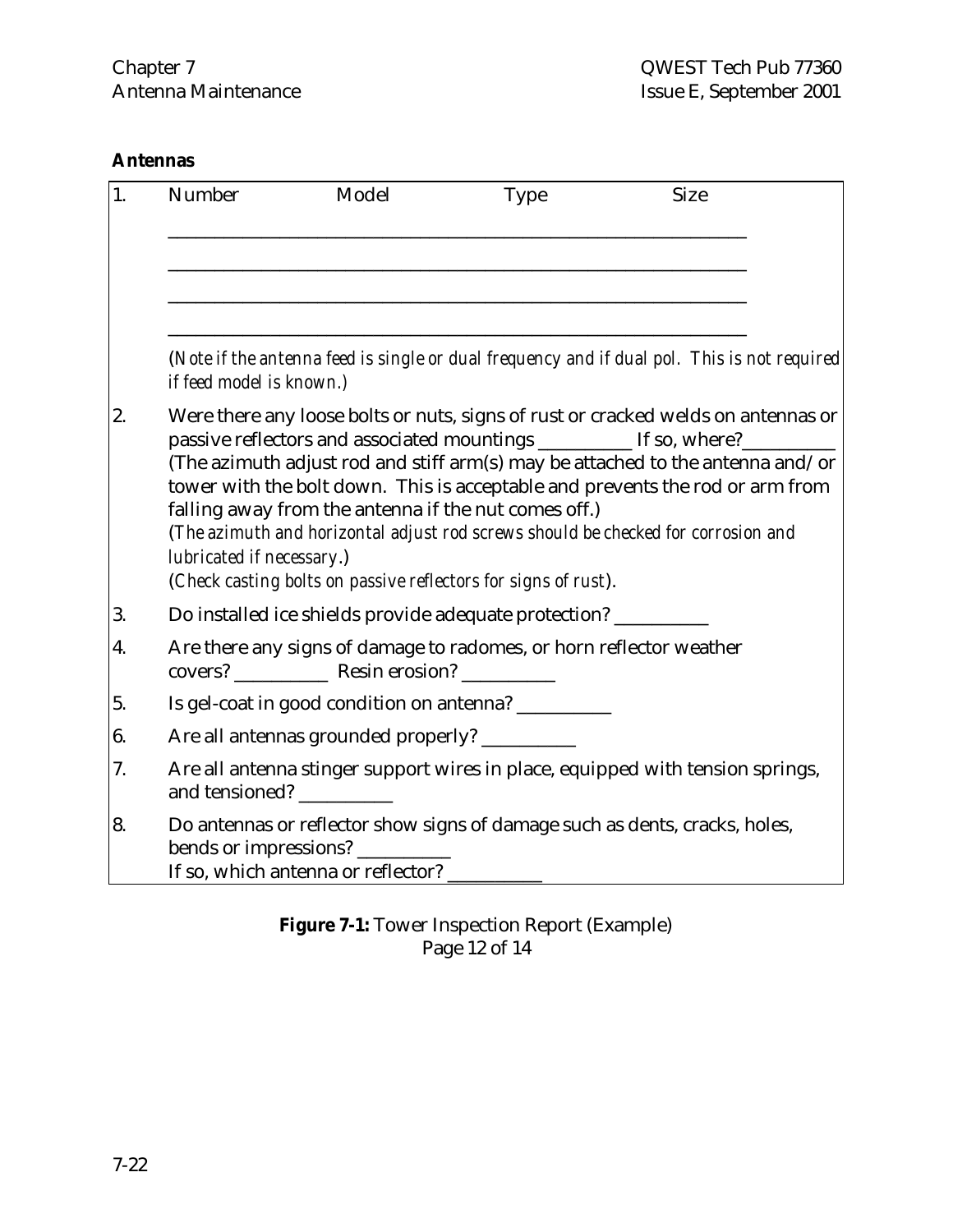#### **Antennas** (Continued)

| 9.  | How many stiff arms on:                                                                                             |  |
|-----|---------------------------------------------------------------------------------------------------------------------|--|
|     |                                                                                                                     |  |
| 10. | Are radomes installed on parabola and tight? ______<br>(Note condition of weather seal.)                            |  |
|     | (Remember that fabric radome covers relax after the initial installation.)                                          |  |
| 11. | Do the fabric Radome cover springs have correct tension?<br>Missing spring rods? __________ (Refer to Manuf. Spec.) |  |
|     | (Note: Stainless, 1/4" Cover Spring Rods should be double nutted.)                                                  |  |
| 12. | Are heaters, if equipped, operating and in good condition, (including conduit,<br>boxes, switches, etc.)?           |  |

#### **Site Appearance & General Condition**

| 1.                           | Is site clean and free of rubbish, weeds and brush?                                                                         |  |
|------------------------------|-----------------------------------------------------------------------------------------------------------------------------|--|
| 2.                           | Are guy anchors and tower site fenced?                                                                                      |  |
| 3.                           | Is there evidence of vandalism?                                                                                             |  |
| 4.                           | Are all gates locked and secure?                                                                                            |  |
| 5.                           | Are gates, fence, and down guy anchor enclosures (if so equipped) grounded to<br>perimeter group system? If no, note where. |  |
|                              | <b>List All Repairs Made</b>                                                                                                |  |
| <b>Description/Date/Time</b> |                                                                                                                             |  |
|                              |                                                                                                                             |  |
|                              |                                                                                                                             |  |
|                              |                                                                                                                             |  |
|                              |                                                                                                                             |  |
|                              |                                                                                                                             |  |
|                              |                                                                                                                             |  |
|                              |                                                                                                                             |  |
|                              |                                                                                                                             |  |
|                              |                                                                                                                             |  |
|                              |                                                                                                                             |  |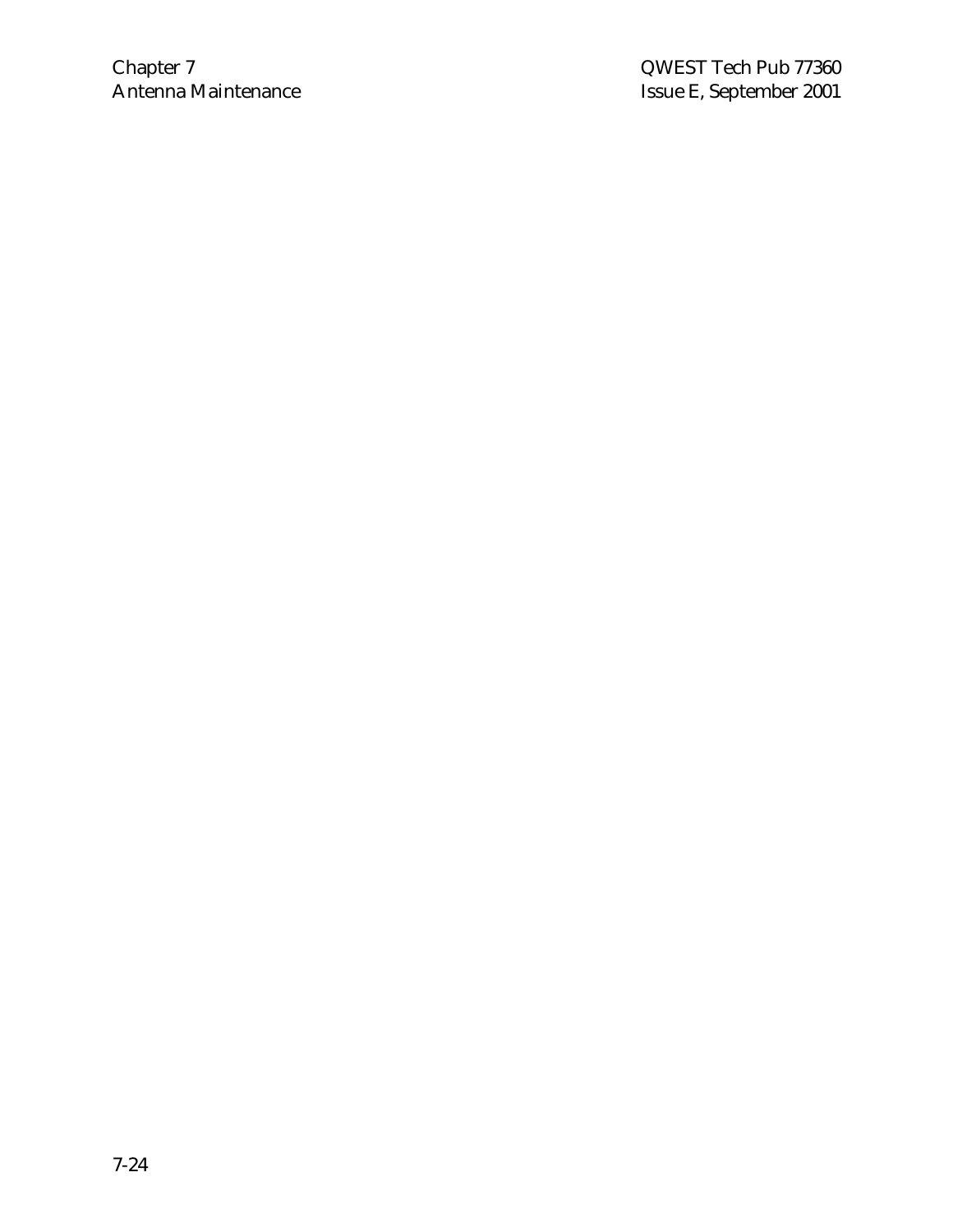### **Site Appearance & General Condition (Continued)**

| List All Materials Used | Quantity |  |
|-------------------------|----------|--|
|                         |          |  |
|                         |          |  |
|                         |          |  |
|                         |          |  |
|                         |          |  |
|                         |          |  |
|                         |          |  |
|                         |          |  |
|                         |          |  |
|                         |          |  |
|                         |          |  |
|                         |          |  |
|                         |          |  |
|                         |          |  |
|                         |          |  |
|                         |          |  |
|                         |          |  |
|                         |          |  |
|                         |          |  |
|                         |          |  |
|                         |          |  |
|                         |          |  |
|                         |          |  |
|                         |          |  |

Figure 7-1: Tower Inspection Report (Example) Page 14 of 14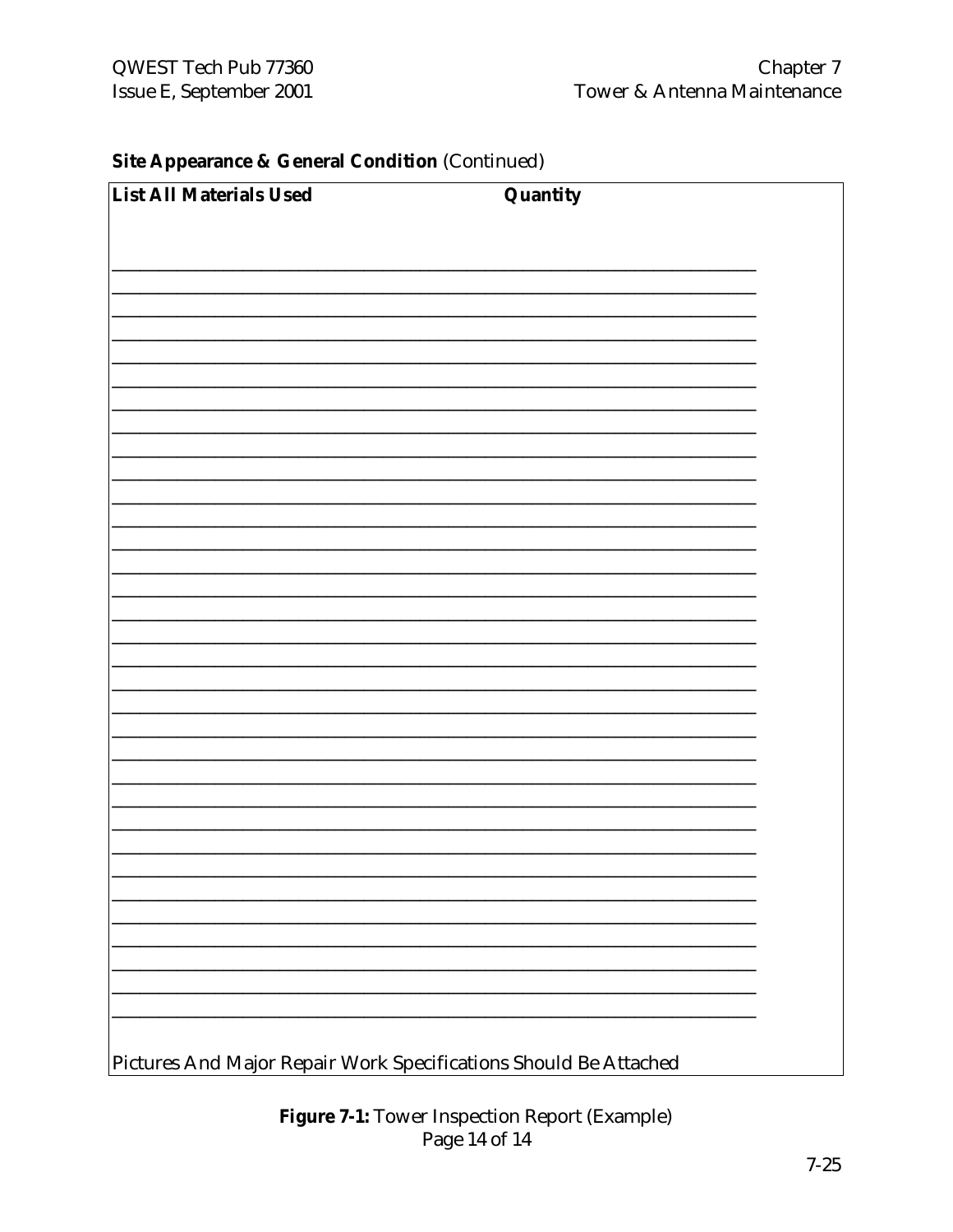#### **CONTENTS**

#### **Chapter and Section**

#### 8.  $8 - 1$ 8.1  $8 - 1$ 8.2

#### Page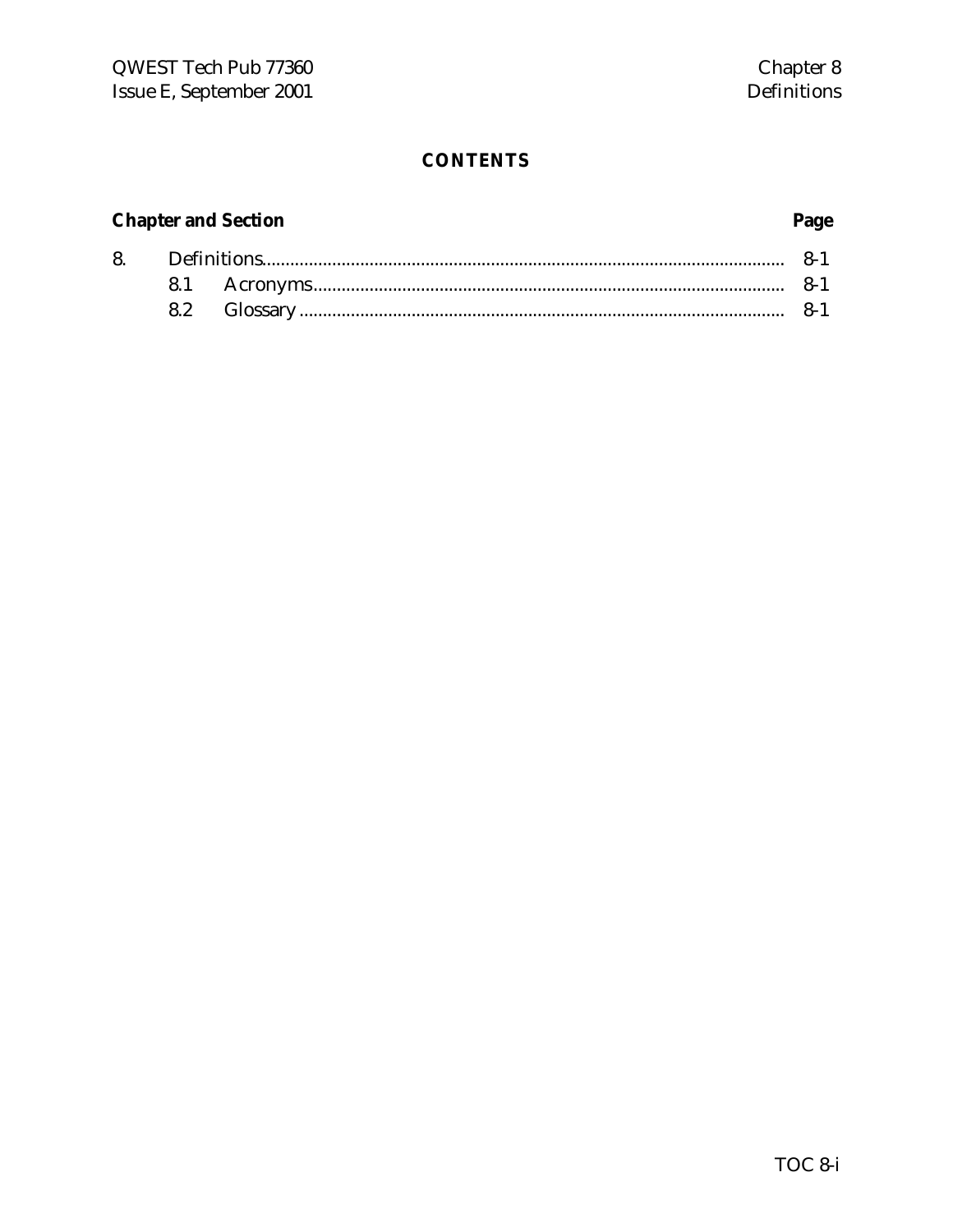#### **8. Definitions**

#### **8.1 Acronyms**

| <b>ANSI</b> | <b>America National Standards Institute</b>    |
|-------------|------------------------------------------------|
| <b>ASTM</b> | <b>American Society of Testing Metals</b>      |
| C.S.M.      | <b>Contractor Specification Manual</b>         |
| <b>EIA</b>  | <b>Electronics Industry Association</b>        |
| <b>FAA</b>  | <b>Federal Aviation Administration</b>         |
| <b>FCC</b>  | <b>Federal Communications Commission</b>       |
| <b>IWC</b>  | <b>Inches of Water Column</b>                  |
| <b>NEC</b>  | <b>National Electric Code</b>                  |
| <b>NPT</b>  | <b>National Pipe Thread</b>                    |
| <b>OSHA</b> | Occupational Safety and Health Administration  |
| RF          | Radio Frequency                                |
| <b>SCFH</b> | <b>Standard Cubic Feet per Hour</b>            |
| <b>SLPP</b> | <b>Safety and Loss Prevention Program</b>      |
| <b>TIA</b>  | <b>Telecommunications Industry Association</b> |
| <b>UHF</b>  | <b>Ultra High Frequency</b>                    |
| <b>UV</b>   | <b>Ultra Violet</b>                            |
| <b>VHF</b>  | Very High Frequency                            |
| <b>WC</b>   | <b>Water Column</b>                            |

#### **8.2 Glossary**

#### **American National Standards Institute (ANSI)**

An organization supported by the telecommunications industry to establish performance and interface standards.

#### **Bridging (MULTIPOINT-SERVICE)**

Denotes the process of connecting three or more customer locations.

#### **Carrier**

An organization whose function is to provide telecommunications services. Examples are: Local Exchange Carriers, Interexchange Carriers, Cellular Carriers, etc.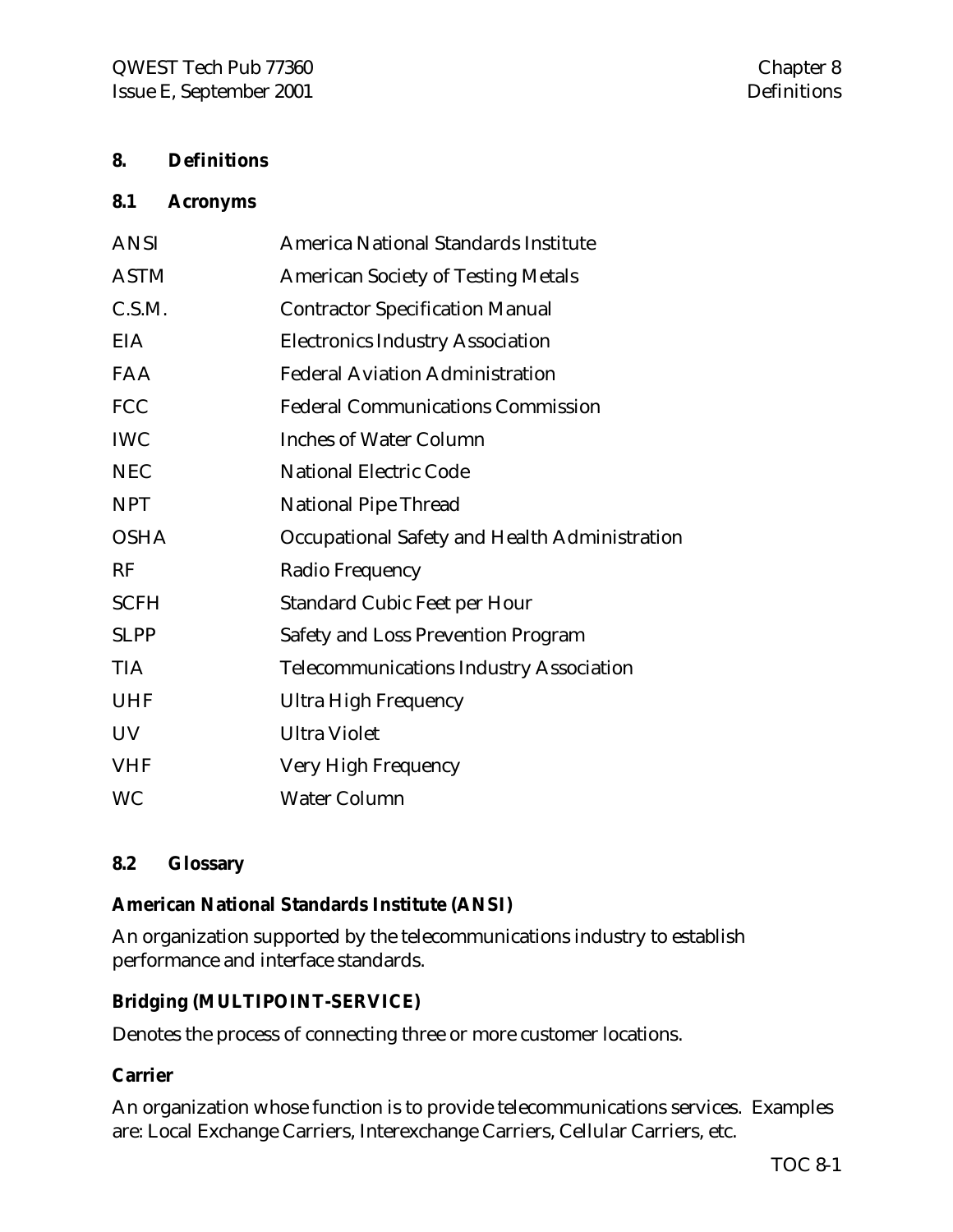## **Central Office (CO)**

A local switching system (or a portion thereof) and its associated equipment located at a wire center.

#### **Channel**

An electrical or photonic, in the case of fiber optic based transmission systems, communications path between two or more points of termination.

### **End Office**

A designation of a QWEST switching system that occupies the lowest level of the public switched network hierarchy. It is the designation of a switching system that connects lines to lines, and lines to trunks (a local switching system).

#### **Facilities**

Facilities are the transmission paths between the demarcation points serving customer locations, a demarcation point serving a customer location and a QWEST Central Office, or two QWEST offices.

#### **Impedance \***

The total opposition offered by an electric circuit to the flow of an alternating current of a single frequency. It is a combination of resistance and reactance and is measured in ohms.

### **Multiplexer (Mux)**

An equipment unit to multiplex, or do multiplexing: Multiplexing is a technique of modulating (analog) or interleaving (digital) multiple, relatively narrow bandwidth channels into a single channel having a wider bandwidth (analog) or higher bit-rate (digital). The term Multiplexer implies the demultiplexing function is present to reverse the process so it is not usually stated.

#### **Ohm**

The unit of electric resistance.

### **Point of Termination (PO**T)

The physical telecommunications interface that establishes the technical interface, the test point(s), and the point(s) of operational responsibility. (See Network Interface).

### **Premises**

Denotes a building or portion(s) of a building occupied by a single customer or enduser either as a place of business or residence.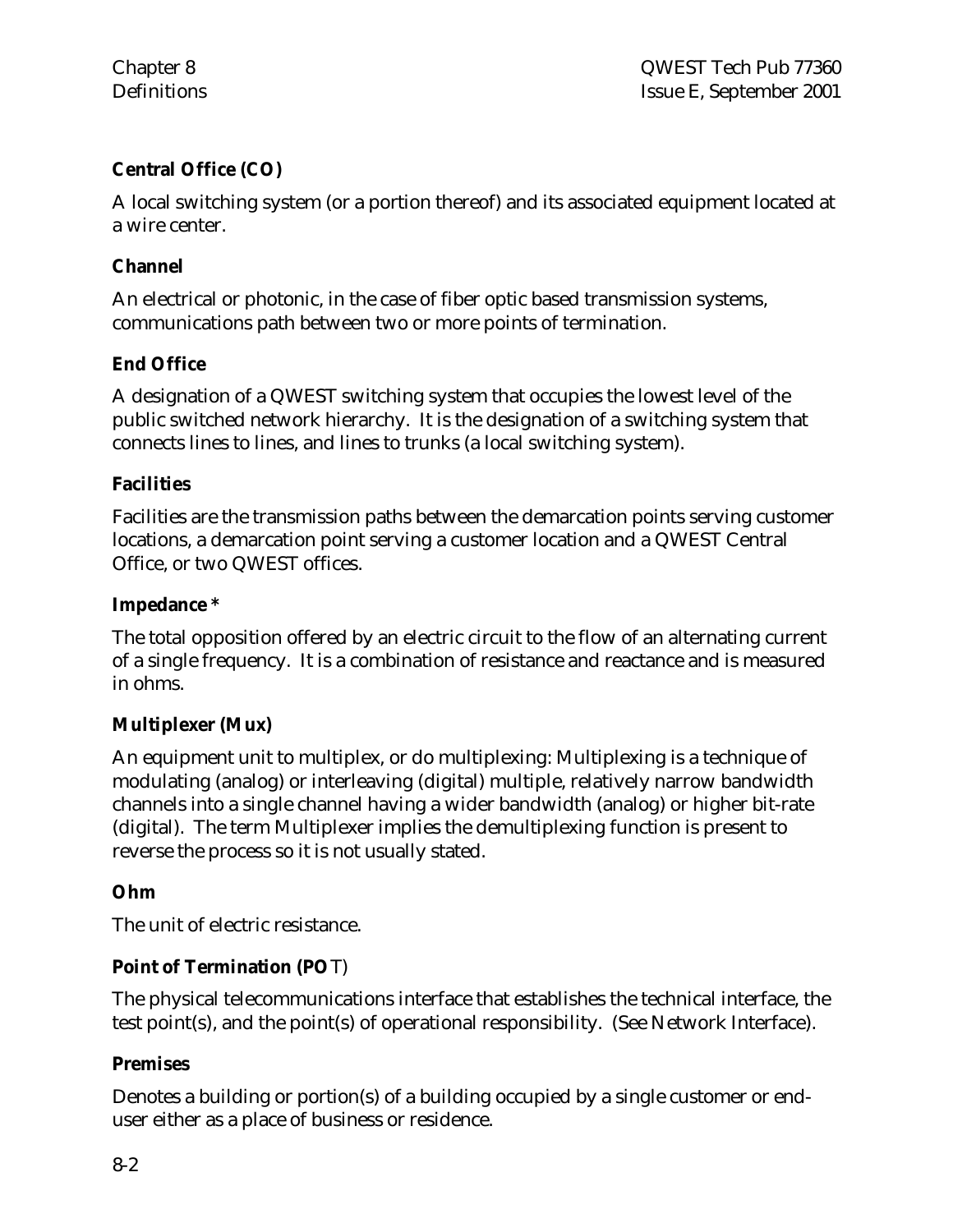# **CONTENTS**

# **Chapter and Section Page**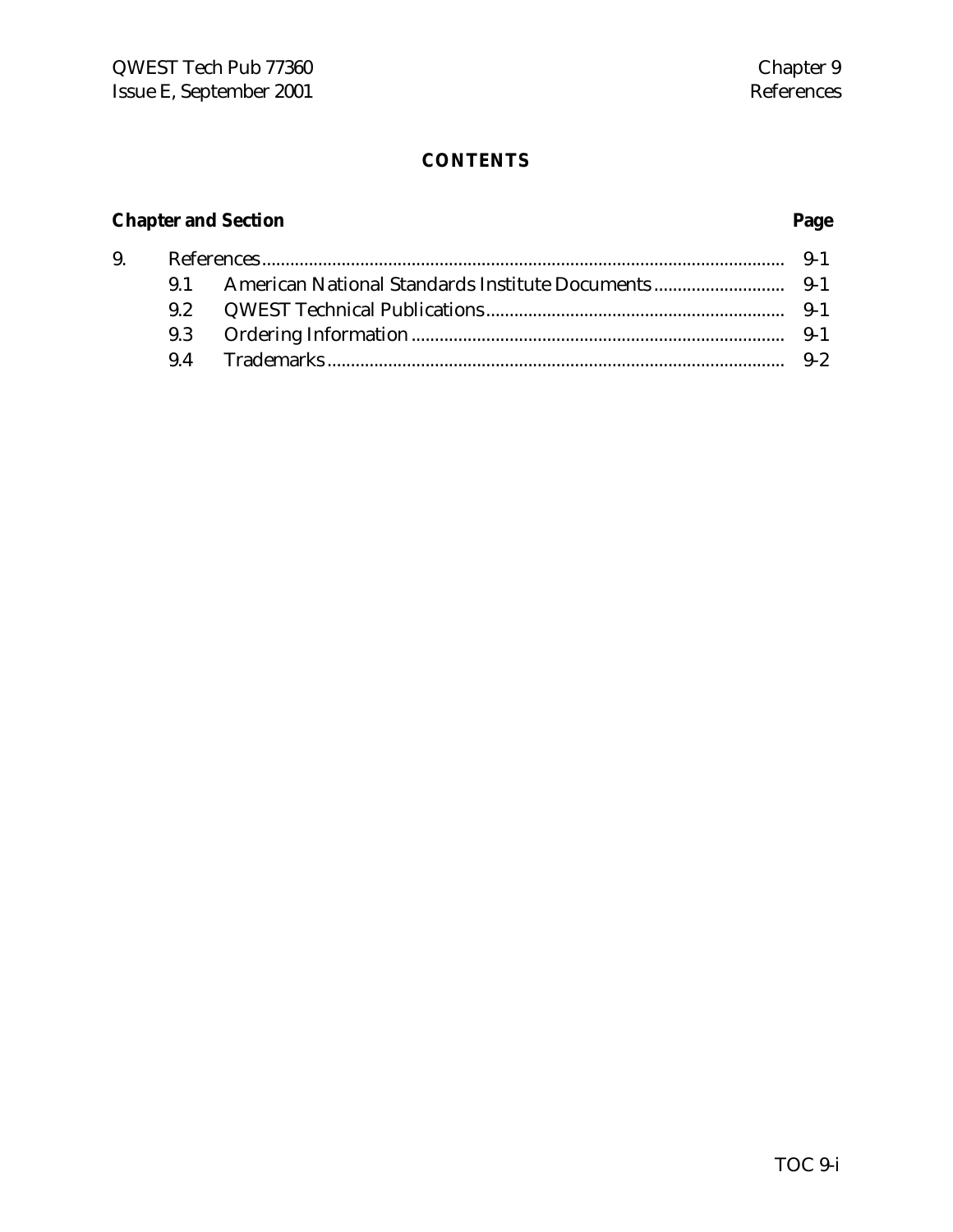#### **9. References**

#### **9.1 American National Standards Institute Documents**

ANSI/EIA/TIA-222-E-91 EIA/TIA, Structural *Standards for Steel Antenna Towers and Antenna Supporting Structures*, March 1991

#### **9.2 QWEST Technical Publications**

PUB 77350 *Telecommunications Equipment Installation Guidelines (TEIG),* Issue K, June 2001

PUB 77355 *Grounding - Central Office and Remote Equipment Environment*, Issue D, September 2001

#### **9.3 Ordering Information**

All documents are subject to change and their citation in this document reflects the most current information available at the time of printing. Readers are advised to check status and availability of all documents.

Those who are not QWEST employees may order;

American National Standards Institute (ANSI) documents from:

American National Standards Institute Attn: Customer Service 11 West 42nd Street New York, NY 10036 Phone: (212) 642-4900 Fax: (212) 302-1286

ANSI has a catalog available which describes their publications.

QWEST Technical Publications from:

#### http://www/qwest.com/techpub

Federal Communications Commission (FCC) documents may be obtained from:

Superintendent of Documents Government Printing Office Washington, D. C. 20402 Phone: 202 783-3238